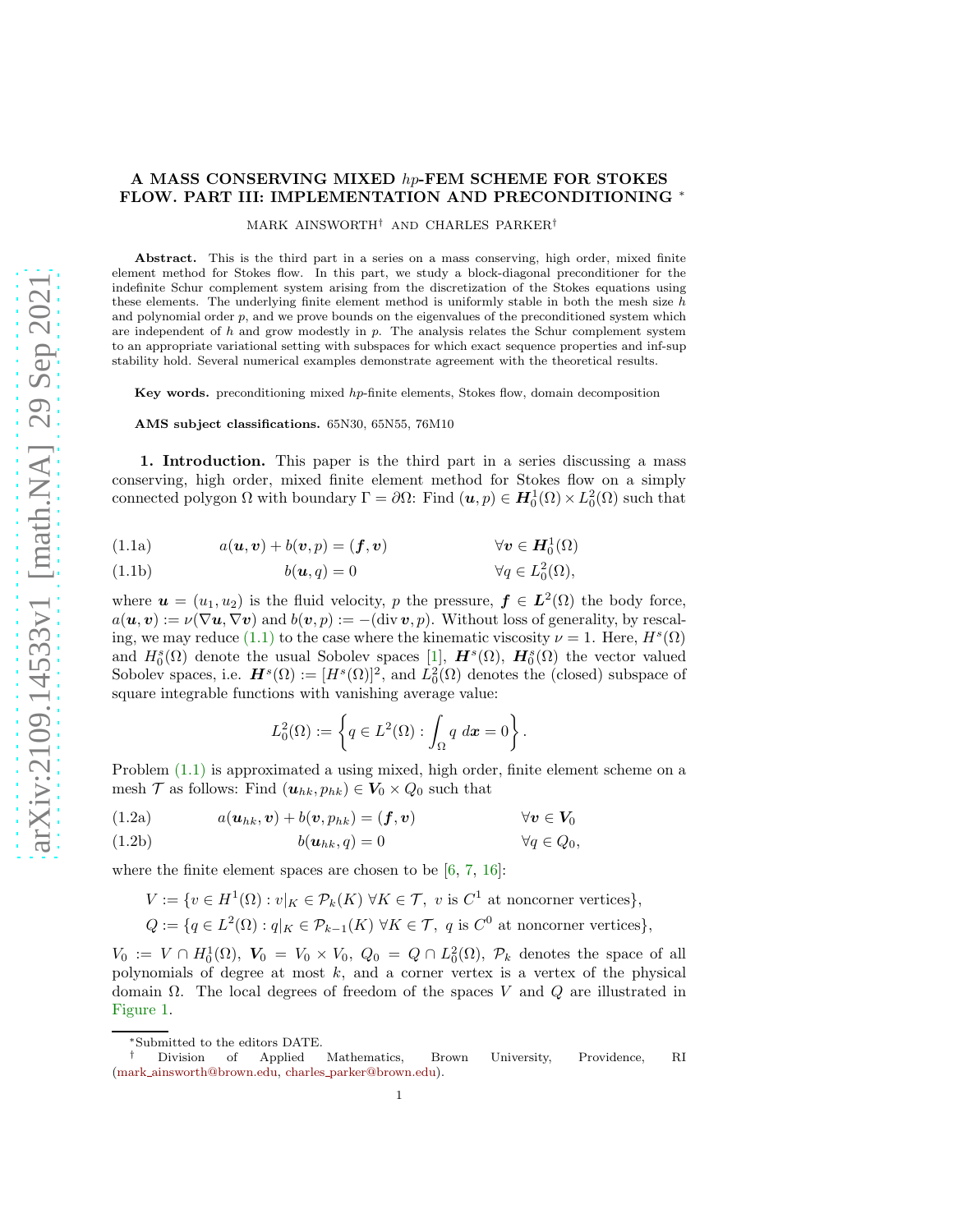<span id="page-1-0"></span>

Fig. 1: Local degrees of freedom for the finite element spaces (a)  $V$  and (b)  $Q$  in the case  $k = 5$ . Dots indicate degrees of freedom corresponding to evaluation at the point located at the dot while circles indicate gradient evaluation.

In Part I  $[6]$ , it was shown that that these elements are uniformly inf-sup stable in the mesh size h and polynomial order k if the mesh  $\mathcal T$  is corner-split which, roughly speaking, means that every element  $K \in \mathcal{T}$  has at most one edge lying on the domain boundary Γ; for a precise definition, see [\[6,](#page-27-1) p. 12].

THEOREM 1.1 (Theorem 3.1 & Corollary 3.2 [\[6\]](#page-27-1)). *If the mesh*  $\mathcal T$  *is corner-split, then for every*  $q \in Q_0$ *, there exists a*  $v \in V_0$  *such that* div  $v = q$  *and* 

<span id="page-1-2"></span>
$$
\|\bm{v}\|_{\bm{H}^1(\Omega)}\leq \beta^{-1}\|q\|_{L^2(\Omega)},
$$

*where*  $0 < \beta < 1$  *is independent of* k and h. Thus, the spaces  $V_0 \times Q_0$  are uniformly *inf-sup stable:*

<span id="page-1-1"></span>(1.3) 
$$
\inf_{0 \neq q \in Q_0} \sup_{\mathbf{0} \neq \mathbf{v} \in \mathbf{V}_0} \frac{b(\mathbf{v}, q)}{\|\mathbf{v}\|_{\mathbf{H}^1(\Omega)} \|\mathbf{q}\|_{L^2(\Omega)}} \geq \beta.
$$

Strictly speaking, [\[6,](#page-27-1) Corollary 3.2] shows that  $\beta$  depends on the mesh-dependent quantity  $\Theta(\mathcal{T})$  defined in [\[6,](#page-27-1) eq. (3.2)], but is nevertheless bounded independently of the mesh size  $h$  and polynomial degree  $k$ . Moreover, the finite element solution  $u_{hk}$  will be pointwise divergence free [\[6,](#page-27-1) §1 and Theorem 2.6]. In Part II [\[7\]](#page-27-2), it was shown that these elements have optimal approximation properties in both the mesh size  $h$  and the polynomial order  $k$ . On locally quasi-uniform meshes, the finite element solution to  $(1.2)$  converges at the optimal algebraic rate to the solution to  $(1.1)$  [\[7,](#page-27-2) Theorem 2.2. Moreover, if the data  $f$  belongs to a particular countably normed space, then the finite element method with properly geometrically graded meshes converges exponentially fast as both the mesh is refined and the polynomial degree is increased [\[7,](#page-27-2) Corollary 2.5]. The spaces  $V_0 \times Q_0$  are currently the only known triangular finite element spaces that are uniformly inf-sup stable in  $h$  and  $k$ , give pointwise divergence free velocities, and posses optimal approximation properties.

In the current work, we turn to issues relating to the practical application of the method. In particular, we give explicit bases for the spaces  $V$  and  $Q$  that result in an efficient preconditioner for the solution of the resulting linear system for  $(1.2)$ , which may be used in conjunction with an iterative solver for indefinite systems, such as MINRES [\[30\]](#page-28-1). The preconditioner consists of a standard static condensation, or elimination of the interior degrees of freedom, along with an Additive Schwarz preconditioner (ASM) [\[35,](#page-28-2) [37\]](#page-28-3) for the resulting Schur complement system associated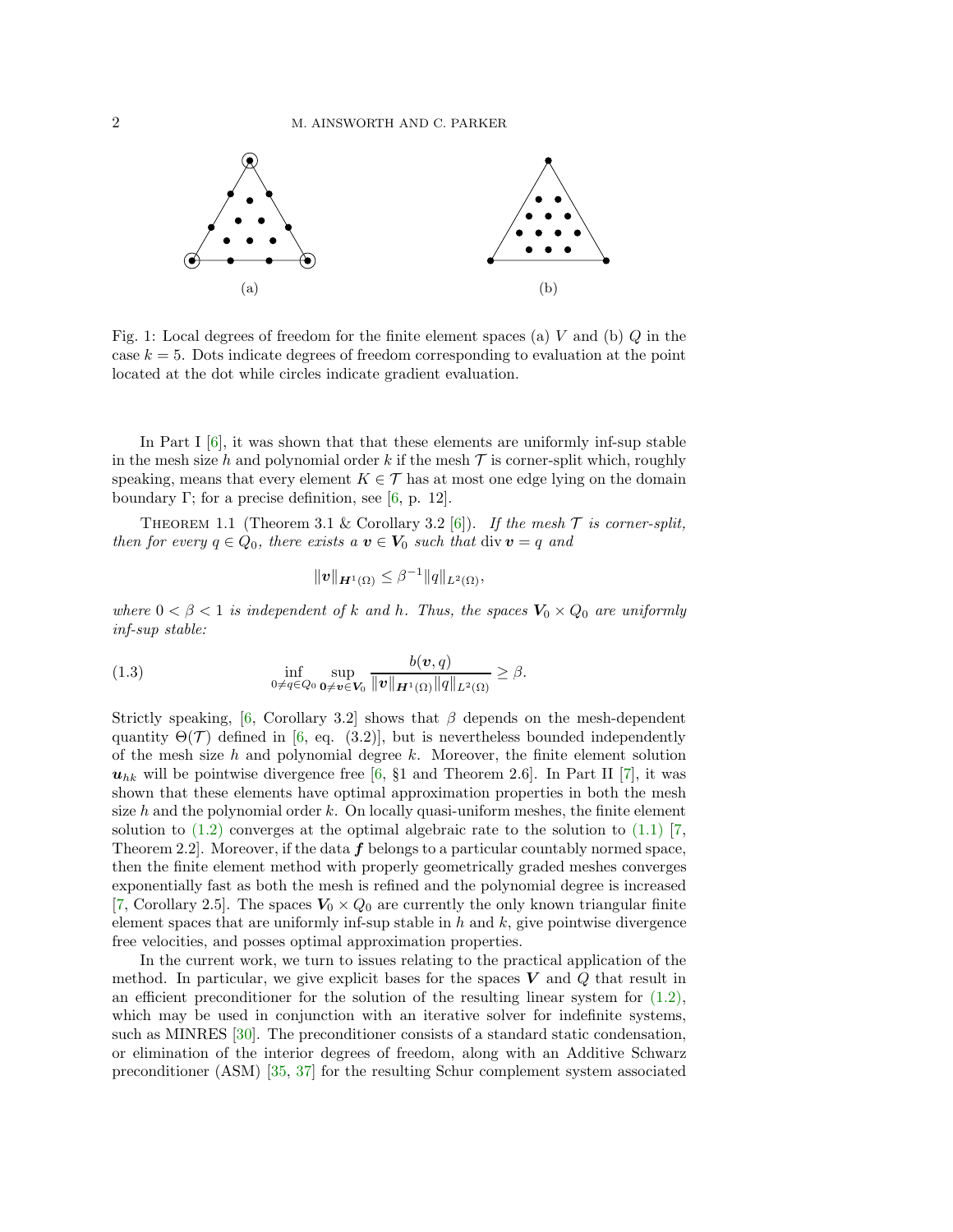with the interface degrees of freedom. Thanks to a judicious choice of basis, the condition number grow at most as  $\log^3 k$  as k is increased, and is uniform in the mesh size.

The current work finds inspiration in the early works of  $[12, 19, 34, 38]$  $[12, 19, 34, 38]$  $[12, 19, 34, 38]$  $[12, 19, 34, 38]$  $[12, 19, 34, 38]$  $[12, 19, 34, 38]$  for hversion methods, [\[8,](#page-27-4) [22\]](#page-28-7) for hp-version finite element methods, and [\[20,](#page-28-8) [24,](#page-28-9) [31,](#page-28-10) [32\]](#page-28-11) for spectral element methods, each of which developed block diagonal and/or block triangular preconditioners in terms of existing preconditioners for second order elliptic problems. Unfortunately, these types of approaches do not readily extend to the mixed finite element scheme [\(1.2\)](#page-0-1) owing to the additional smoothness requirements imposed at element vertices for both the velocity and pressure spaces. Our treatment of these degrees of freedom is similar to the treatment of the second order derivative degrees of freedom in preconditioning the stiffness matrix for  $H^2(\Omega)$ -conforming methods [\[5\]](#page-27-5) and the treatment of the vertex degrees of freedom in preconditioning the mass matrix for  $H^1(\Omega)$  problems [\[4\]](#page-27-6).

<span id="page-2-2"></span>2. General Form of a Block-Diagonal Preconditioner. By fixing bases for the spaces  $V_0$  and  $Q$ , we may express  $u \in V_0$  and  $p \in Q$  as

$$
\mathbf{u} = \vec{u}_E^T \vec{\Phi}_E + \vec{u}_I^T \vec{\Phi}_I
$$
 and  $p = \vec{p}_e^T \vec{\psi}_e + \vec{p}_i^T \vec{\psi}_i$ ,

for suitable  $\vec{u}_E, \vec{u}_I, \vec{p}_e, \vec{p}_i$ , where  $\vec{\Phi}_E$  is the vector of exterior velocity basis functions (vertex and edge functions),  $\vec{\Phi}_I$  the vector of interior velocity basis functions,  $\vec{\psi}_e$ the vector of exterior pressure basis functions, and  $\vec{\psi}_i$  the vector of interior pressure basis functions. Here, the exterior pressure functions consist of vertex functions and a function corresponding to the average value over each element. The variational problem [\(1.2\)](#page-0-1) in matrix form then reads

<span id="page-2-0"></span>(2.1) 
$$
\begin{bmatrix}\n\mathbf{A}_{EE} & \mathbf{B}_{Ee} & \mathbf{A}_{EI} & \mathbf{B}_{E\iota} \\
\mathbf{B}_{eE} & \mathbf{0} & \mathbf{B}_{eI} & \mathbf{0} \\
\mathbf{A}_{IE} & \mathbf{B}_{Ie} & \mathbf{A}_{II} & \mathbf{B}_{I\iota} \\
\mathbf{B}_{eE} & \mathbf{0} & \mathbf{B}_{\iota I} & \mathbf{0}\n\end{bmatrix}\n\begin{bmatrix}\n\vec{u}_E \\
\vec{p}_e \\
\vec{u}_I \\
\vec{p}_\iota\n\end{bmatrix} = \n\begin{bmatrix}\n\vec{f}_E \\
\vec{0} \\
\vec{f}_I \\
\vec{0}\n\end{bmatrix}.
$$

The matrix appearing in  $(2.1)$  is symmetric but indefinite, owing to the zero subblocks. The pressure variable in problem  $(1.2)$  is unique up to a constant, meaning that the matrix in  $(2.1)$  has a one-dimensional null space. Nevertheless, the system  $(2.1)$ is consistent since the components of the load vector corresponding to pressure basis functions vanish identically and, a fortiori, are orthogonal to constant pressure modes. Consequently, the system  $(2.1)$  is uniquely solvable up to the addition of a constant in the pressure thanks to the inf-sup condition [\(1.3\)](#page-1-1) and the uniform ellipticity of  $a(\cdot, \cdot)$ .

The conditioning of the matrix, in common with standard  $hp$ -finite elements, degenerates rapidly with both the mesh size  $h$  and the polynomial order  $k$  of the elements. Indeed, almost every practical choice of basis function results in a rapid deterioration of the condition number  $k$ , even for symmetric, positive definite systems [\[3,](#page-27-7) [29\]](#page-28-12). We seek a preconditioner for the symmetric, indefinite system [\(2.1\)](#page-2-0) which controls the growth of the conditioning in both  $h$  and  $k$ .

The first step towards preconditioning is to eliminate, or *statically condense*, the interior degrees of freedom to arrive at the Schur complement system

<span id="page-2-1"></span>(2.2) 
$$
\mathbf{S} \begin{bmatrix} \vec{u}_E \\ \vec{p}_e \end{bmatrix} = \begin{bmatrix} \vec{f}_E^* \\ \vec{g}_e^* \end{bmatrix} := \begin{bmatrix} \vec{f}_E \\ \vec{0} \end{bmatrix} - \begin{bmatrix} \mathbf{A}_{EI} & \mathbf{B}_{E\iota} \\ \mathbf{B}_{eI} & \mathbf{0} \end{bmatrix} \begin{bmatrix} \mathbf{A}_{II} & \mathbf{B}_{I\iota} \\ \mathbf{B}_{\iota I} & \mathbf{0} \end{bmatrix}^{-1} \begin{bmatrix} \vec{f}_I \\ \vec{0} \end{bmatrix},
$$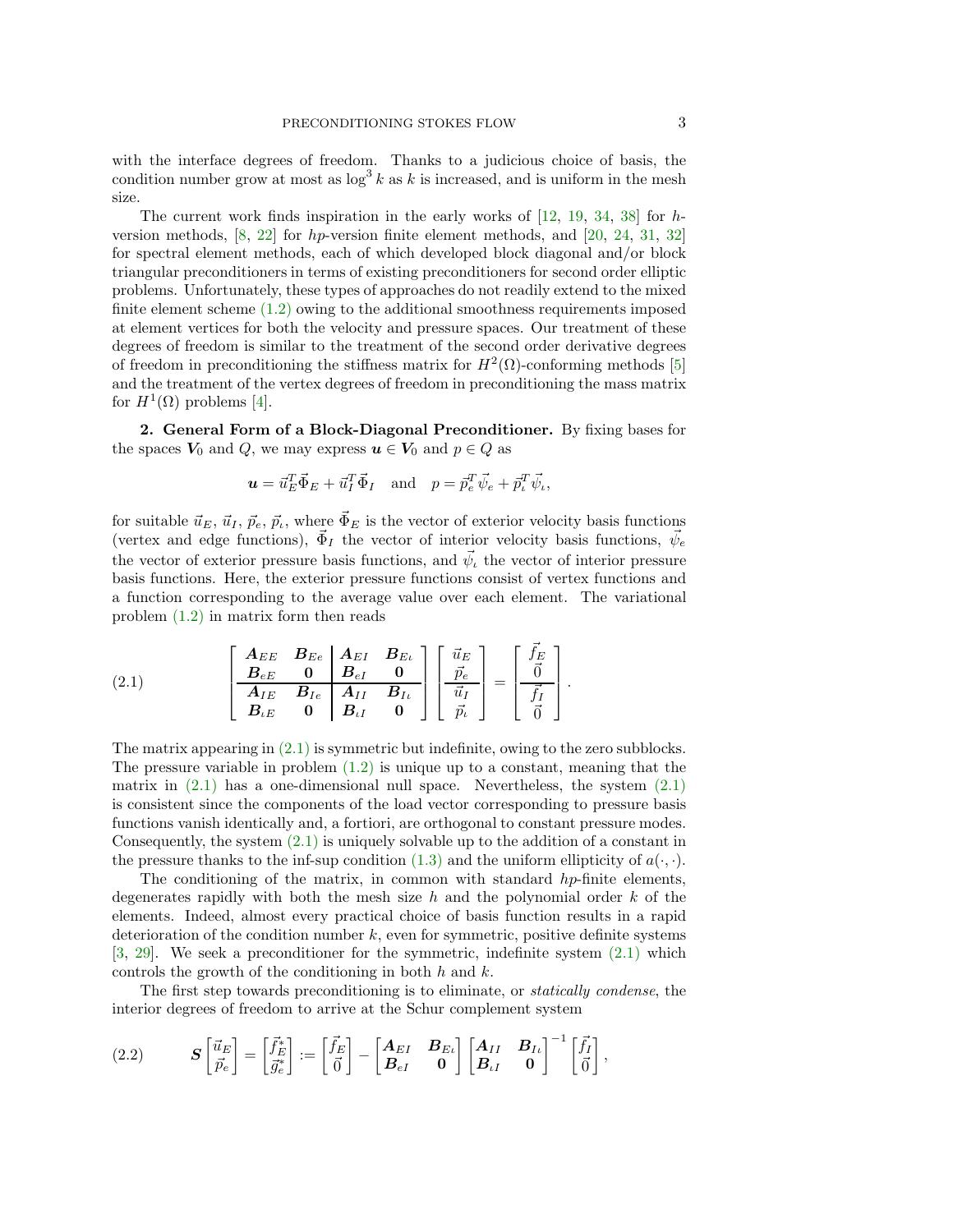where

<span id="page-3-0"></span>
$$
(2.3) \quad \boldsymbol{S} = \begin{bmatrix} \widetilde{\boldsymbol{A}} & \widetilde{\boldsymbol{B}}^T \\ \widetilde{\boldsymbol{B}} & \mathbf{0} \end{bmatrix} = \begin{bmatrix} \boldsymbol{A}_{EE} & \boldsymbol{B}_{Ee} \\ \boldsymbol{B}_{eE} & \mathbf{0} \end{bmatrix} - \begin{bmatrix} \boldsymbol{A}_{EI} & \boldsymbol{B}_{E\iota} \\ \boldsymbol{B}_{eI} & \mathbf{0} \end{bmatrix} \begin{bmatrix} \boldsymbol{A}_{II} & \boldsymbol{B}_{I\iota} \\ \boldsymbol{B}_{\iota I} & \mathbf{0} \end{bmatrix}^{-1} \begin{bmatrix} \boldsymbol{A}_{IE} & \boldsymbol{B}_{Ie} \\ \boldsymbol{B}_{\iota E} & \mathbf{0} \end{bmatrix}
$$

and we have used the fact (see [Lemma 5.1\)](#page-9-0) that the  $(2, 2)$  block of Schur complement matrix  $S$  reduces to the zero matrix. The inverse of the matrix appearing in  $(2.2)$ and [\(2.3\)](#page-3-0) is well-defined by [Theorem 3.3.](#page-5-0) After the degrees of freedom on the element interfaces are in hand, the interior degrees of freedom can be recovered by back substitution using the relation

$$
\begin{bmatrix} \vec{u}_I \\ \vec{p}_\iota \end{bmatrix} = \begin{bmatrix} \boldsymbol{A}_{II} & \boldsymbol{B}_{I\iota} \\ \boldsymbol{B}_{\iota I} & \boldsymbol{0} \end{bmatrix}^{-1} \left( \begin{bmatrix} \vec{f}_I \\ \vec{0} \end{bmatrix} - \begin{bmatrix} \boldsymbol{A}_{IE} & \boldsymbol{B}_{Ie} \\ \boldsymbol{B}_{\iota E} & \boldsymbol{0} \end{bmatrix} \begin{bmatrix} \vec{u}_E \\ \vec{p}_e \end{bmatrix} \right).
$$

The element interface degrees of freedom are obtained by solving the Schur complement system  $(2.2)$ . The matrix S defined in  $(2.3)$  is symmetric and indefinite, and inherits the one dimensional null space from the full system matrix  $(2.1)$ , again corresponding to the constant pressure mode. Similarly, the right hand side in [\(2.2\)](#page-2-1) inherits the consistency of the load vector meaning that  $(2.2)$  is uniquely solvable up to a constant pressure mode. The indefiniteness of the problem coupled with the presence of a low dimensional null space suggests using a MINRES iterative solver [\[30\]](#page-28-1) in conjunction with a suitable preconditioner.

We seek a block diagonal matrix of the form

<span id="page-3-1"></span>
$$
(2.4) \t\t\t P = \begin{bmatrix} \bar{A} & 0 \\ 0 & \bar{M} \end{bmatrix}
$$

to precondition S, where  $\overline{A}$  and  $\overline{M}$  are symmetric positive definite matrices. The convergence of the MINRES algorithm with preconditioner  $P^{-1}$  depends on the location of the nonzero eigenvalues of  $\mathbf{P}^{-1}\mathbf{S}$  [\[14,](#page-27-8) Remark 4.13 and §4.2.4]. In particular, let  $\delta$ ,  $\Delta$ ,  $\theta$ , and  $\Theta$  be nonnegative constants such that

$$
\delta \leq \frac{\vec{u}_E^T \widetilde{A} \vec{u}_E}{\vec{u}_E^T \bar{A} \vec{u}_E} \leq \Delta \quad \forall \boldsymbol{u} \in \boldsymbol{V}_0 \quad \text{and} \quad \theta \leq \frac{\vec{q}_e^T \widetilde{B} \widetilde{A}^{-1} \widetilde{B}^T \vec{q}_e}{\vec{q}_e^T \bar{M} \vec{q}_e} \leq \Theta \quad \forall q \in Q_0.
$$

Then, by [\[14,](#page-27-8) Theorem 4.7 and eq. (4.37)], the eigenvalues of  $\mathbf{P}^{-1}\mathbf{S}$  lie in the set

<span id="page-3-2"></span>(2.5) 
$$
\left[-\Theta^2, \frac{1}{2}\left(\delta - \sqrt{\delta^2 + 4\delta\theta^2}\right)\right] \cup \{0\} \cup \left[\delta, \frac{1}{2}\left(\Delta + \sqrt{\Delta^2 + 4\Delta\Theta^2}\right)\right].
$$

In order to use variational techniques like Additive Schwarz Methods to construct A and  $M$ , we must first identify the appropriate variational setting of the Schur complement system [\(2.2\).](#page-2-1) In particular, the Schur complement is posed over the subspaces spanned by the external degrees of freedom of  $V_0\times Q_0$ , which are rather nonstandard owing to the additional continuity imposed at noncorner vertices. [Section 3](#page-4-0) gives a precise characterization of these spaces including new results showing that they form a discrete exact sequence property [\(Theorem 3.5\)](#page-6-0) and that they, like the spaces  $V_0 \times Q_0$ , are uniformly inf-sup stable in both h and k [\(Theorem 3.7\)](#page-7-0).

[Section 4](#page-7-1) defines the Stokes extension operator and its relation to the subspace splittings. [Section 5](#page-9-1) uses the results of the previous two sections to relate the matrix form of the Schur complement system to a variational problem. In [section 6,](#page-11-0) we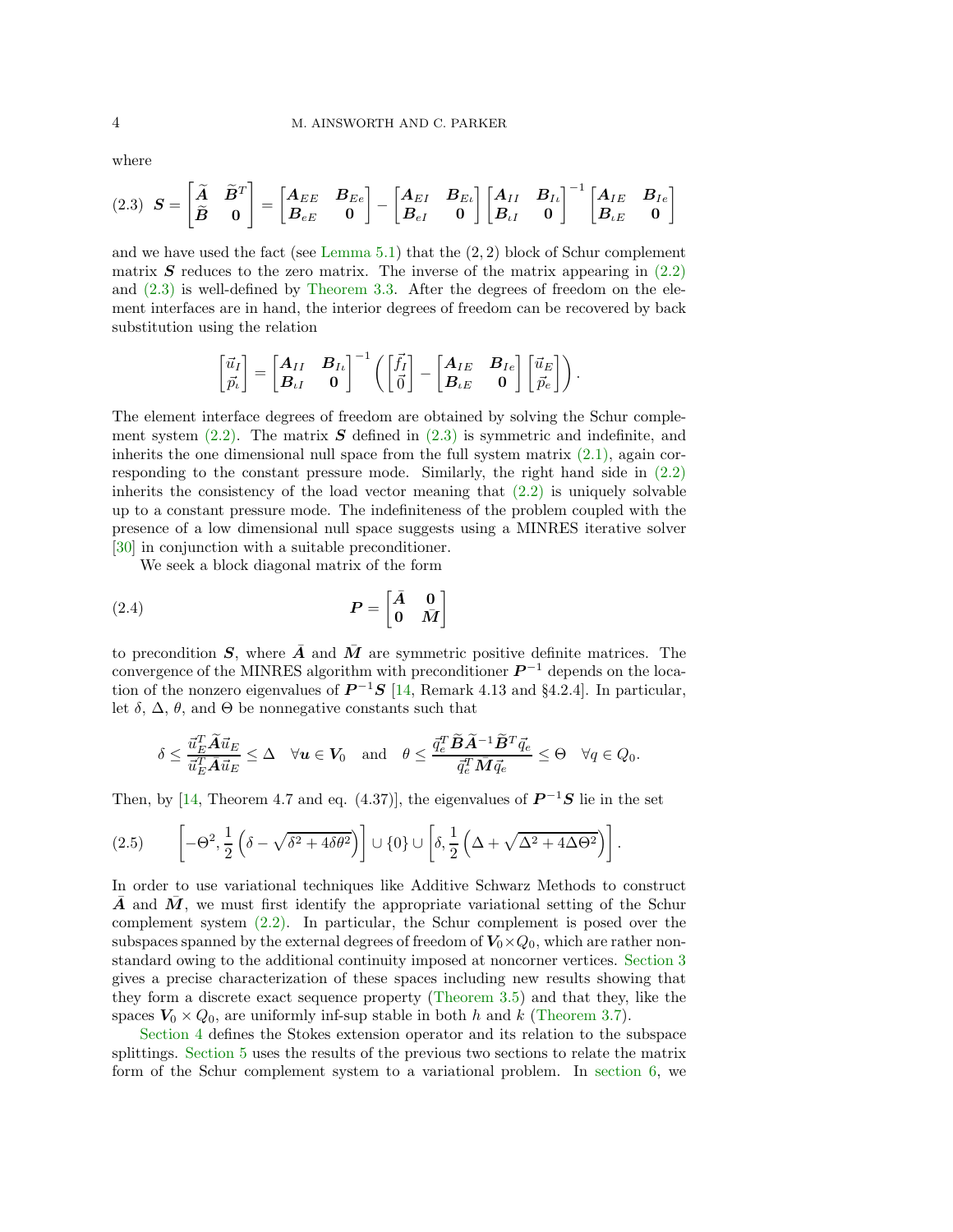present an explicit set of basis functions on the reference element for the spaces  $V$ and Q and then detail how these are used in the construction of the global basis functions. We develop the additive Schwarz theory and construct the matrices  $\boldsymbol{A}$  and  $\overline{M}$  in [section 7,](#page-15-0) which is then applied to two numerical examples demonstrating in [section 8.](#page-19-0) [Appendix A](#page-22-0) contains technical lemmas related to the additive Schwarz theory.

<span id="page-4-0"></span>3. Subspace Splittings, Exact Sequences, and Stability. A key property of the mixed finite element pair  $V_0 \times Q_0$  is the exactness of the sequence [\[6,](#page-27-1) Theorem 2.6] and [\[16,](#page-28-0) §3.2]:

<span id="page-4-1"></span>(3.1) 
$$
0 \xrightarrow{\quad \subset \quad} \Sigma_0 \xrightarrow{\quad \text{curl} \quad} V_0 \xrightarrow{\quad \text{div} \quad} Q_0 \xrightarrow{\quad \text{div} \quad} 0,
$$

where  $\text{curl} = (\partial_y, -\partial_x)^T$  and  $\Sigma_0$  is the space of  $H^2(\Omega)$ -conforming piecewise polynomials (see  $[6, §2]$ ) given by

$$
\Sigma_0 = \{ \phi \in H_0^2(\Omega) : \phi|_K \in \mathcal{P}_{k+1}(K) \,\,\forall K \in \mathcal{T}, \,\,\phi \,\,\text{is} \,\, C^2 \,\,\text{at noncorner vertices} \}.
$$

The exact sequence property  $(3.1)$  was used in [\[7,](#page-27-2) Theorem 2.2] to obtain optimal error estimates for the velocity that were independent of the pressure error. In the remainder of this section, we seek exact sequences analogous to [\(3.1\)](#page-4-1) that respect the separation of interior and exterior degrees of freedom. Such sequences will be used to both identify the variational problem associated with the Schur complement system [\(2.2\)](#page-2-1) and prove its uniform stability.

Before we begin, we introduce some notation. Let  $\mathcal V$  denote the set of all element vertices, and partition V into:  $V_c$ , the set of element vertices located at a vertex of the polygonal domain  $\Omega$ ;  $V_B$ , the set of remaining element vertices on the domain boundary  $\Gamma$  which are not corner vertices; and  $V_I$ , the set of element vertices in the interior of domain  $\Omega$ . Let  $\mathcal{E}$  be the set of all element edges. Given an element  $K \in \mathcal{T}$ ,  $\mathcal{E}_K$  denotes the edges of K and  $\mathcal{V}_K$  denotes the vertices of K. Likewise, given a vertex  $a \in V$ ,  $\mathcal{E}_a$  denotes the set of edges having a as an endpoint and  $\mathcal{T}_a$  the set of elements having **a** as a vertex. We assume that  $\mathcal T$  is a partition of the domain  $\Omega$  into triangles such that the nonempty intersection of any two distinct elements from  $\mathcal T$  is either a single common vertex or a single common edge of both elements, and there exists  $\kappa > 0$  independent of T such that

<span id="page-4-3"></span>(3.2) 
$$
\rho_K \ge \kappa h_K \quad \forall K \in \mathcal{T},
$$

where  $h_K := \text{diam}(K)$  and  $\rho_K$  is the diameter of the largest inscribed circle of K. The mesh size h denotes the diameter of the largest element, i.e.  $h := \max_{K \in \mathcal{T}} h_K$ .

3.1. Interior Subspaces. We first examine the subspaces associated with the interior degrees of freedom given by

$$
\Sigma_I = \{ \phi \in \Sigma_0 : \phi |_{\partial K} = \partial_n \phi |_{\partial K} = 0, \ \forall K \in \mathcal{T} \}
$$
  
\n
$$
\mathbf{V}_I = \{ \mathbf{v} \in \mathbf{V}_0 : \mathbf{v} |_{\partial K} = \mathbf{0}, \ \forall K \in \mathcal{T} \}
$$
  
\n
$$
Q_I = \{ q \in Q_0 : \int_K q \ dx = 0, \ q |_K(\mathbf{a}) = 0, \ \forall \mathbf{a} \in \mathcal{V}_K, \ \forall K \in \mathcal{T} \},
$$

which, in turn, may be decomposed into contributions from individual elements:

<span id="page-4-2"></span>(3.3) 
$$
\Sigma_I = \bigoplus_{K \in \mathcal{T}} \Sigma_I(K), \quad \mathbf{V}_I = \bigoplus_{K \in \mathcal{T}} \mathbf{V}_I(K), \quad \text{and} \quad Q_I = \bigoplus_{K \in \mathcal{T}} Q_I(K),
$$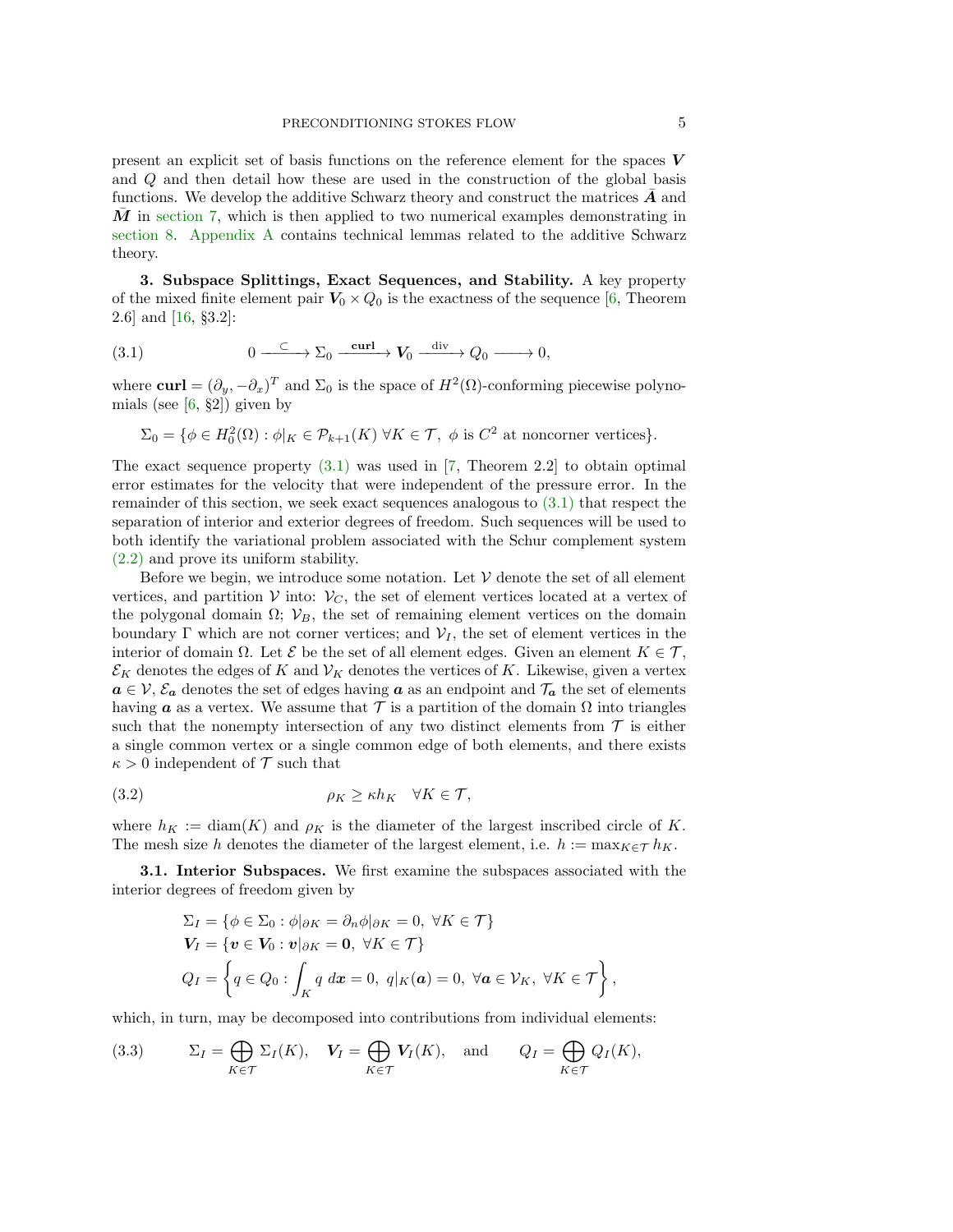where

<span id="page-5-3"></span>
$$
\Sigma_I(K) := \mathcal{P}_{k+1}(K) \cap H_0^2(K), \qquad \mathbf{V}_I(K) := \mathcal{P}_k(K) \cap \mathbf{H}_0^1(K),
$$
  
\n
$$
Q_I(K) := \{q \in \mathcal{P}_{k-1}(K) \cap L_0^2(K) : q(\mathbf{a}) = 0, \forall \mathbf{a} \in \mathcal{V}_K \}.
$$

Both the element-level interior spaces and the corresponding interior spaces on a mesh form exact sequences:

Theorem 3.1. *The following sequences are exact:*

<span id="page-5-1"></span>
$$
(3.4) \qquad 0 \longrightarrow \Sigma_I(K) \xrightarrow{\text{curl}} \mathbf{V}_I(K) \xrightarrow{\text{div}} Q_I(K) \longrightarrow 0, \quad \forall K \in \mathcal{T},
$$

*and*

<span id="page-5-2"></span>(3.5) 
$$
0 \xrightarrow{\quad \subset \quad} \Sigma_I \xrightarrow{\text{curl}} V_I \xrightarrow{\text{div}} Q_I \longrightarrow 0.
$$

*Proof.* In view of curl  $H_0^2(K) \subset H_0^1(K)$ , we have the relations curl  $\Sigma_I(K) \subset$  $V_I(K)$ , curl  $\Sigma_I(K) \subseteq$  ker div, and by [\[6,](#page-27-1) Theorem 3.4], div  $V_I(K) = Q_I(K)$ . Here, we consider div as a linear operator  $V_I(K) \to Q_I(K)$ . Moreover, for  $\phi \in \Sigma_I(K)$ , curl  $\phi \equiv 0$  if and only if  $\phi \equiv 0$  and so dim curl  $\Sigma_I(K) = \dim \Sigma_I(K)$ . The dimension counts dim  $\Sigma_I(K) = \frac{k^2 - 7k + 12}{2}$ , dim  $V_I(K) = k^2 - 3k + 2$ , and dim  $Q_I(K) = \frac{k^2 + k - 8}{2}$ <br>reveal that dim  $\Sigma_I(K) + \dim Q_I(K) - \dim V_I(K) = 0$ . By the rank-nullity theorem, we have

 $\dim V_I(K) = \dim \text{Im div} + \dim \ker \text{div} \geq \dim Q_I(K) + \dim \Sigma_I(K) = \dim V_I(K).$ 

and so ker div = curl  $\Sigma_I(K)$ . Thus, the element-level sequence [\(3.4\)](#page-5-1) is exact. The exactness of the global spaces  $(3.5)$  may be proved along similar lines using the exactness of the element level sequence [\(3.4\).](#page-5-1)  $\Box$ 

[Theorem 3.1](#page-5-3) gives a useful decomposition of the interior spaces in terms of the curl operator:

<span id="page-5-7"></span>COROLLARY 3.2. *The spaces*  $V_I(K)$  *and*  $V_I$  *admit the following decompositions:* 

$$
\mathbf{V}_I(K) = \mathbf{curl} \Sigma_I(K) \oplus \{ \mathbf{v} \in \mathcal{P}_{k-1}(K) \cap \mathbf{H}_0^1(K), \ a(\mathbf{v}, \mathbf{curl} \, \phi) = 0, \ \forall \phi \in \Sigma_I(K) \}
$$

*and*

<span id="page-5-6"></span>(3.6) 
$$
V_I = \text{curl} \Sigma_I \oplus \{ \mathbf{v} \in V_0 : \mathbf{v} |_{\partial K} = \mathbf{0}, \ \forall K \in \mathcal{T}, \ a(\mathbf{v}, \text{curl} \phi) = 0, \ \forall \phi \in \Sigma_I \}.
$$

<span id="page-5-0"></span>The next result concerns the stability of the interior mixed finite element pair  $V_I \times Q_I$ .

THEOREM 3.3. Let  $K \in \mathcal{T}$  and let  $\beta$  be the discrete inf-sup constant appearing in [\(1.3\)](#page-1-1)*.* If  $q \in Q_I(K)$ , then there exists  $v \in V_I(K)$  such that div  $v = q$  and

<span id="page-5-4"></span>(3.7) 
$$
h_K^{-1} ||\boldsymbol{v}||_{\boldsymbol{L}^2(K)} + |\boldsymbol{v}|_{\boldsymbol{H}^1(K)} \leq \beta^{-1} ||q||_{L^2(K)}.
$$

*Consequently, (i) the spaces*  $V_I \times Q_I$  *are uniformly inf-sup stable:* 

<span id="page-5-5"></span>(3.8) 
$$
\inf_{0 \neq q \in Q_I} \sup_{\mathbf{0} \neq \mathbf{v} \in \mathbf{V}_I} \frac{b(\mathbf{v}, q)}{|\mathbf{v}|_{\mathbf{H}^1(\Omega)} ||q||_{L^2(\Omega)}} \geq \beta,
$$

*and (ii) the matrix*  $\begin{bmatrix} A_{II} & B_{I} \ B & 0 \end{bmatrix}$  $\boldsymbol{B}_{\iota I} = \boldsymbol{0}$ 1 *is invertible, and hence the Schur complement* S *appearing in* [\(2.2\)](#page-2-1) *is well-defined by the formula* [\(2.3\)](#page-3-0)*.*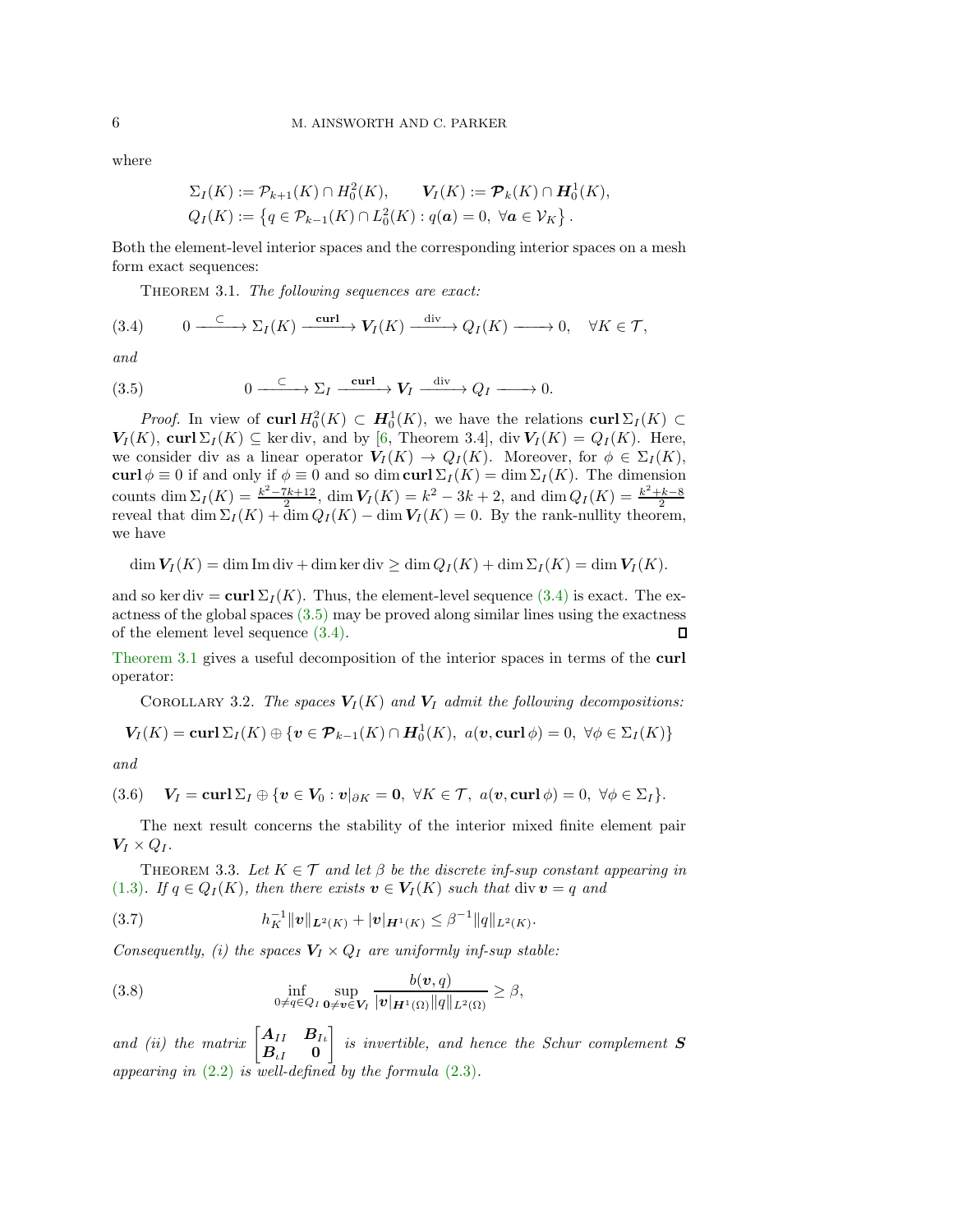*Proof.* Let  $q \in Q_I(K)$ . Then, [\[6,](#page-27-1) Theorem 3.5] gives the existence of  $v \in V_I(K)$ with div  $v = q$  satisfying the estimate [\(3.7\).](#page-5-4)

Now let  $q \in Q_I$  be decomposed as in [\(3.3\)](#page-4-2) so that  $q = \sum_{K \in \mathcal{T}} q_K$  with  $q_K \in K$  $Q_I(K)$ . By the first statement in the theorem, there exists  $v_K \in V_I(K)$  with div  $v_K =$  $-q_K$  satisfying [\(3.7\).](#page-5-4) Hence,  $\mathbf{v} := \sum_{K \in \mathcal{T}} \mathbf{v}_K$  satisfies div  $\mathbf{v} = -q$  and

$$
|\mathbf{v}|_{\mathbf{H}^1(\Omega)}^2 = \sum_{K \in \mathcal{T}} |\mathbf{v}_K|_{\mathbf{H}^1(\Omega)}^2 \leq \beta^{-2} \sum_{K \in \mathcal{T}} ||q_K||_{L^2(\Omega)}^2 = \beta^{-2} ||q||_{L^2(\Omega)}^2,
$$

from which [\(3.8\)](#page-5-5) immediately follows. (ii) follows at once thanks to the ellipticity of  $a(\cdot, \cdot)$  and the inf-sup condition [\(3.8\).](#page-5-5) П

<span id="page-6-6"></span>**3.2. Boundary Subspaces.** The subspaces  $\tilde{\Sigma}_E$ ,  $\tilde{V}_E$ , and  $\tilde{Q}_E$  are defined as follows

<span id="page-6-1"></span>(3.9a) 
$$
\tilde{\Sigma}_E := \{ \phi \in \Sigma_0 : a(\mathbf{curl} \, \phi, \mathbf{curl} \, \psi) = 0, \ \forall \psi \in \Sigma_I \}
$$

<span id="page-6-7"></span>(3.9b) 
$$
\tilde{\boldsymbol{V}}_E := \{ \boldsymbol{v} \in \boldsymbol{V}_0 : \text{div } \boldsymbol{v} \in \tilde{Q}_E, \ a(\boldsymbol{v}, \text{curl } \psi) = 0, \ \forall \psi \in \Sigma_I \}
$$

<span id="page-6-2"></span>(3.9c) 
$$
\tilde{Q}_E := \{ q \in Q_0 : (q, r) = 0, \ \forall r \in Q_I \},
$$

and correspond to degrees of freedom on the element boundaries. More precisely, we have:

<span id="page-6-5"></span>Theorem 3.4. *The following decompositions hold:*

<span id="page-6-4"></span>(3.10) 
$$
\Sigma_0 = \Sigma_I \oplus \tilde{\Sigma}_E, \quad \mathbf{V}_0 = \mathbf{V}_I \oplus \tilde{\mathbf{V}}_E, \quad \text{and} \quad Q_0 = Q_I \oplus \tilde{Q}_E.
$$

*Proof.* The decompositions of  $\Sigma_0$  and  $Q_0$  follow immediately using the orthogonality conditions in the definition of the spaces [\(3.9a\)](#page-6-1) and [\(3.9c\).](#page-6-2) The decomposition of the velocity space  $V_0$  is more involved. We first use the exact sequence [\(3.1\)](#page-4-1) to write:

<span id="page-6-3"></span>(3.11) 
$$
\mathbf{V}_0 = \mathbf{curl} \, \Sigma_0 \oplus (\mathbf{curl} \, \Sigma_0)^{\perp},
$$

where  $(\mathbf{curl}\,\Sigma_0)^\perp := \{\mathbf{u} \in \mathbf{V}_0 : a(\mathbf{u},\mathbf{curl}\,\psi) = 0, \,\forall \psi \in \Sigma_0\}.$  Now, let  $\mathbf{v} \in \mathbf{V}_0$  be given. By the decomposition [\(3.11\)](#page-6-3) and the decomposition of  $\Sigma_0$  in [\(3.10\),](#page-6-4) there exists  $\phi_I \in$  $\Sigma_I, \tilde{\phi}_E \in \tilde{\Sigma}_E$ , and  $\boldsymbol{v}_\perp \in (\boldsymbol{\operatorname{curl}} \Sigma_0)^\perp$  such that  $\boldsymbol{v} = \boldsymbol{\operatorname{curl}} (\phi_I + \tilde{\phi}_E) + \boldsymbol{v}_\perp$ . We decompose the divergence analogously: div  $v = q_I + \tilde{q}_E$  with  $q_I \in Q_I$  and  $\tilde{q}_E \in \tilde{Q}_E$ . Thanks to the exact sequence [\(3.5\)](#page-5-2) and the decomposition [\(3.6\),](#page-5-6) there exists  $w \in V_I$  such that div  $w = q_I$  and  $w \in \{v \in V_I : a(v, \text{curl } \psi) = 0, \forall \psi \in \Sigma_I\}$ . Then,  $v_I := \text{curl } \phi_I + w$ satisfies  $v_I \in V_I$  and div  $v_I = q_I$ . Consequently,  $\tilde{v}_E := v - v_I = \text{curl } \phi_E + v_I - w$ satisfies div  $\tilde{\boldsymbol{v}}_E = \text{div}(\boldsymbol{v} - \boldsymbol{v}_I) = \tilde{q}_E \in Q_E$  and

$$
a(\tilde{\boldsymbol{v}}_E, \mathbf{curl}\,\psi) = a(\mathbf{curl}\,\tilde{\phi}_E, \mathbf{curl}\,\psi) + a(\boldsymbol{v}_\perp, \mathbf{curl}\,\psi) + a(\boldsymbol{w}, \mathbf{curl}\,\psi) = 0, \ \forall \psi \in \Sigma_I
$$

by construction. Thus,  $\tilde{v}_E \in V_E$ , which completes the proof.

<span id="page-6-0"></span> $\Box$ 

[Theorem 3.4](#page-6-5) means that the decompositions in the columns of the following complex [\(3.12\)](#page-7-2) are valid. The next result shows that the rows form exact sequences: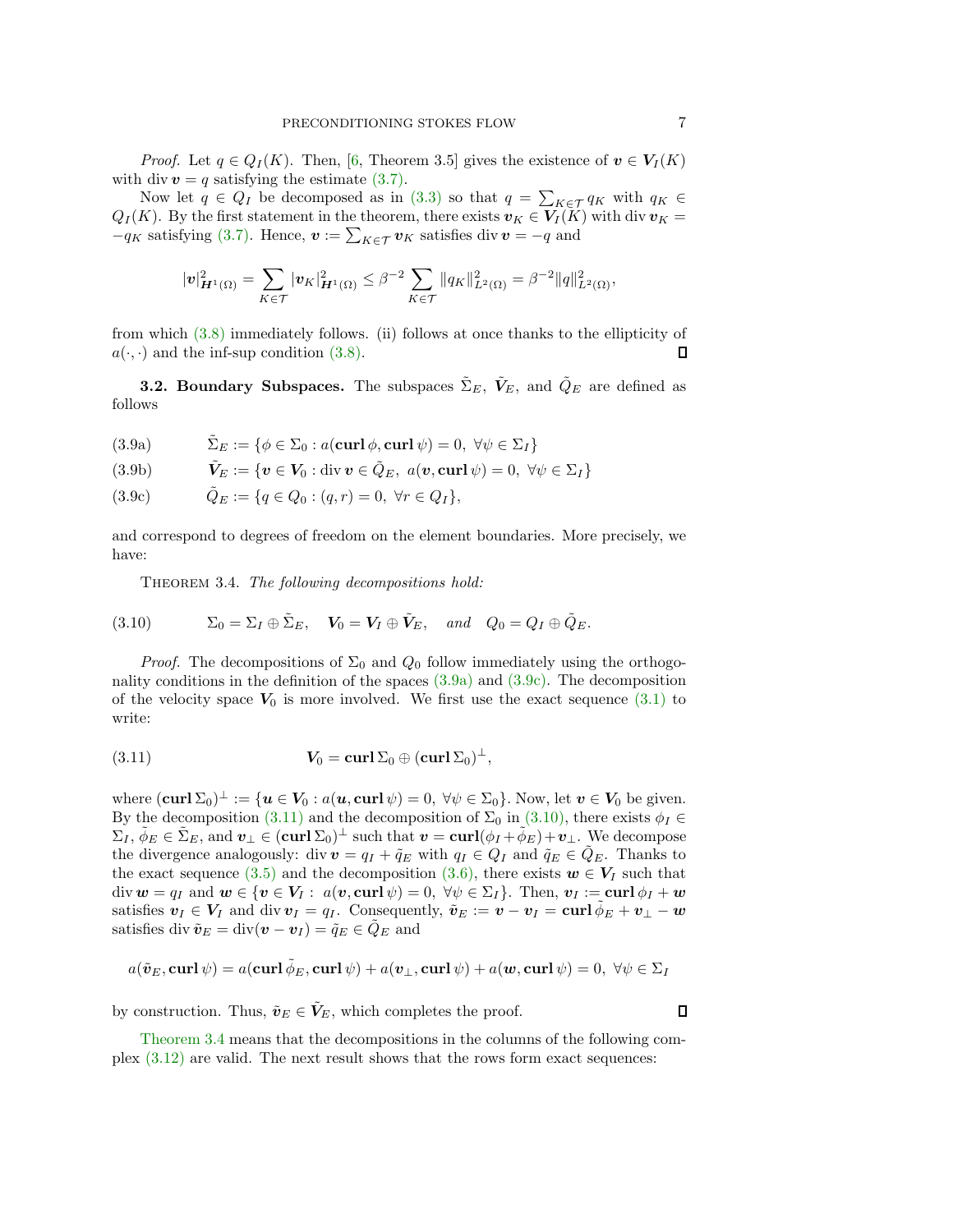<span id="page-7-2"></span>Theorem 3.5. *Each row the of the following complex is an exact sequence*

<span id="page-7-3"></span>
$$
(3.12a) \t 0 \t \xrightarrow{\hspace{0.5cm} \subset \hspace{0.5cm}} \sum_{\parallel} 0 \t \xrightarrow{\hspace{0.5cm} \text{curl} \hspace{0.2cm}} V_0 \t \xrightarrow{\hspace{0.5cm} \text{div} \hspace{0.2cm}} Q_0 \t \xrightarrow{\hspace{0.5cm} \longrightarrow} 0
$$

<span id="page-7-4"></span>(3.12b) 
$$
0 \xrightarrow{\subset} \Sigma_I \xrightarrow{\operatorname{curl}} V_I \xrightarrow{\operatorname{div}} Q_I \longrightarrow 0
$$

$$
\oplus \qquad \oplus
$$

<span id="page-7-5"></span>
$$
(3.12c) \t 0 \t \xrightarrow{\quad \subset \quad} \t \tilde{\Sigma}_E \t \xrightarrow{\quad \text{curl} \rightarrow} \t \tilde{V}_E \t \xrightarrow{\quad \text{div} \rightarrow} \t \tilde{Q}_E \t \xrightarrow{\quad \quad} 0
$$

*where the exterior spaces*  $\tilde{\Sigma}_E$ ,  $\tilde{V}_E$ , and  $\tilde{Q}_E$  are given by [\(3.9\)](#page-6-6).

*Proof.* [\[6,](#page-27-1) Theorem 2.6] gives the exactness of [\(3.12a\)](#page-7-3) while [Theorem 3.1](#page-5-3) gives the exactness of  $(3.12b)$ . Moreover, the decomposition  $(3.10)$  and the exactness the sequences [\(3.12a\)](#page-7-3) and [\(3.12b\)](#page-7-4) imply that dim  $\Sigma_E + \dim Q_E - \dim V_E = 0$ . Since curl  $\tilde{\Sigma}_E \subset \tilde{V}_E$  and div  $\tilde{V}_E \subseteq \tilde{Q}_E$ , we conclude that the sequence [\(3.12c\)](#page-7-5) is exact using analogous arguments to those used in Theorem 3.1. using analogous arguments to those used in [Theorem 3.1.](#page-5-3)

The exactness of the final row in [\(3.12\)](#page-7-2) gives the following analogue of [Corollary 3.2](#page-5-7) for the exterior velocity space:

COROLLARY 3.6. The exterior velocity space  $V_E$  admits the following decomposi*tion:*  $\tilde{V}_E = \text{curl} \, \tilde{\Sigma}_E \oplus \{ \boldsymbol{v} \in V_0 : \text{div } \boldsymbol{v} \in \tilde{Q}_E, \ a(\boldsymbol{v}, \text{curl } \phi) = 0, \ \forall \phi \in \Sigma_0 \}.$ 

[Theorems 1.1](#page-1-2) and [3.3](#page-5-0) show that the mixed finite element pairs appearing in the first two rows of [\(3.12\)](#page-7-2) are uniformly inf-sup stable. The next result shows that the boundary spaces are also stable with *the same inf-sup constant as for the full velocity and pressure spaces*:

<span id="page-7-0"></span>THEOREM 3.7. Let  $\beta$  be the discrete inf-sup constant defined in [\(1.3\)](#page-1-1). If  $q \in \hat{Q}_E$ , *then there exists a*  $v \in V_E$  *such that* div  $v = q$  *and* 

<span id="page-7-6"></span>(3.13) 
$$
|v|_{H^1(\Omega)} \leq \beta^{-1} \|q\|_{L^2(\Omega)}.
$$

*Consequently, the spaces*  $\tilde{V}_E \times \tilde{Q}_E$  *are uniformly inf-sup stable:* 

<span id="page-7-7"></span>(3.14) 
$$
\inf_{0 \neq q \in \tilde{Q}_E} \sup_{\mathbf{0} \neq \mathbf{v} \in \tilde{\mathbf{V}}_E} \frac{b(\mathbf{v}, q)}{|\mathbf{v}|_{\mathbf{H}^1(\Omega)} ||q||_{L^2(\Omega)}} \geq \beta.
$$

*Proof.* Let  $q \in \hat{Q}_E$  be given. By [Theorem 1.1,](#page-1-2) there exists a  $w \in V_0$  such that div  $w = q$  and  $||w||_{H^1(\Omega)} \leq \beta^{-1} ||q||_{L^2(\Omega)}$ , where  $\beta$  is independent of  $h$  and  $k$ . According to [Theorem 3.4](#page-6-5) and [\(3.9b\),](#page-6-7) there exists functions  $w_I \in V_I$ ,  $\tilde{w}_E \in V_E$  such that  $w = w_I + \tilde{w}_E$ .  $Q_I \ni \text{div } w_I = \text{div}(w - \tilde{w}_E) \in Q_E$  since  $\text{div } w = q \in Q_E$ , and so div  $w_I = 0$ . By the exact sequence property [\(3.5\),](#page-5-2)  $w_I = \text{curl} \phi_I$  for some  $\phi \in \Sigma_I$ , and thus  $w = \text{curl} \phi_I + \tilde{w}_E$ . Note that this decomposition of w is  $a(\cdot, \cdot)$  orthogonal by definition:  $a(\text{curl }\phi_I, \tilde{\boldsymbol{w}}_E) = 0$  and

$$
|\mathbf{w}|_{H^1(\Omega)}^2 = a(\mathbf{curl} \, \phi_I, \mathbf{curl} \, \phi_I) + a(\tilde{\mathbf{w}}_E, \tilde{\mathbf{w}}_E) = |\mathbf{curl} \, \phi_I|_{H^1(\Omega)}^2 + |\tilde{\mathbf{w}}_E|_{H^1(\Omega)}^2.
$$

Define  $\mathbf{v} := \tilde{\mathbf{w}}_E$ . Then, div  $\mathbf{v} = \text{div } \tilde{\mathbf{w}}_E = \text{div}(\tilde{\mathbf{w}}_E + \text{curl } \phi_I) = \text{div } \mathbf{w} = q$ , and  $|\mathbf{v}|_{H^1(\Omega)} \leq |\mathbf{w}|_{H^1(\Omega)} \leq \beta^{-1} ||q||_{L^2(\Omega)}$ . [\(3.13\)](#page-7-6) and [\(3.14\)](#page-7-7) follow at once. Л

<span id="page-7-1"></span>4. Stokes Extension Operator. Let  $V := V \times V$  denote the discrete velocity space in the absence of essential boundary conditions and  $Q_I^{\perp}$  be the orthogonal complement of  $Q_I$  in  $Q$  with the corresponding projection  $\tilde{\Pi} : \tilde{Q} \to Q_I^{\perp}$ ,

<span id="page-7-8"></span>(4.1) 
$$
(\tilde{\Pi}q, r) = (q, r), \ \forall r \in Q_I^{\perp} := \{ q \in Q : (q, r) = 0 \ \forall r \in Q_I \}.
$$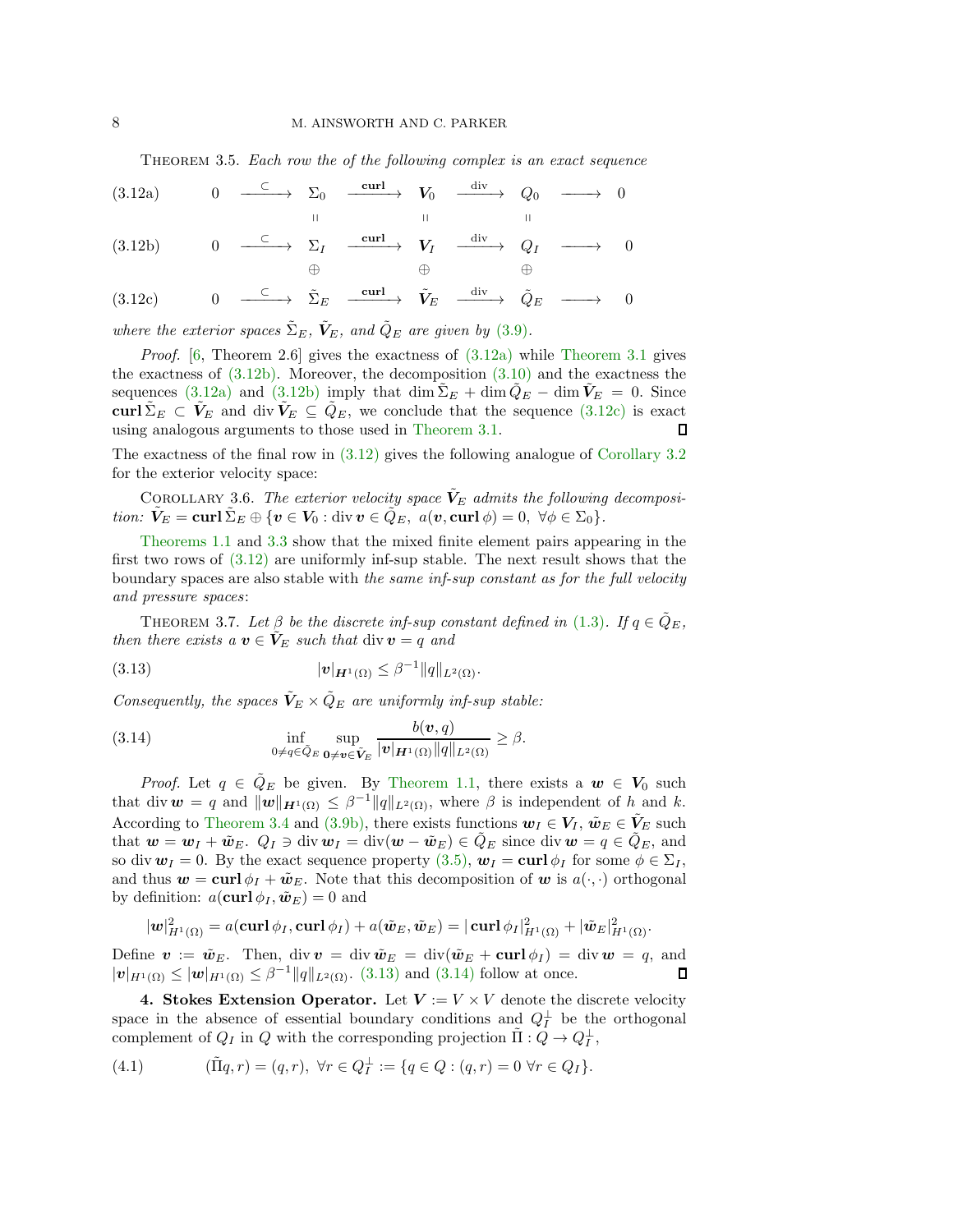It is worthwhile noting that  $(4.1)$  means that  $\tilde{Q}_E = Q_I^{\perp} \cap L_0^2(\Omega)$ , so that the space  $Q_I^{\perp}$  corresponds to boundary degrees of freedom. Let  $K \in \mathcal{T}$ . Then, thanks to [Theorem 3.3,](#page-5-0) there exist  $u_{S,K} \in \mathcal{P}_k(K)$  and  $p_{S,K} \in \mathcal{P}_{k-1}(K)$  satisfying

<span id="page-8-9"></span><span id="page-8-6"></span>(4.2a) 
$$
a_K(\boldsymbol{u}_{S,K},\boldsymbol{v}) + b_K(\boldsymbol{v},p_{S,K}) = 0 \qquad \forall \boldsymbol{v} \in \boldsymbol{V}_I(K)
$$

<span id="page-8-5"></span><span id="page-8-4"></span>(4.2b) 
$$
b_K(\mathbf{u}_{S,K}, q) = 0 \qquad \forall q \in Q_I(K)
$$

$$
\mathbf{u}_{S,K} = \mathbf{u} \qquad \text{on } \partial K
$$

<span id="page-8-0"></span>(4.2d) 
$$
p_{S,K}(\mathbf{a}) = p|_{K}(\mathbf{a}) \qquad \mathbf{a} \in V_K
$$

<span id="page-8-1"></span>(4.2e) 
$$
\int_K p_{S,K} dx = \int_K p dx,
$$

where  $a_K(\cdot, \cdot)$  and  $b_K(\cdot, \cdot)$  denote the restrictions of the bilinear forms to element K. We define the Stokes extension map  $V \times Q \ni (u, p) \mapsto \mathscr{E}(u, p) =: (u_S, p_S)$  by the rule  $u_S = u_{S,K}$  and  $p_S = p_{S,K}$  on each element  $K \in \mathcal{T}$ .

The first result deals with the Stokes extension of a given velocity field paired a zero pressure:

<span id="page-8-8"></span>THEOREM 4.1. Let  $\Pi_V : V \to V$ ,  $\Pi_Q : V \to Q$  be defined by the rule

<span id="page-8-10"></span>(4.3) 
$$
\mathbf{V} \ni \mathbf{u} \mapsto (\mathbf{\Pi}_{\mathbf{V}} \mathbf{u}, \mathbf{\Pi}_{Q} \mathbf{u}) := \mathscr{E}(\mathbf{u}, 0).
$$

*Then,*  $\Pi_{Q}u \in Q_{I}$  *and* 

<span id="page-8-2"></span>(4.4) 
$$
\|\Pi_V u\|_{H^1(K)} + \|\Pi_Q u\|_{L^2(K)} \leq C \|u\|_{H^{1/2}(\partial K)}, \quad \forall K \in \mathcal{T},
$$

 $where \|\cdot\|_{\mathbf{H}^{1/2}(\partial K)}$  *is the usual trace norm and* C *is independent of* k and **u**. In *particular, if*  $u \in V_E$ *, then*  $\Pi_V u = u$ *. Moreover, the following equivalence of seminorms holds:*

<span id="page-8-7"></span>(4.5) 
$$
|\mathbf{u}|_{\mathbf{H}^{1/2}(\partial K)} \leq |\mathbf{\Pi}_{V}\mathbf{u}|_{\mathbf{H}^{1}(K)} \leq C\beta^{-1}|\mathbf{u}|_{\mathbf{H}^{1/2}(\partial K)}, \quad \forall K \in \mathcal{T},
$$

*where C is independent of*  $k$ *,*  $h_K$ *,*  $\beta$ *, and* **u**.

*Proof.* Let  $K \in \mathcal{T}$  and  $\mathbf{u} \in V$  be given. Conditions [\(4.2d\)](#page-8-0) and [\(4.2e\)](#page-8-1) imply that  $\Pi_Q u \in Q_I$ . Thanks to [\[9,](#page-27-9) Theorem 7.4], there exists  $w \in \mathcal{P}_k(K)$  such that

<span id="page-8-3"></span>(4.6) 
$$
\mathbf{w}|_{\partial K} = \mathbf{u}|_{\partial K} \quad \text{and} \quad \|\mathbf{w}\|_{\mathbf{H}^1(K)} \leq C \|\mathbf{u}\|_{\mathbf{H}^{1/2}(\partial K)},
$$

with C independent of k. In particular,  $\mathbf{\Pi}_{V} \mathbf{u} - \mathbf{w} = \mathbf{u}_I$  where  $\mathbf{u}_I \in V_I(K)$  satisfies

$$
a_K(\boldsymbol{u}_I, \boldsymbol{v}) + b_K(\boldsymbol{v}, \Pi_Q \boldsymbol{u}) = -a_K(\boldsymbol{w}, \boldsymbol{v}) \quad \forall \boldsymbol{v} \in \boldsymbol{V}_I(K) b_K(\boldsymbol{u}_I, q) = -b_K(\boldsymbol{w}, q) \quad \forall q \in Q_I(K).
$$

Using [\[18,](#page-28-13) Corollary 4.1] and [Theorem 3.3,](#page-5-0) we conclude that

$$
\|\mathbf{u}_I\|_{\mathbf{H}^1(K)} + \|\Pi_Q \mathbf{u}\|_{L^2(K)} \leq C \|\mathbf{w}\|_{\mathbf{H}^1(K)}
$$

[Equation \(4.4\)](#page-8-2) now follows from the triangle inequality and [\(4.6\).](#page-8-3)

Now let  $u \in V_E$ . Then, div  $\Pi_V u \in Q_E$  by  $(4.2b)$  and  $w := u - \Pi_V u \in V_I$  by [\(4.2c\).](#page-8-5) Moreover, div  $w \in Q_I \cap \hat{Q}_E$  since div  $u$ , div  $\Pi_V u \in \hat{Q}_E$ . Thus, div  $w = 0$  and  $w = \text{curl} \phi$  with  $\phi \in \Sigma_I$  by the exact sequence property [\(3.5\).](#page-5-2) For any  $\psi \in \Sigma_I$ ,

$$
a(\mathbf{curl}\,\phi,\mathbf{curl}\,\psi)=a(\mathbf{u},\mathbf{curl}\,\psi)-a(\mathbf{\Pi_Vu},\mathbf{curl}\,\psi)=0
$$

by the definition of  $V_E$  and choosing  $v = \text{curl } \psi$  for  $\psi \in \Sigma_I$  in [\(4.2a\).](#page-8-6) Since  $a(\mathbf{curl}\cdot,\mathbf{curl}\cdot)$  is coercive on  $\Sigma_I, \phi\equiv 0$ , and  $\mathbf{u} = \Pi_V \mathbf{u}$ .

The equivalence  $(4.5)$  is proved by arguing as in [\[12,](#page-27-3) Theorem 4.1].

 $\Box$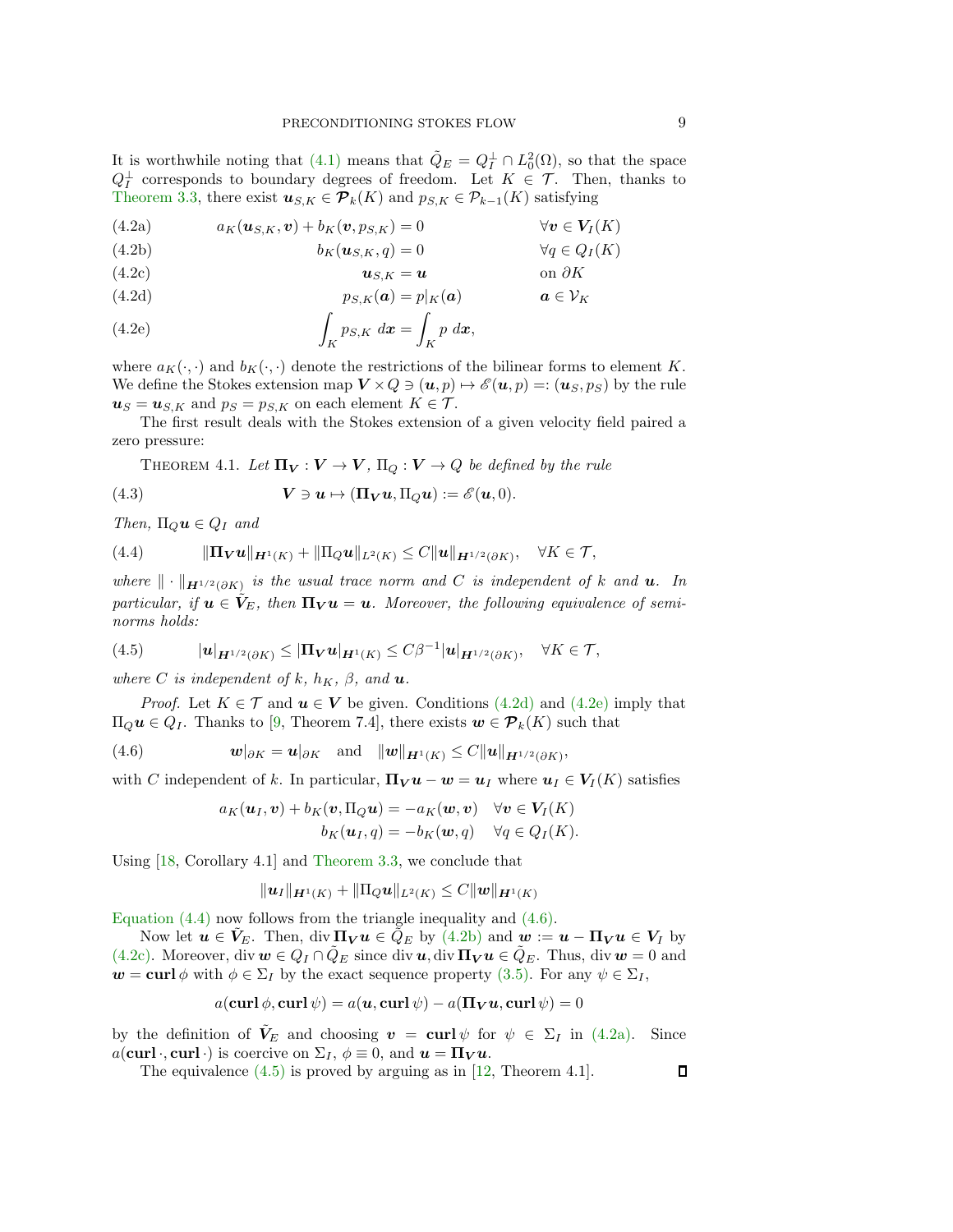The next result complements [Theorem 4.1:](#page-8-8)

<span id="page-9-3"></span>THEOREM 4.2. *For*  $p \in Q$ ,  $\mathcal{E}(\mathbf{0}, p) = (\mathbf{0}, \Pi p)$  *where*  $\Pi$  *is defined in* [\(4.1\)](#page-7-8), and

<span id="page-9-4"></span>(4.7) 
$$
\|\tilde{\Pi}p\|_{L^2(K)} \le \|p\|_{L^2(K)}.
$$

*In particular, if*  $p \in Q_I^{\perp}$ *, then*  $\mathscr{E}(\mathbf{0}, p) = (\mathbf{0}, p)$ *.* 

*Proof.* Let  $p \in Q$  and consider the Stokes extension  $(\tilde{u}, \tilde{p}) := \mathscr{E}(0, p)$ . Since  $Q = Q_I \oplus Q_I^{\perp}$ , the pressure  $\tilde{p}$  may be written in the form  $\tilde{p} = p_I + \tilde{\Pi}p$ . In particular,  $p_I \in Q_I$  satisfies

$$
b_K(\boldsymbol{v}, p_I) = b_K(\boldsymbol{v}, \tilde{p}) - b_K(\boldsymbol{v}, \tilde{\Pi}p) = b_K(\boldsymbol{v}_K, \tilde{p}), \quad \forall \boldsymbol{v} \in \boldsymbol{V}_I(K), \ \forall K \in \mathcal{T},
$$

where we used the fact that  $b_K(v, \tilde{\Pi}p) = 0$  since div  $V_I(K) = Q_I(K) \perp Q_I^{\perp}$ . Hence,

$$
a_K(\tilde{\boldsymbol{u}}, \boldsymbol{v}) + b_K(\boldsymbol{v}, p_I) = 0 \quad \forall \boldsymbol{v} \in V_I(K)
$$
  

$$
b_K(\tilde{\boldsymbol{u}}, q) = 0 \quad \forall q \in Q_I(K),
$$

[Equation \(4.4\)](#page-8-2) then gives  $(\tilde{\mathbf{u}}, p_I) = \mathscr{E}(\mathbf{0}, 0)$ ; or, equally well,  $\tilde{\mathbf{u}} = \mathbf{0}$  and  $\tilde{p} = \tilde{\Pi} p$ . The estimate [\(4.8\)](#page-9-2) immediately follows since  $\tilde{\Pi}$  is a projection. If  $p \in Q_I^{\perp}$ , then  $\mathscr{E}(\mathbf{0}, p) = (\mathbf{0}, \Pi p) = (\mathbf{0}, p).$ 

Combining [Theorems 4.1](#page-8-8) and [4.2](#page-9-3) leads to the following result:

COROLLARY 4.3. The Stokes extension operator  $\mathscr{E}(\cdot, \cdot)$  is linear and continuous: *For*  $K \in \mathcal{T}$ *,* 

<span id="page-9-2"></span>
$$
(4.8) \qquad \|\mathscr{E}(\bm{u},p)\|_{\bm{H}^1(K)\times L^2(K)} \leq C \|\bm{u}\|_{\bm{H}^{1/2}(\partial K)} + \|\tilde{\Pi}p\|_{L^2(K)} \quad \forall (\bm{u},p) \in \bm{V} \times Q,
$$

*where C is independent of k. Moreover,* ker  $\mathscr{E} = V_I \times Q_I$  *and*  $\mathscr{E}(\mathbf{u}, p) = (\mathbf{\Pi_V u}, \Pi_Q \mathbf{u} + \Pi_Q \mathbf{u})$  $\overline{\Pi}p$ ).

*Proof.* The linearity of  $\mathscr{E}(\cdot, \cdot)$  is immediate from the definition [\(4.2\),](#page-8-9) and [\(4.8\)](#page-9-2) then follows from [\(4.4\)](#page-8-2) and [\(4.7\)](#page-9-4) using the triangle inequality. A simple consequence of  $(4.2c)-(4.2e)$  $(4.2c)-(4.2e)$  is that ker  $\mathscr{E} \subseteq \mathbf{V}_I \times Q_I$ . Moreover,  $(4.8)$  gives that  $\mathbf{V}_I \times Q_I \subseteq \ker \mathscr{E}$ .<br>Thus, ker  $\mathscr{E} = \mathbf{V}_I \times Q_I$ . □ Thus, ker  $\mathscr{E} = V_I \times Q_I$ .

<span id="page-9-1"></span>5. Variational Form of the Schur Complement System. The results of the previous two sections are used to study the Schur complement system [\(2.2\).](#page-2-1) The first result relates the Schur complement matrix  $S$  to the discrete Stokes extension map:

<span id="page-9-6"></span><span id="page-9-0"></span>LEMMA 5.1. *For all*  $(\mathbf{u}, p), (\mathbf{v}, q) \in V_0 \times Q$ , the Stokes extension satisfies

<span id="page-9-5"></span>(5.1) 
$$
a(\boldsymbol{u}_S, \boldsymbol{v}_S) + b(\boldsymbol{v}_S, p_S) + b(\boldsymbol{u}_S, q_S) = \begin{bmatrix} \vec{v}_E \\ \vec{q}_e \end{bmatrix}^T \boldsymbol{S} \begin{bmatrix} \vec{u}_E \\ \vec{p}_e \end{bmatrix}
$$

 $where S =$  $\begin{bmatrix} \widetilde{A} & \widetilde{B}^T \end{bmatrix}$  $\bm{B}$   $\bm{C}$  $\overline{1}$ *. Consequently, the following identities hold:*

<span id="page-9-7"></span>(5.2a) 
$$
\vec{u}_E^T \widetilde{A} \vec{v}_E = a(\Pi_V \mathbf{u}, \Pi_V \mathbf{v}) \qquad \forall \mathbf{u}, \mathbf{v} \in V_0,
$$

- <span id="page-9-8"></span>(5.2b)  $\overline{p}_e^T \widetilde{B} \vec{u}_E = b(\Pi_V \mathbf{u}, \tilde{\Pi}_P) \qquad \forall p \in Q, \mathbf{u} \in V_0,$
- <span id="page-9-9"></span>(5.2c)  $\widetilde{C} = \mathbf{0}$  and  $\vec{g}_e^* = \vec{0}$ ,

*where*  $\Pi_V$  *is defined in* [\(4.3\)](#page-8-10) *and*  $\tilde{\Pi}$  *is defined in* [\(4.1\)](#page-7-8)*.*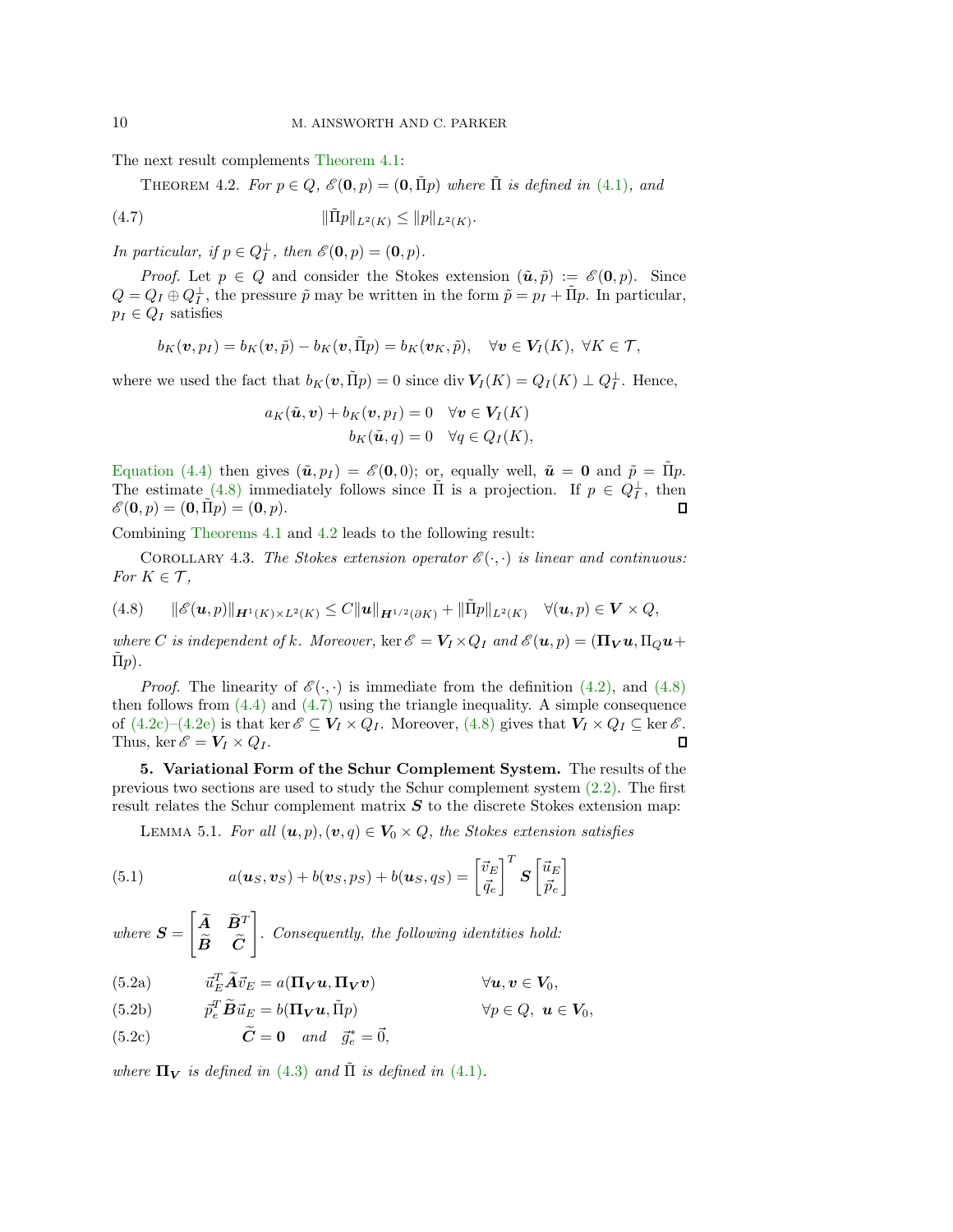*Proof.* Let  $(u, p) \in V_0 \times Q$ . The Stokes extension  $(u_S, p_S) = \mathcal{E}(u, p)$  may be written as  $u_S = \vec{\Phi}_E^T \vec{u}_E + \vec{\Phi}_I^T \vec{u}_I^*$  and  $p_S = \vec{\psi}_e^T \vec{p}_e + \vec{\psi}_e^T \vec{p}_e^*$  so that  $u = \vec{\Phi}_E^T \vec{u}_E + \vec{\Phi}_I^T \vec{u}_I$ and  $p = \vec{\psi}_e^T \vec{p}_e + \vec{\psi}_i^T \vec{p}_t$  for suitable  $\vec{u}_E$ ,  $\vec{u}_I$ ,  $\vec{p}_e$ , and  $\vec{p}_i$ . Thanks to [\(4.2a\)](#page-8-6) and [\(4.2b\),](#page-8-4)  $\vec{u}_I^*$ and  $\vec{p}_t^*$  are given by

<span id="page-10-0"></span>(5.3) 
$$
\begin{bmatrix} \vec{u}_I^* \\ \vec{p}_t^* \end{bmatrix} = - \begin{bmatrix} A_{II} & B_{I\iota} \\ B_{\iota I} & 0 \end{bmatrix}^{-1} \begin{bmatrix} A_{IE} & B_{Ie} \\ B_{\iota E} & 0 \end{bmatrix} \begin{bmatrix} \vec{u}_E \\ \vec{p}_e \end{bmatrix}.
$$

Analogous relations hold replacing  $(u, p)$  by  $(v, q) \in V_0 \times Q$ . Now,

$$
a(\boldsymbol{u}_S, \boldsymbol{v}_S) + b(\boldsymbol{v}_S, p_S) + b(\boldsymbol{u}_S, q_S)
$$
  
= 
$$
\begin{bmatrix} \vec{v}_E \\ \frac{\vec{q}_e}{\vec{v}_I^*} \end{bmatrix}^T \begin{bmatrix} \boldsymbol{A}_{EE} & \boldsymbol{B}_{Ee} & \boldsymbol{A}_{EI} & \boldsymbol{B}_{E\iota} \\ \boldsymbol{B}_{eE} & \boldsymbol{0} & \boldsymbol{B}_{eI} & \boldsymbol{0} \\ \hline \boldsymbol{A}_{IE} & \boldsymbol{B}_{Ie} & \boldsymbol{A}_{II} & \boldsymbol{B}_{I\iota} \\ \boldsymbol{B}_{eE} & \boldsymbol{0} & \boldsymbol{B}_{\iota I} & \boldsymbol{0} \end{bmatrix} \begin{bmatrix} \vec{u}_E \\ \vec{p}_e^* \\ \vec{u}_I^* \\ \vec{p}_t^* \end{bmatrix}
$$

and then  $(5.3)$ , we obtain  $(5.1)$ . Identities  $(5.2)$  are then obtained from  $(5.1)$  as follows:

- (a) Choose  $p = q = 0$ . Then,  $(\Pi_V \mathbf{u}^\dagger, \Pi_Q \mathbf{u}), (\Pi_V \mathbf{v}, \Pi_Q \mathbf{v}) \in V \times Q_I$  by Theorem 4.1, so  $b(\mathbf{\Pi}_{\mathbf{V}} \boldsymbol{v}, \mathbf{\Pi}_{\mathbf{Q}} \boldsymbol{u}) + b(\mathbf{\Pi}_{\mathbf{V}} \boldsymbol{u}, \mathbf{\Pi}_{\mathbf{Q}} \boldsymbol{v}) = 0$  by [\(4.2b\);](#page-8-4) [\(5.2a\)](#page-9-7) follows.
- (b) Choose  $p = 0$  and  $\mathbf{v} = \mathbf{0}$ . By [Theorem 4.2,](#page-9-3)  $\mathcal{E}(\mathbf{0}, q) = (\mathbf{0}, \tilde{\Pi}q)$ , and  $(5.2b)$ follows.
- (c) Choose  $u = v = 0$ . By [Theorem 4.2,](#page-9-3)  $\mathscr{E}(0, p) = (0, \tilde{\Pi}p)$ ,  $\mathscr{E}(0, q) = (0, \tilde{\Pi}q)$ , and so  $\vec{q}_e^T \vec{C} \vec{p}_e = 0$ . Furthermore,

<span id="page-10-2"></span><span id="page-10-1"></span>
$$
\bar{q}_e^T \vec{g}_e^* = \bar{q}_e^T \widetilde{B} \vec{u}_E = b(\Pi_V \boldsymbol{u}, \tilde{\Pi} q) = -b(\boldsymbol{u} - \Pi_V \boldsymbol{u}, \tilde{\Pi} q), \quad \forall q \in Q
$$

by [\(1.2b\).](#page-0-2) Since  $\text{div}(\boldsymbol{u} - \boldsymbol{\Pi}_{\boldsymbol{V}} \boldsymbol{u}) \in \text{div } \boldsymbol{V}_I = Q_I \perp Q_I^{\perp}, b(\boldsymbol{u} - \boldsymbol{\Pi}_{\boldsymbol{V}} \boldsymbol{u}, \tilde{q}) = 0$ which completes [\(5.2c\).](#page-9-9)

The main result of this section relates the Schur complement problem  $(2.2)$  to a Stokes problem posed on the boundary spaces  $V_E \times \hat{Q}_E$ :

Theorem 5.2. *The Schur complement system* [\(2.2\)](#page-2-1)*, is equivalent to the following variational problem:* Find  $(\mathbf{u}, p) \in \mathbf{V}_E \times \mathbf{Q}_E$  *such that* 

(5.4a) 
$$
a(\boldsymbol{u}, \boldsymbol{v}) + b(\boldsymbol{v}, p) = (\boldsymbol{f}, \boldsymbol{v}) \qquad \forall \boldsymbol{v} \in \tilde{\boldsymbol{V}}_E
$$

(5.4b) 
$$
b(\mathbf{u},q) = 0 \qquad \forall q \in \tilde{Q}_E.
$$

*Moreover, the nonzero eigenvalues of the generalized eigenvalue problem*  $\widetilde{B}\widetilde{A}^{-1}\widetilde{B}^{T}\vec{q}_{e}$  $=\lambda \overline{M} \vec{q}_e$  are contained in the interval  $[\beta^2, 1]$ , where  $\overline{M}$  is the matrix associated with *the*  $L^2(\Omega)$ -inner product on  $Q_I^{\perp}$  and  $\beta$  *is the inf-sup constant in* [\(1.3\)](#page-1-1)*. In particular, the nonzero eigenvalues*  $\lambda$  *are uniformly bounded away from zero in* h *and* k.

*Proof.* Let  $(\mathbf{u}, p), (\mathbf{v}, q) \in \tilde{\mathbf{V}}_E \times Q_I^{\perp}$ . Substituting the identities in [Theorems 4.1](#page-8-8) and  $4.2$  into  $(5.2)$  gives

$$
\begin{aligned} \begin{bmatrix} \vec{v}_E \\ \vec{q}_e \end{bmatrix}^T \mathbf{S} \begin{bmatrix} \vec{u}_E \\ \vec{p}_e \end{bmatrix} &= \vec{v}_E^T \widetilde{\mathbf{A}} \vec{u}_E^T + \vec{q}_e^T \widetilde{\mathbf{B}} \vec{u}_E + \vec{v}_E \widetilde{\mathbf{B}}^T \vec{p}_e \\ &= a(\mathbf{\Pi}_V \mathbf{u}, \mathbf{\Pi}_V \mathbf{v}) + b(\mathbf{\Pi}_V \mathbf{v}, \tilde{\Pi} p) + b(\mathbf{\Pi}_V \mathbf{u}, \tilde{\Pi} q) \\ &= a(\mathbf{u}, \mathbf{v}) + b(\mathbf{v}, p) + b(\mathbf{u}, q). \end{aligned}
$$

[\(5.4\)](#page-10-1) now follows from [\(5.2c\)](#page-9-9) on noting that  $\tilde{Q}_E = Q_I^{\perp} \cap L_0^2(\Omega)$ . Arguing as in [\[14,](#page-27-8) Theorem 3.22], the eigenvalue bound follows from the inf-sup condition [\(3.14\).](#page-7-7)

1  $\cdot$  $\perp$  $\overline{1}$ .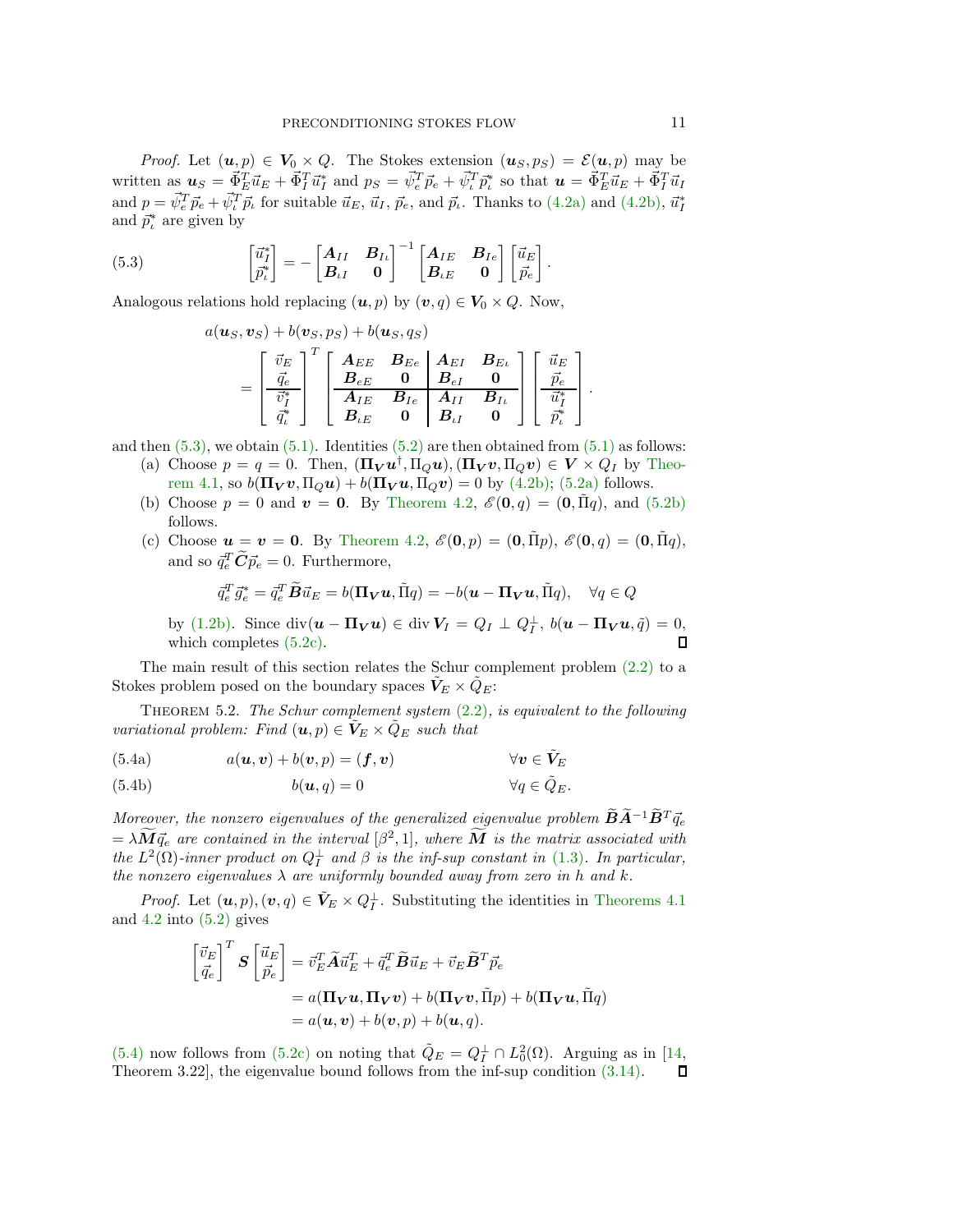<span id="page-11-0"></span>**6. Basis Functions.** We first define a basis  $\{\phi_i\}$  for the space of scalar-valued functions  $V$ . The basis is constructed so that the exclusion of particular functions gives a basis for  $V_0 = V \cap H_0^1(\Omega)$ , which simplifies both the enforcement of homogeneous boundary conditions and the implementation of the preconditioner. A basis  $\{\Phi_i\}$  for the velocity space  $V_0 = V_0 \times V_0$  is then obtained using functions of the form  $\phi_j \hat{\mathbf{e}}_1$  and  $\phi_j \hat{\mathbf{e}}_2$ . For the pressure space, we only give a basis for Q since the space  $Q_0$  is not used in the actual implementation.

6.1. Basis Functions on a Reference Triangle. We begin by defining basis functions for the pressure and velocity spaces on the reference triangle  $\ddot{T}$  shown in [Figure 2b.](#page-12-0)

**6.1.1. Pressure Basis Functions.** Let  ${B_{\alpha}^{k}}_{\alpha \in \mathcal{I}}$  denote the Bernstein polynomials [\[21\]](#page-28-14):

<span id="page-11-1"></span>(6.1) 
$$
B_{\alpha}^{k} = \frac{k!}{\alpha_{1}! \alpha_{2}! \alpha_{3}!} \lambda_{1}^{\alpha_{1}} \lambda_{2}^{\alpha_{2}} \lambda_{3}^{\alpha_{3}},
$$

where  $\mathcal{I} = \{ \alpha \in \mathbb{Z}_+^3 : |\alpha| = k \}$  and  $\{ \lambda_i, 1 \leq i \leq 3 \}$ , are the barycentric coordinates on the reference triangle  $\hat{T}$ . The set  $\{B_{\alpha}^k\}_{\alpha \in \mathcal{I}}$  forms a basis for  $\mathcal{P}_k(\hat{T})$  [\[21\]](#page-28-14). Each Bernstein polynomial  $B^k_\alpha$  can be identified with the domain point  $x_\alpha = \frac{\alpha_1}{k} \hat{a}_1 + \hat{a}_2$  $\frac{\alpha_2}{k}\hat{a}_2 + \frac{\alpha_3}{k}\hat{a}_3$  on the reference triangle. Let  $\mathcal{I}_0 = \{ \alpha \in \mathcal{I} : \alpha_i \leq k \}$  denote the subset corresponding to interior (non-vertex) points. Fix any  $\beta \in \mathcal{I}_0$ ; since all the Bernstein polynomials [\(6.1\)](#page-11-1) share the same average value, the set  $\{B^{k}_{\alpha} - B^{k}_{\beta}\}_{\alpha \in \mathcal{I}\setminus\{\beta\}}$  is a basis for  $\mathcal{P}_k(\hat{T}) \cap L_0^2(\hat{T})$ . This set can be partitioned into:

- (i) Vertex functions:  $\hat{\psi}_i := B_{ke_i}^k B_{\beta}^k$ ,  $1 \leq i \leq 3$ , satisfying  $\int_{\hat{T}} \hat{\psi}_i d\mathbf{x} = 0$  and  $\hat{\psi}_i(\hat{\boldsymbol{a}}_j) = \delta_{ij}$  for  $1 \leq i, j \leq 3$ .
- (ii) Interior functions:  $\hat{\psi}_{\iota,\alpha} := B^k_{\alpha} B^k_{\beta}, \ \alpha \in \mathcal{I}_0 \setminus {\{\beta\}},\$  satisfying  $\int_{\hat{T}} \hat{\psi}_{\iota,\alpha} d\mathbf{x} = 0$ and  $\hat{\psi}_{\iota,\alpha}(\hat{\boldsymbol{a}}_i)=0, 1 \leq i \leq 3.$

In order to obtain a basis for  $\mathcal{P}_k(T)$ , we supplement this set with one additional function:

(iii) Average value function

<span id="page-11-2"></span>(6.2) 
$$
\hat{\psi}_{\hat{T}} := 1 - \sum_{i=1}^{3} \hat{\psi}_{i}.
$$

satisfying  $|\hat{T}|^{-1} \int_{\hat{T}} \hat{\psi}_{\hat{T}} d\mathbf{x} = 1$  and  $\hat{\psi}_{\hat{T}}(\mathbf{a}_i) = 0, 1 \le i \le 3$ .

In summary, there are 3 vertex functions, one average value function and  $\frac{1}{2}(k+1)(k+1)$ 2) – 4 interior functions which total  $\frac{1}{2}(k+1)(k+2) = \dim \mathcal{P}_k(\hat{T})$ , and form a basis for the pressure space  $Q = \mathcal{P}_k(\hat{T})$  on the reference element.

6.1.2. Velocity Basis Functions. The construction of the basis functions for the velocity space  $V$  is more complicated owing to the higher continuity requirement. In particular, the basis functions  $\{\hat{\phi}_k^{\beta}\}, |\beta|=1, k \in \{1,2,3\}$ , associated with the derivative degrees of freedom at the vertices should satisfy  $D^{\alpha} \hat{\phi}_k^{\beta}(\hat{a}_l) = \delta_{\alpha\beta} \delta_{kl}$ ,  $|\alpha| =$  $1, l \in \{1, 2, 3\}$ . In order to construct these functions, we begin by considering the vector valued function given by

<span id="page-11-3"></span>(6.3) 
$$
\vec{J}_1 := \frac{\lambda_1^2}{P_{k-3}^{(3,3)}(-1)} \begin{bmatrix} \lambda_2 P_{k-3}^{(3,3)}(\lambda_2 - \lambda_1) \\ \lambda_3 P_{k-3}^{(3,3)}(\lambda_3 - \lambda_1) \end{bmatrix},
$$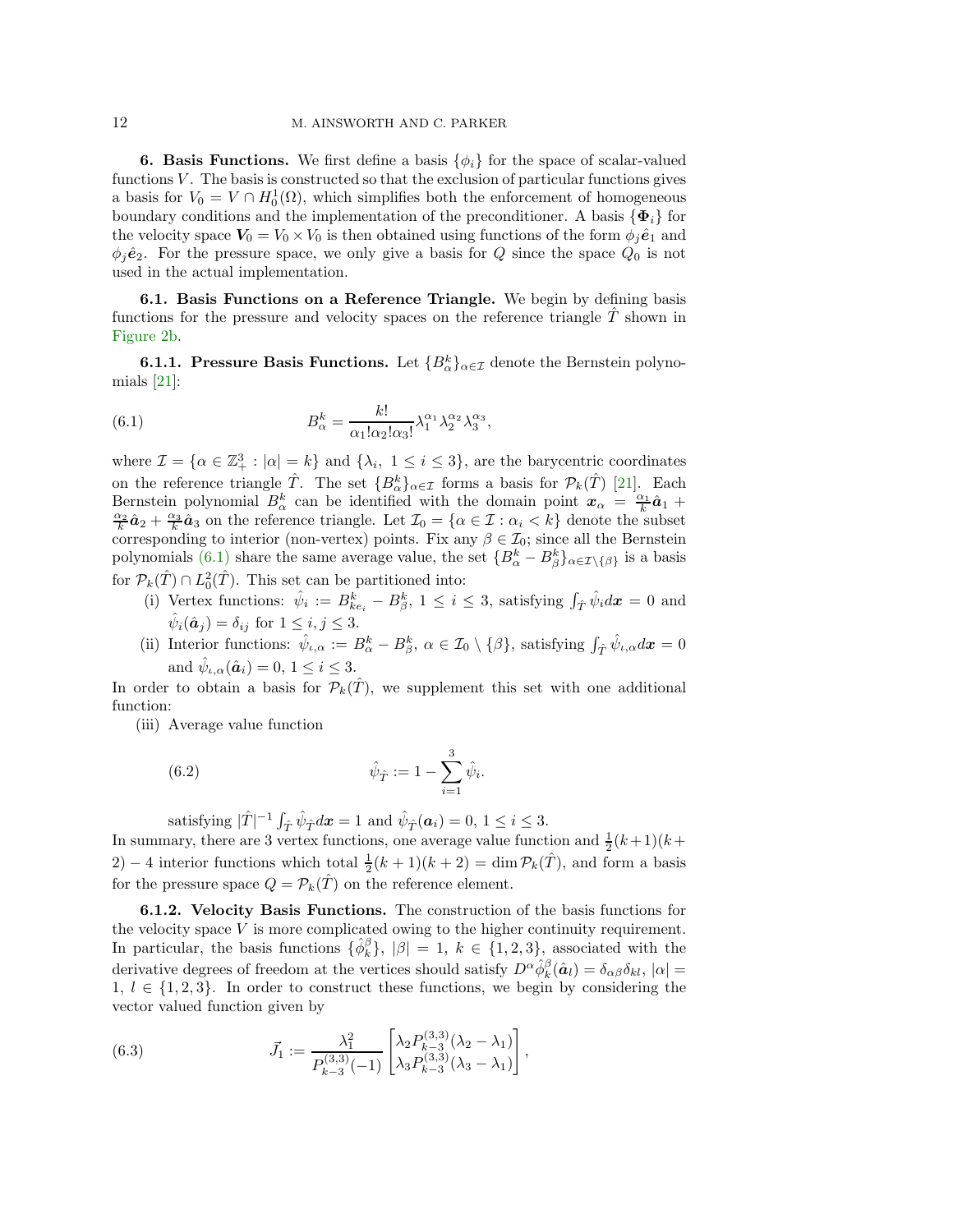<span id="page-12-0"></span>

Fig. 2: Notation for (a) general triangle K and (b) reference triangle  $\hat{T}$ .

where  $P_k^{(3,3)}$  $\mu_k^{(3,3)}$  is the Jacobi polynomial of degree k [\[36\]](#page-28-15). The first component of  $\vec{J}_1$ vanishes on edge  $\gamma_2$  and the gradient at  $\hat{a}_1$  is given by  $\begin{bmatrix} 1 & 0 \end{bmatrix}^T$ , while the second component vanishes on edge  $\hat{\gamma}_3$  and has gradient  $\begin{bmatrix} 0 & 1 \end{bmatrix}^T$  at  $\hat{a}_1$ . The factor  $\lambda_1^2$  means that both components of  $\vec{J}_1$  and their gradients vanish on the edge  $\hat{\gamma}_1$ . In summary, since  $x = \lambda_2$  and  $y = \lambda_3$ , we have

<span id="page-12-2"></span>(6.4) 
$$
\vec{J}_1(\hat{\boldsymbol{a}}_k) = \vec{0}
$$
 and  $\begin{bmatrix} \frac{\partial}{\partial x} \\ \frac{\partial}{\partial y} \end{bmatrix} \vec{J}_1^T(\hat{\boldsymbol{a}}_k) = \begin{bmatrix} \frac{\partial}{\partial \lambda_2} \\ \frac{\partial}{\partial \lambda_3} \end{bmatrix} \vec{J}_1^T(\hat{\boldsymbol{a}}_k) = \delta_{kl} \begin{bmatrix} 1 & 0 \\ 0 & 1 \end{bmatrix}.$ 

Defining  $\vec{J}_2$  and  $\vec{J}_3$  by cyclic permutations of the indices, we conclude that  $\vec{J}_2$  and  $\vec{J}_3$ vanish at the vertices and that, for  $k \in \{1, 2, 3\}$ ,

<span id="page-12-1"></span>(6.5) 
$$
\begin{bmatrix} \frac{\partial}{\partial \lambda_3} \\ \frac{\partial}{\partial \lambda_1} \end{bmatrix} \vec{J}_2^T(\hat{\boldsymbol{a}}_k) = \delta_{k2} \begin{bmatrix} 1 & 0 \\ 0 & 1 \end{bmatrix} \text{ and } \begin{bmatrix} \frac{\partial}{\partial \lambda_1} \\ \frac{\partial}{\partial \lambda_2} \end{bmatrix} \vec{J}_3^T(\hat{\boldsymbol{a}}_k) = \delta_{k3} \begin{bmatrix} 1 & 0 \\ 0 & 1 \end{bmatrix}.
$$

Substituting the identities

$$
\begin{bmatrix} \frac{\partial}{\partial \lambda_3} \\ \frac{\partial}{\partial \lambda_1} \end{bmatrix} = \begin{bmatrix} -1 & 1 \\ -1 & 0 \end{bmatrix} \begin{bmatrix} \frac{\partial}{\partial x} \\ \frac{\partial}{\partial y} \end{bmatrix} \text{ and } \begin{bmatrix} \frac{\partial}{\partial \lambda_1} \\ \frac{\partial}{\partial \lambda_2} \end{bmatrix} = \begin{bmatrix} 0 & -1 \\ 1 & -1 \end{bmatrix} \begin{bmatrix} \frac{\partial}{\partial x} \\ \frac{\partial}{\partial y} \end{bmatrix}
$$

in [\(6.5\)](#page-12-1) and rearranging gives

<span id="page-12-3"></span>(6.6) 
$$
\begin{bmatrix} \frac{\partial}{\partial x} \\ \frac{\partial}{\partial y} \end{bmatrix} \left( \begin{bmatrix} -1 & -1 \\ 1 & 0 \end{bmatrix} \vec{J}_2 \right)^T (\hat{a}_k) = \delta_{k2} \begin{bmatrix} 1 & 0 \\ 0 & 1 \end{bmatrix}
$$

<span id="page-12-4"></span>(6.7) 
$$
\begin{bmatrix} \frac{\partial}{\partial x} \\ \frac{\partial}{\partial y} \end{bmatrix} \left( \begin{bmatrix} 0 & 1 \\ -1 & -1 \end{bmatrix} \vec{J}_3 \right)^T (\hat{a}_k) = \delta_{k3} \begin{bmatrix} 1 & 0 \\ 0 & 1 \end{bmatrix}.
$$

Armed with [\(6.4\),](#page-12-2) [\(6.6\),](#page-12-3) and [\(6.7\),](#page-12-4) we define the basis functions for the velocity space as follows:

(i)  $C^0$  vertex functions:  $\hat{\phi}_i = \lambda_i^2 (3 - 2\lambda_i), \leq i \leq 3$ , satisfying  $\hat{\phi}_i(\hat{a}_j) = \delta_{ij}$ ,  $D\hat{\phi}_i(\hat{\boldsymbol{a}}_j) = \mathbf{0}$ , and  $\hat{\phi}_i|_{\hat{\gamma}_i} = 0$  for  $1 \leq i, j \leq 3$ .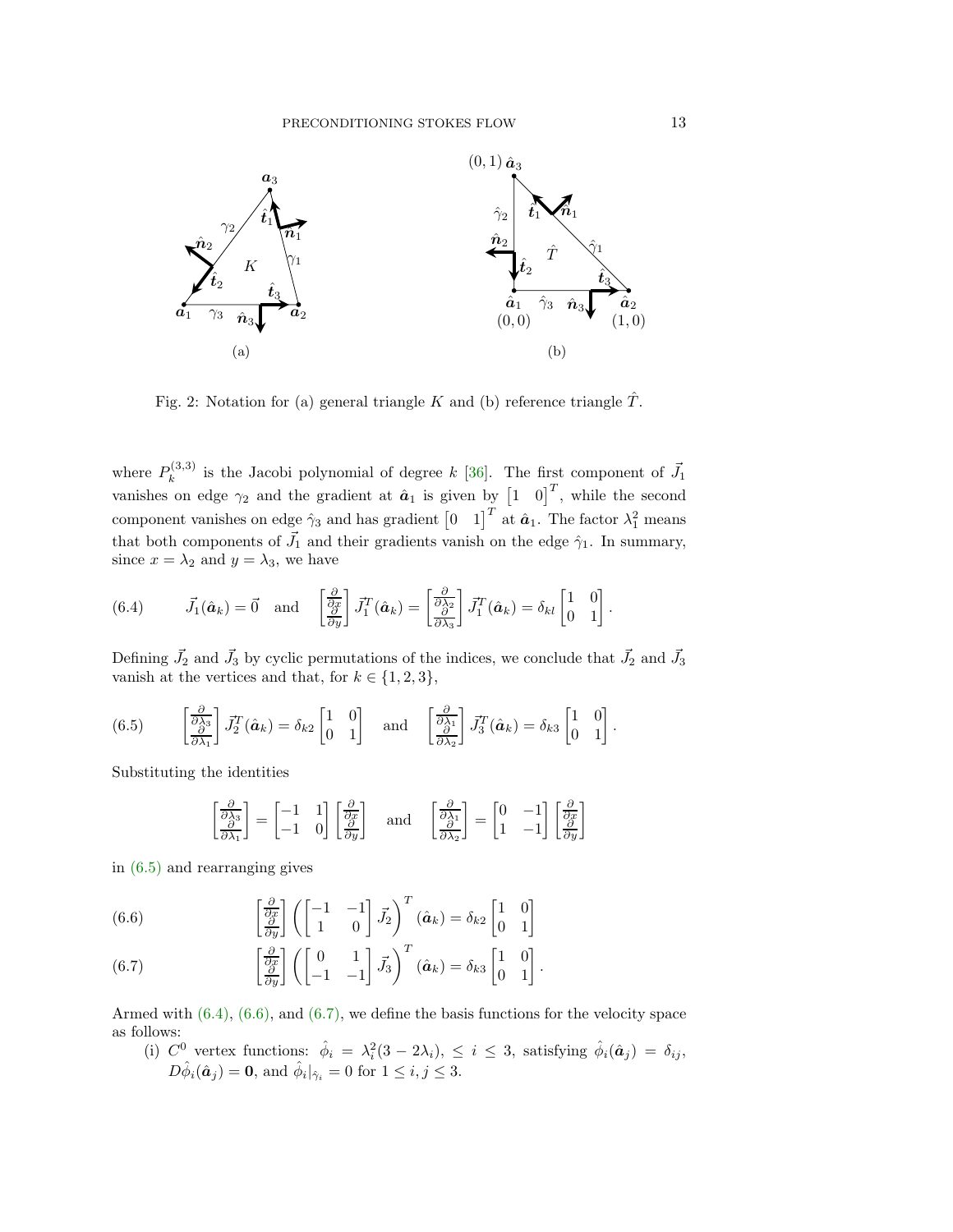(ii)  $C^1$  vertex functions

$$
\begin{bmatrix} \hat{\phi}_1^{(1,0)} \\ \hat{\phi}_1^{(0,1)} \end{bmatrix} = \begin{bmatrix} 1 & 0 \\ 0 & 1 \end{bmatrix} \vec{J}_1; \quad \begin{bmatrix} \hat{\phi}_2^{(1,0)} \\ \hat{\phi}_2^{(0,1)} \end{bmatrix} = \begin{bmatrix} -1 & -1 \\ 1 & 0 \end{bmatrix} \vec{J}_2; \quad \begin{bmatrix} \hat{\phi}_3^{(1,0)} \\ \hat{\phi}_3^{(0,1)} \end{bmatrix} = \begin{bmatrix} 0 & 1 \\ -1 & -1 \end{bmatrix} \vec{J}_3
$$

which, thanks to [\(6.4\),](#page-12-2) [\(6.6\),](#page-12-3) and [\(6.7\),](#page-12-4) satisfy  $D^{\beta} \hat{\phi}_i^{\alpha}(\hat{\mathbf{a}}_j) = \delta_{\alpha\beta} \delta_{ij}$  and  $\hat{\phi}_i |_{\hat{\gamma}_i} =$ 0 for  $1 \le i, j \le 3, |\alpha| = 1, |\beta| \le 1$ .

- (iii) Edge functions: Let  $\hat{\gamma}$  be the edge connecting vertices  $\hat{a}_i$  and  $\hat{a}_j$ ; then the basis functions associated with the edge are defined by  $\hat{\phi}_{\hat{\gamma},l} = \lambda_i^2 \lambda_j^2 r_l(\lambda_j - \lambda_i)$ where  $\{r_l\}$  is any basis for  $\mathcal{P}_{k-4}((-1,1))$ . These functions satisfy  $D^{\alpha}\hat{\phi}_{\hat{\gamma},l}(\hat{a}_k)$  $= 0$  for  $|\alpha| \leq 1, \ 1 \leq k \leq 3$  and  $\hat{\phi}_{\hat{\gamma},l} |_{\hat{\gamma}'} = \delta_{\hat{\gamma}\hat{\gamma}'}$  for  $\hat{\gamma}' \in \mathcal{E}_{\hat{T}}$ .
- (iv) Interior functions: The basis functions associated with the element interior are defined by  $\hat{\phi}_{I,l} = \lambda_1 \lambda_2 \lambda_3 s_l$  where  $\{s_l\}$  is any basis for  $\mathcal{P}_{k-3}(\hat{T})$ . These functions satisfy  $\hat{\phi}_{I,l}|_{\partial \hat{T}} = 0$  and  $D\hat{\phi}_{I,l}(\hat{a}_k) = \mathbf{0}$  for  $1 \leq k \leq 3$ .

It is easily seen that the above functions are linearly independent. Furthermore, there are 3 functions per vertex, dim  $\mathcal{P}_{k-4}((-1,1)) = k-3$  functions per edge, and  $\dim \mathcal{P}_{k-3}(\hat{T}) = \frac{1}{2}(k-2)(k-1)$  interior functions which total  $\frac{1}{2}(k+1)(k+2) =$ dim  $\mathcal{P}_k(\hat{T})$ . Hence, the above functions also form a basis for  $\mathcal{P}_k(\hat{T})$ .

<span id="page-13-1"></span>6.2. Basis Functions on a Mesh. We now define the global basis functions for the spaces  $Q$  and  $V$ . The lower continuity requirements imposed at corner vertices  $V_C$  means that extra care must be taken when defining the global basis functions associated with  $\mathcal{V}_C$ .

**6.2.1. Pressure Basis Functions.** The pressure space Q requires  $C^0$  continuity at all vertices except at corner vertices, where the functions are allowed to be discontinuous. This means that *each element has its own degree of freedom* at vertices  $a \in V_C$ , whilst at the remaining vertices  $a \in V \setminus V_C$ , all elements *share a single degree of freedom* at the common vertex as shown in [Figure 3a.](#page-14-0) Consequently, any given vertex  $a \in V$  is associated with either (a) *a single* basis function supported on the patch  $\mathcal{T}_a$  if  $a \in V \setminus V_C$ , or (b) *a collection* of basis functions, each of which is supported on a single element  $K \in \mathcal{T}_a$  if  $a \in \mathcal{V}_C$ . The set of supports of the pressure functions associated with a vertex  $a \in V$  is defined by

$$
\Omega_{a} = \begin{cases} \{\mathcal{T}_{a}\} & a \in \mathcal{V}_{C} \\ \{K \in \mathcal{T}_{a}\} & a \in \mathcal{V} \setminus \mathcal{V}_{C} . \end{cases}
$$

That is, the cardinality of these sets is  $|\Omega_{a}| = 1$  for noncorner vertices (since there is only one vertex basis function associated to  $\boldsymbol{a}$ ) whilst  $|\Omega_{\boldsymbol{a}}| \geq 2$  for corner vertices, thanks to the assumption that the mesh is corner-split into at least two elements. The corresponding global vertex functions  $\{\psi_{\alpha}^{\omega}: a \in V, \omega \in \Omega_{\alpha}\}\$  are defined to be pull-backs in the usual way:

<span id="page-13-0"></span>(6.8) 
$$
\psi_{\mathbf{a}}^{\omega} = \begin{cases} \hat{\psi}_i \circ \mathbf{F}_K^{-1} & \text{on } K \subseteq \omega, \\ 0 & \text{otherwise,} \end{cases} \qquad \psi_K = \begin{cases} \hat{\psi}_{\hat{T}} \circ \mathbf{F}_K^{-1} & \text{on } K, \\ 0 & \text{otherwise,} \end{cases}
$$

where  $\hat{\boldsymbol{a}}_i = \boldsymbol{F}_K^{-1}(\boldsymbol{a})$ .

The average value functions and interior functions are simpler. Each element  $K \in \mathcal{T}$  has a single function  $\psi_K$ , corresponding to the average value over K, defined by [\(6.8\).](#page-13-0) Similarly, each element  $K \in \mathcal{T}$  has  $\frac{k}{2}(k+1)-4$  interior functions also defined to be pull-backs.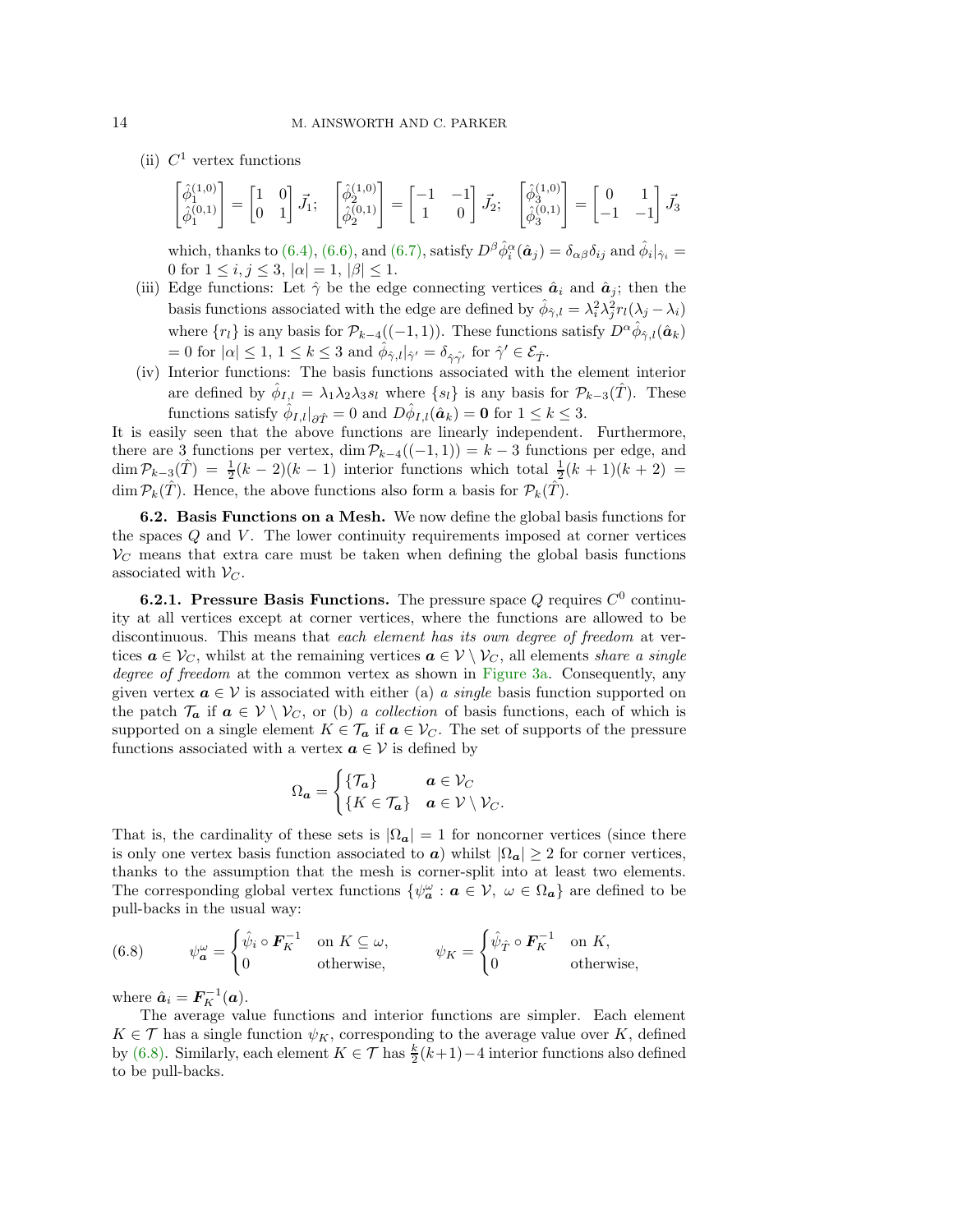<span id="page-14-0"></span>

Fig. 3: (a) The global pressure vertex degrees of freedom and (b) the global velocity vertex degrees of freedom on a mesh of an example domain. Observe that in (a) there are multiple pressure vertex degrees of freedom at corner vertices but only a single degree of freedom at interior vertices and in (b) there are three or more derivative degrees of freedom at corner vertices (red), two derivative degrees of freedom aligned with the domain boundary at noncorner boundary vertices (green), and two derivative degrees of freedom aligned with the coordinate axes at interior vertices (blue).

**6.2.2.** Velocity Basis Functions. The velocity space V imposes  $C^1$  continuity at all vertices except at corner vertices, where only  $C^0$ -continuity is required to ensure  $V \subset H^1(\Omega)$ . This means that at corner vertices  $a \in V_C$ , each element  $K \in \mathcal{T}_a$  has two degrees of freedom for the gradient corresponding to the two tangential derivatives corresponding to the two edges of  $K$  that meet at  $a$ . To enforce continuity between two neighboring elements in  $\mathcal{T}_{a}$ , the tangential derivative corresponding to the common edge must be *shared between the two elements*. In other words, each corner vertex  $a \in V_C$  has *one derivative degree of freedom for each edge*  $\gamma \in \mathcal{E}_a$ . For the remaining noncorner vertices  $a \in V \setminus V_C$ , all elements in  $\mathcal{T}_a$  *share two degrees of freedom* at the common vertex, corresponding to any two linearly independent directional derivatives as in [Figure 3b.](#page-14-0) Consequently, a given vertex  $a \in V$  is associated with either (a) *two* basis functions supported on the patch  $\mathcal{T}_a$  if  $a \in \mathcal{V} \setminus \mathcal{V}_C$ , or (b) *a collection* of basis functions, each of which is associated to an edge  $\gamma \in \mathcal{E}_a$  and supported on the pair of elements sharing the common edge  $\gamma$  if  $a \in \mathcal{V}_C$ .

The set of unit vectors defining the directional derivative degrees of freedom at a vertex  $a \in V$  are chosen as follows:

<span id="page-14-1"></span>(6.9) 
$$
D_{a} = \begin{cases} {\hat{\mathbf{e}}_{1}, \hat{\mathbf{e}}_{2}} & a \in \mathcal{V}_{I} \\ {\hat{\mathbf{t}}, \hat{n}} & a \in \mathcal{V}_{B} \\ {\hat{\mathbf{t}}_{\gamma} : \gamma \in \mathcal{E}_{a}} & a \in \mathcal{V}_{C} \end{cases}
$$

where  $\hat{t}$  and  $\hat{n}$  are the unit tangent and normal vectors at a noncorner boundary vertex  $a \in V_B$  and  $\hat{t}_{\gamma}$  denotes a unit tangent vector on an edge  $\gamma \in \mathcal{E}$  as illustrated in [Figure 3b.](#page-14-0) For a given vertex  $a \in V$  and unit vector  $\hat{\mu} \in D_a$ , the global basis function  $\phi_{\mathbf{a}}^{\mu}$  has support

$$
\operatorname{supp} \phi_{\bm{a}}^{\mu} = \begin{cases} \{ K \in \mathcal{T}_{\bm{a}} : \exists \gamma \in \mathcal{E}_K \text{ with } \hat{t}_{\gamma} = \pm \hat{\mu} \} & \bm{a} \in \mathcal{V}_C, \\ \mathcal{T}_{\bm{a}} & \bm{a} \in \mathcal{V} \setminus \mathcal{V}_C. \end{cases}
$$

The global  $C<sup>1</sup>$  vertex functions come in pairs as follows: Given a noncorner vertex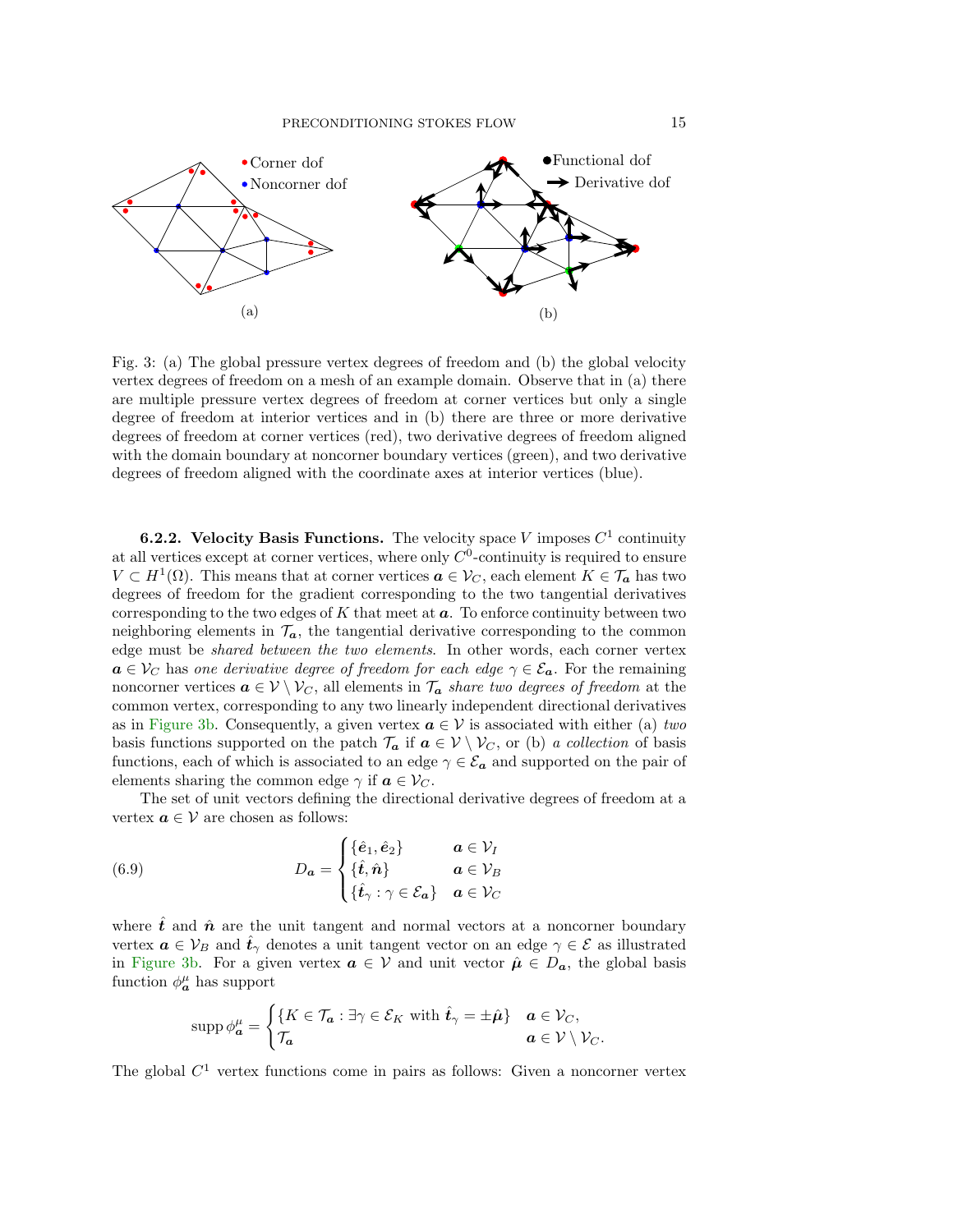$a \in V_I \cup V_B$ , let  $\hat{\mu}_1$ ,  $\hat{\mu}_2$  be unit vectors such that  $D_a = {\hat{\mu}_1, \hat{\mu}_2}$  as in [\(6.9\),](#page-14-1) and define the basis functions by

<span id="page-15-1"></span>(6.10) 
$$
\begin{bmatrix} \phi_{\mathbf{a}}^{\mu_1} \\ \phi_{\mathbf{a}}^{\mu_2} \end{bmatrix} = \begin{bmatrix} \hat{\boldsymbol{\mu}}_1 & \hat{\boldsymbol{\mu}}_2 \end{bmatrix}^{-1} DF_K \begin{bmatrix} \hat{\phi}_i^{(1,0)} \circ \mathbf{F}_K^{-1} \\ \hat{\phi}_i^{(0,1)} \circ \mathbf{F}_K^{-1} \end{bmatrix} \text{ on } K \in \mathcal{T}_{\mathbf{a}},
$$

where  $\hat{a}_i = F_K^{-1}(a)$ . The above construction ensures that the basis functions are C<sup>1</sup> continuous at the vertex **a**: i.e.  $\hat{\mu}_i \cdot \nabla \phi_{\bm{a}}^{\mu_j}(\bm{a}) = \delta_{ij}$ . The case of a corner vertex  $a \in V_C$  is more complicated since, as mentioned above, each edge  $\gamma \in \mathcal{E}_a$  contributes one independent basis function at the vertex, also defined by the expression [\(6.10\),](#page-15-1) which is supported on the edge patch  $\{K \in \mathcal{T}_a : \gamma \in \mathcal{E}_K\}$ . The unit vectors  $\hat{\mu}_1, \hat{\mu}_2$ in [\(6.10\)](#page-15-1) associated with such an element  $K \in \mathcal{T}_a$  are taken to be the pair of unit tangent vectors on the two edges of  $K$  having an endpoint at  $a$ . This means that the basis functions  $\phi_{a}^{\mu_1}$  and  $\phi_{a}^{\mu_2}$  are the only  $C^1$  vertex functions supported on K.

The remaining  $C^0$  vertex functions, edge functions, and interior functions are again defined to be pull-backs of the corresponding functions on the reference element in the usual way: i.e.  $\phi_a = \hat{\phi}_i \circ F_K^{-1}$  on  $K \in \mathcal{T}_a$  and  $\phi_a = 0$  otherwise, where  $\hat{a}_i = F_K^{-1}(a)$ . Similarly, there are  $k-3$  edge functions per edge  $\gamma \in \mathcal{E}$ , supported on the patch of elements containing that edge  $\{K \in \mathcal{T} : \gamma \in \mathcal{E}_K\}$ , and there are  $\frac{1}{2}(k-1)(k-2)$  interior functions per element  $K \in \mathcal{T}$ .

6.2.3. Velocity Basis Functions with Homogeneous Boundary Conditions. The above construction gives a basis for  $V$  in the absence of essential boundary conditions. If nonhomogeneous essential boundary conditions are imposed, then the values of the following basis functions will be constrained by the boundary data:

- the  $C^0$  vertex function  $\phi_a$ ,  $a \in V \backslash V_I$  at each vertex on the domain boundary;
- the  $C<sup>1</sup>$  vertex function at each noncorner boundary vertex corresponding to the tangential derivative degree of freedom, i.e.  $\phi_a^t$  for  $a \in \mathcal{V}_B$ ;
- the pair of  $C^1$  vertex functions at each corner boundary vertex corresponding to the tangential derivatives along the domain boundary edges:  $\phi_a^{t_{\gamma}}, \phi_a^{t_{\gamma'}}$  for  $a \in \mathcal{V}_C$  where  $\gamma, \gamma' \in \mathcal{E}_a \cap \Gamma$ ; and
- all  $k-3$  edge functions for each edge on the domain boundary.

If homogeneous essential boundary conditions are imposed, then a basis for  $V_0$  =  $V \cap H_0^1(\Omega)$  is obtained by taking the following functions:

- the  $C^0$  vertex function at each interior vertex, i.e.  $\phi_a, a \in \mathcal{V}_I$ ;
- the following  $C^1$  vertex functions:  $\phi_a^{\mu}$ ,  $a \in \mathcal{V}$ ,  $\hat{\mu} \in \mathring{D}_a$  where

<span id="page-15-2"></span>(6.11) 
$$
\mathring{D}_{\mathbf{a}} = \begin{cases} {\hat{\mathbf{e}}_1, \hat{\mathbf{e}}_2} & \mathbf{a} \in \mathcal{V}_I \\ {\hat{\mathbf{n}}} \\ {\hat{\mathbf{t}}}_\gamma : \gamma \in \mathcal{E}_{\mathbf{a}} \cap \mathcal{E}_I \end{cases} \quad \mathbf{a} \in \mathcal{V}_C
$$

and  $\mathcal{E}_I$  denotes the set of interior edges;

- all  $k-3$  edge functions on each interior edge; and
- all interior functions on each element.

Condition  $(6.11)$  means that we keep both  $C<sup>1</sup>$  vertex functions for each interior vertex, the  $C^1$  vertex function associated with the the outward normal of  $\Gamma$  for each noncorner boundary vertex, and each  $C<sup>1</sup>$  vertex function corresponding to an interior edge unit tangent vector at corner vertices.

<span id="page-15-0"></span>7. Constructing the Preconditioner Using Additive Schwarz Theory. In [section 2,](#page-2-2) we constructed the stiffness matrix for the Stokes problem [\(2.1\)](#page-2-0) using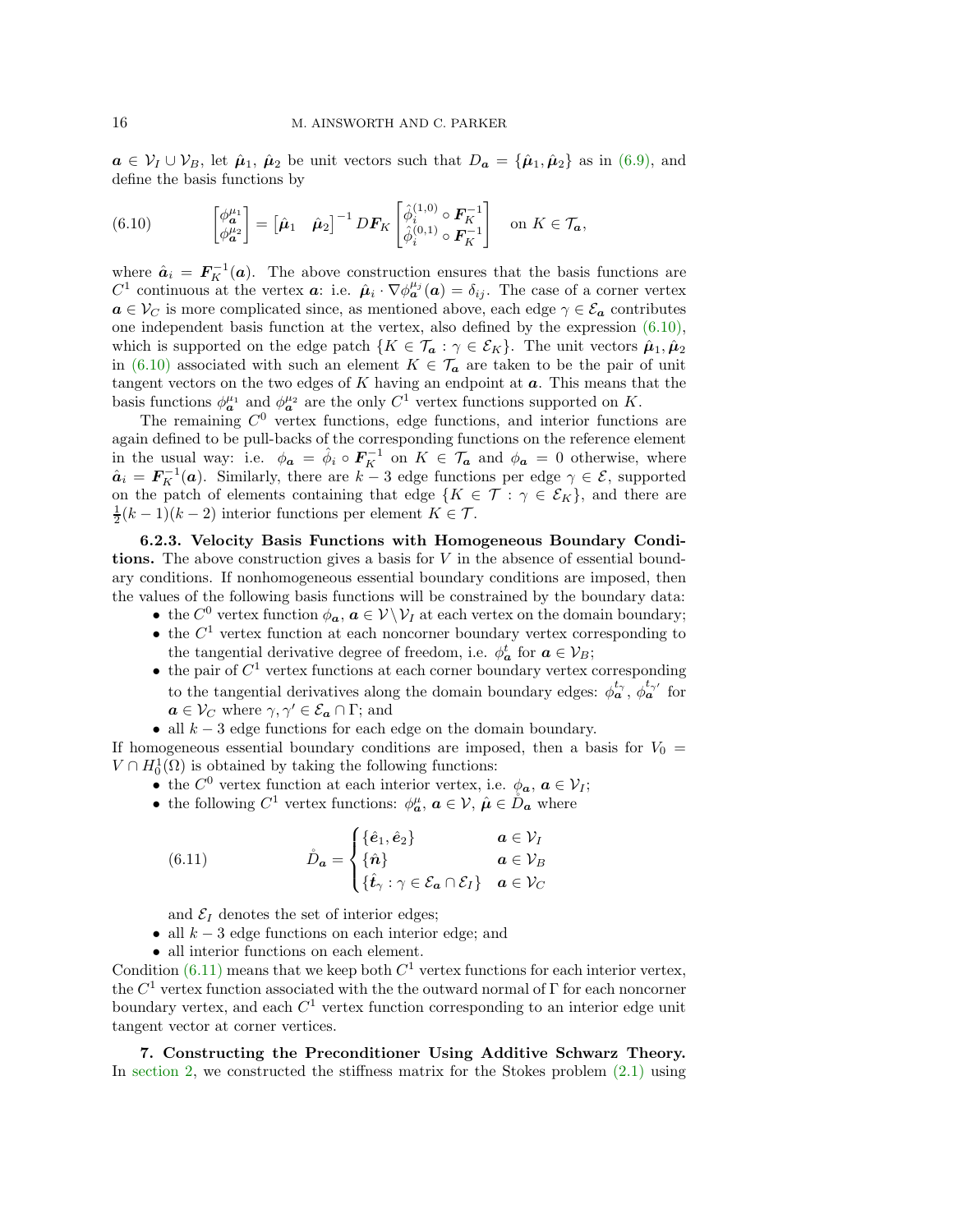bases for the spaces  $V_0$  and  $Q$  and performed static condensation to arrive at the Schur complement system [\(2.2\).](#page-2-1) In [section 5,](#page-9-1) it was shown that the algebraic Schur complement system [\(2.2\)](#page-2-1) was related to the mixed finite element problem [\(5.4\)](#page-10-1) posed on the spaces  $V_E \times Q_E$ . The alert reader will have noticed a slight discrepancy in the treatment of the average pressure mode over the domain  $\Omega$ : in [subsection 6.2](#page-13-1) and [section 2,](#page-2-2) the average pressure modes were included in the discretization (and it was pointed out that these modes span the kernel of the Schur complement) whereas in [section 5,](#page-9-1) the pressure space  $\tilde{Q}_E = Q_I^{\perp} \cap L_0^2(\Omega)$  was used, which factors out the singular mode. In order to construct a preconditioner in the form  $(2.4)$ , we formulate an Additive Schwarz Method (ASM) over the spaces  $\tilde{V}_E \times Q_I^{\perp}$  rather than the seemingly more natural choice  $\tilde{V}_E \times \tilde{Q}_E$  suggested by [Theorem 5.2.](#page-10-2)

**7.1. Pressure ASM.** We decompose the pressure space  $Q_I^{\perp}$  as follows:

<span id="page-16-0"></span>(7.1) 
$$
Q_I^{\perp} = \bigoplus_{\substack{\mathbf{a} \in \mathcal{V} \\ \omega \in \Omega_{\mathbf{a}}}} \tilde{Q}_{\mathbf{a},\omega} \oplus \bigoplus_{K \in \mathcal{T}} \tilde{Q}_K,
$$

where (i) the vertex spaces  $\tilde{Q}_{a,\omega} := \text{span}\{\tilde{\psi}_{a}^{\omega}\}, a \in V, \omega \in \Omega_{a} \text{ with } \tilde{\psi}_{a}^{\omega} := \tilde{\Pi} \psi_{a}^{\omega} \text{ are }$ equipped with the inner product  $m_{a,\omega}(p,q) := |\omega| k^{-4} p(a) q(a)$ , and (ii) the element average spaces  $\tilde{Q}_K := \text{span}\tilde{\psi}_K, K \in \mathcal{T}$ , with  $\tilde{\psi}_K := \tilde{\Pi}\psi_K$  are equipped with the inner product

$$
m_K(p,q) := \frac{1}{|K|} \left( \int_K p \, dx \right) \left( \int_K q \, dx \right), \quad \forall p, q \in \tilde{Q}_K.
$$

Applying the projection  $\Pi$  to the formulae for  $\psi_K$  [\(6.2\)](#page-11-2) and [\(6.8\)](#page-13-0) gives

$$
\tilde{\psi}_K = \begin{cases} 1 - \sum_{\substack{\pmb{a} \in \mathcal{V}_K \\ \omega \supseteq K}} \tilde{\psi}_{\pmb{a}}^{\omega} & \text{on } K \\ 0 & \text{otherwise,} \end{cases}
$$

where the functions  $\tilde{\psi}_{a}^{\omega}$  are defined in (i) and we use the fact that  $\tilde{\Pi}$  preserves con-stants. The direct sum decomposition [\(7.1\)](#page-16-0) means that any  $q \in Q_I^{\perp}$  may be uniquely expressed in the form

$$
q = \sum_{\substack{\mathbf{a}\in \mathcal{V}\\ \omega \in \Omega_{\mathbf{a}}}} q_{\mathbf{a},\omega} + \sum_{K\in\mathcal{T}} q_K,
$$

where

$$
q_{\mathbf{a},\omega} = q|_{\omega}(\mathbf{a})\tilde{\psi}^{\omega}_{\mathbf{a}}, \quad \mathbf{a} \in \mathcal{V}, \ \omega \in \Omega_{\mathbf{a}}, \qquad q_K = \left(\frac{1}{|K|} \int_K q \, dx\right) \tilde{\psi}_K, \quad K \in \mathcal{T}.
$$

The action of the associated ASM preconditioner on a residual  $g \in L^2(\Omega)$  is given by the solution  $p \in Q_I^{\perp}$  of the variational problem  $\bar{m}(p,q) = (g,q) \,\forall q \in Q_I^{\perp}$ , where

<span id="page-16-2"></span>(7.2) 
$$
\bar{m}(p,q) := \sum_{\substack{\mathbf{a}\in\mathcal{V}\\ \omega\in\Omega_{\mathbf{a}}}} m_{\mathbf{a},\omega}(p_{\mathbf{a},\omega},q_{\mathbf{a},\omega}) + \sum_{K\in\mathcal{T}} m_K(p_K,q_K).
$$

The bilinear form  $\bar{m}(\cdot,\cdot)$  gives rise to a matrix preconditioner M for the pressure space defined by

<span id="page-16-1"></span>(7.3) 
$$
\bar{p}_e^T \bar{M} \vec{q}_e = \bar{m}(\tilde{\Pi}p, \tilde{\Pi}q) \qquad \forall p, q \in Q.
$$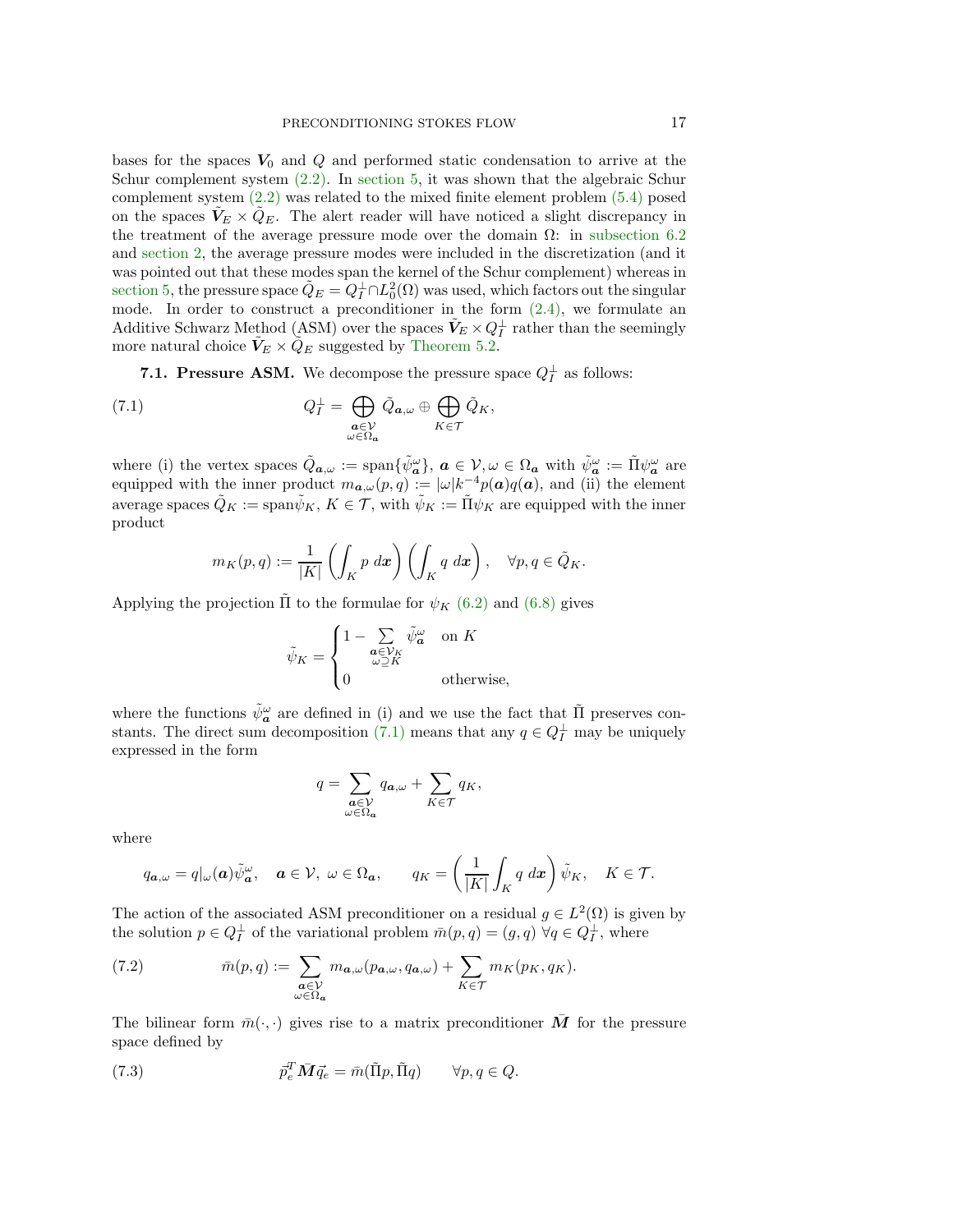**7.2. Velocity ASM.** We decompose the velocity space  $V<sub>E</sub>$  as follows:

<span id="page-17-0"></span>(7.4) 
$$
\tilde{V}_E = \tilde{V}_c \oplus \bigoplus_{\substack{a \in \mathcal{V} \\ \hat{\mu} \in \tilde{D}_a}} \tilde{V}_{a,\mu} \oplus \bigoplus_{\gamma \in \mathcal{E}_I} \tilde{V}_\gamma,
$$

where (i) the global  $C^0$  vertex space  $\tilde{V}_c := \text{span}\{\Pi_V(\phi_a \hat{e}_1), \Pi_V(\phi_a \hat{e}_2) : a \in V_I\},\$ (ii) the  $C^1$  vertex spaces  $\tilde{V}_{a,\mu} := \text{span}\{\Pi_V(\phi_a^{\mu}e_1), \ \Pi_V(\phi_a^{\mu}e_2)\}, a \in \mathcal{V}, \ \hat{\mu} \in \mathring{D}_a$ , and (iii) the edge spaces  $\tilde{V}_{\gamma} := \text{span}\{\Pi_V(\phi_{\gamma,j}e_1), \Pi_V(\phi_{\gamma,j}e_2) : 1 \leq j \leq k-3\}, \gamma \in \mathcal{E}_I$ . Each of the velocity subspaces is equipped with the inner product  $a(\cdot, \cdot)$  restricted to the appropriate space. The direct sum decomposition  $(7.4)$  means that any any  $u \in V_E$  may be uniquely expressed in the form

<span id="page-17-4"></span>(7.5) 
$$
\mathbf{u} = \mathbf{u}_c + \sum_{\substack{\mathbf{a} \in \mathcal{V} \\ \hat{\mu} \in \mathring{D}_\mathbf{a}}} \mathbf{u}_{\mathbf{a},\mu} + \sum_{\gamma \in \mathcal{E}_I} \mathbf{u}_\gamma,
$$

where

$$
\mathbf{u}_{c} = \sum_{\mathbf{a} \in \mathcal{V}_{I}} \sum_{i=1}^{2} (\mathbf{u} \cdot \hat{\mathbf{e}}_{i})(\mathbf{a}) \mathbf{\Pi}_{\mathbf{V}}(\phi_{\mathbf{a}} \hat{\mathbf{e}}_{i}),
$$
  

$$
\mathbf{u}_{\mathbf{a},\mu} = \sum_{i=1}^{2} \partial_{\mu} (\mathbf{u}|_{K_{\mu}} \cdot \hat{\mathbf{e}}_{i})(\mathbf{a}) \mathbf{\Pi}_{\mathbf{V}}(\phi_{\mathbf{a}}^{\mu} \hat{\mathbf{e}}_{i}), \quad \mathbf{a} \in \mathcal{V}, \quad \hat{\mu} \in \mathring{D}_{\mathbf{a}}, \quad K_{\mu} \subseteq \text{supp } \phi_{\mathbf{a}}^{\mu},
$$

and for each  $\gamma \in \mathcal{E}_I$ ,

$$
u_\gamma = \begin{cases} u - u_c - \sum_{\substack{a \in \mathcal{V} \\ b \in \mathring{D}_a}} u_{a,\mu} & \text{on } \gamma \\ 0 & \text{on the remaining edges in } \mathcal{E}. \end{cases}
$$

The action of the associated ASM preconditioner on a residual  $f \in L^2(\Omega)$  is given by the solution  $u \in V_E$  of the variational problem  $\bar{a}(u, v) = (f, v) \,\forall v \in V_E$ , where

<span id="page-17-3"></span>(7.6) 
$$
\bar{a}(\boldsymbol{u}, \boldsymbol{v}) = a(\boldsymbol{u}_c, \boldsymbol{v}_c) + \sum_{\substack{\boldsymbol{a} \in \mathcal{V} \\ \hat{\mu} \in \tilde{D}_{\boldsymbol{a}}}} a(\boldsymbol{u}_{\boldsymbol{a}, \mu}, \boldsymbol{v}_{\boldsymbol{a}, \mu}) + \sum_{\gamma \in \mathcal{E}_I} a(\boldsymbol{u}_\gamma, \boldsymbol{v}_\gamma).
$$

The bilinear form  $\bar{a}(\cdot,\cdot)$  gives rise to a matrix preconditioner  $\bar{A}$  for the velocity space defined by

<span id="page-17-2"></span><span id="page-17-1"></span>(7.7) 
$$
\vec{u}_E^T \vec{A} \vec{v}_E = \bar{a} (\Pi_V u, \Pi_V v), \quad \forall u, v \in V_0.
$$

## 7.3. The Preconditioner and Main Result.

THEOREM 7.1. Let **P** be defined as in  $(2.4)$  with  $\overline{A}$  given by [\(7.7\)](#page-17-1) and  $\overline{M}$  given *by* [\(7.3\)](#page-16-1). Then, using  $P^{-1}$  as a preconditioner for the MINRES method reduces the *norm of the residual of MINRES by a factor of at least*  $\frac{\sqrt{\sigma}-1}{\sqrt{\sigma}+1}$  *every two iterations, where*  $\sqrt{\sigma} \le C(1 + \log^3 k)$  *with C independent* of *k* and *h*.

*Proof.* Thanks to [Theorem A.1](#page-22-1) and the matrix correspondences [\(7.3\)](#page-16-1) and [\(7.7\),](#page-17-1) there holds

$$
\left[C_2\beta^{-2}(1+\log^3 k)\right]^{-1}\bar{A}\leq \widetilde{A}\leq C_2\bar{A} \quad \text{and} \quad C_1^{-1}\bar{M}\leq \widetilde{M}\leq C_1\bar{M},
$$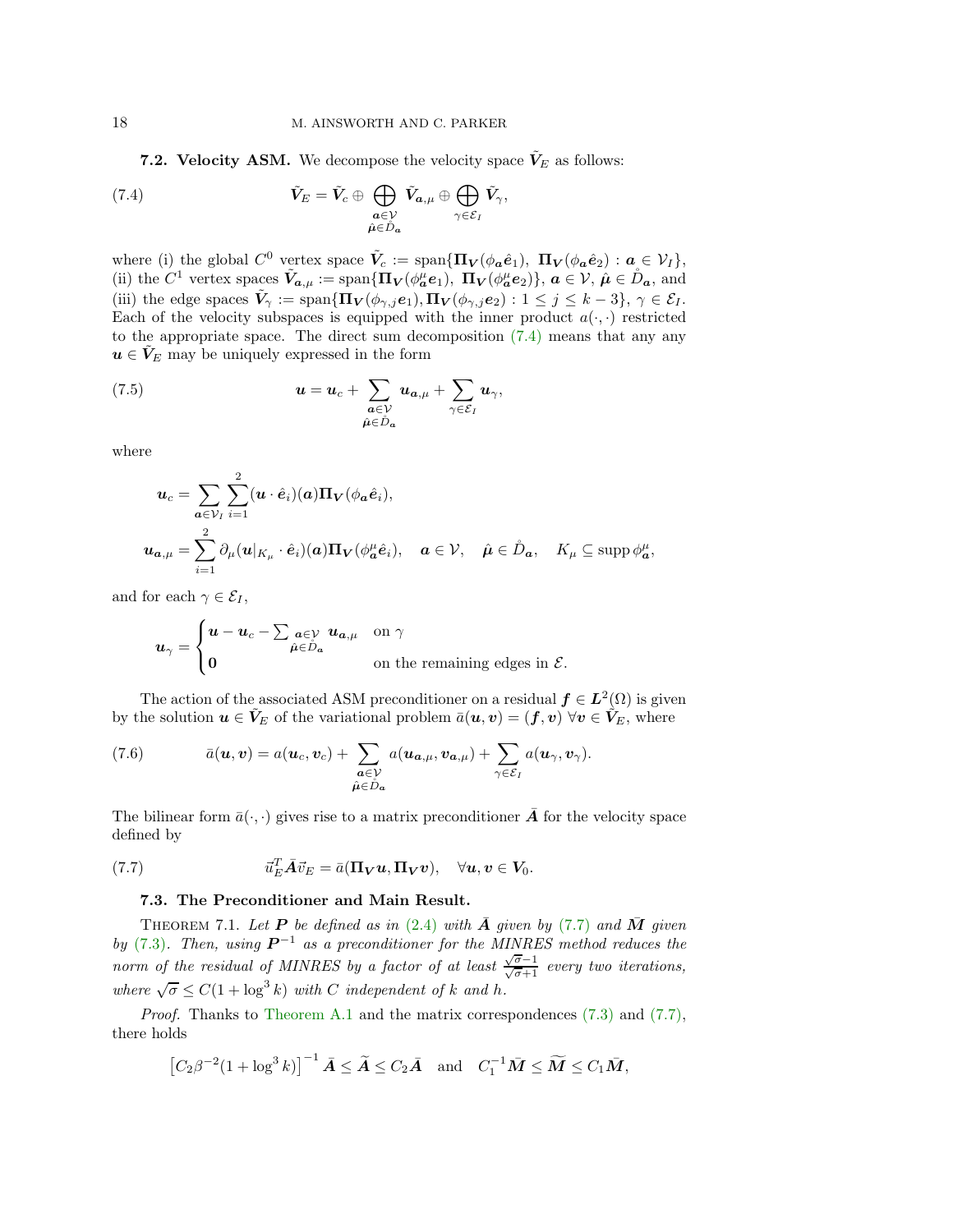where M is the pressure mass matrix for the space  $Q_I^{\perp}$  and  $A \leq B$  means that  $B-A$ is positive semidefinite. Additionally, the inf-sup condition for the spaces  $\tilde{V}_E \times \tilde{Q}_E$  $(3.14)$  and the boundedness of the bilinear form  $b(\cdot, \cdot)$  can be expressed in matrix form using  $(5.2b)$  and the same arguments in [\[14,](#page-27-8) Theorem 3.22] to arrive at

$$
\beta^2 \le \frac{\bar{q}_e^T \widetilde{B} \widetilde{A}^{-1} \widetilde{B}^T \vec{q}_e}{\bar{q}_e^T \widetilde{M} \vec{q}_e} \le 1, \quad \forall \tilde{Q}_E \ni q = \bar{q}_e^T \vec{\psi}_e,
$$

where  $\beta$  is the discrete inf-sup constant in [\(1.3\).](#page-1-1) Thus, [\(2.5\)](#page-3-2) holds with  $\delta = \beta^2 [C_2(1 +$  $\log^3 k]^{-1}$ ,  $\Delta = C_2$ ,  $\theta = \beta^2 C_1^{-1}$ , and  $\Delta = C_1$ .

Let  $\vec{r}_n$  denote the residual on the *n*-th iteration of MINRES with the preconditioner  $\mathbf{P}^{-1}$ . Applying [\[14,](#page-27-8) Theorem 4.14] and using the fact that the inf-sup constant  $\beta$  is bounded below uniformly in k and h gives

<span id="page-18-0"></span>(7.8) 
$$
\|\vec{r}_{2n}\|_{\mathbf{P}^{-1}} \leq 2 \left(\frac{\sqrt{\sigma} - 1}{\sqrt{\sigma} + 1}\right)^n \|\vec{r}_0\|_{\mathbf{P}^{-1}},
$$

where  $||\vec{r}||_{\mathbf{P}^{-1}}^2 := \vec{r}^T \mathbf{P}^{-1} \vec{r}$  and  $\sqrt{\sigma} \leq C(1 + \log^3 k)$  with C independent of k and h. Since all norms on finite dimension vector spaces are equivalent, [\(7.8\)](#page-18-0) holds for any choice of norm at the expense of replacing "2" by an appropriate constant depending on the choice of norm, which completes the proof of [Theorem 7.1.](#page-17-2)  $\Box$ 

[Theorem 7.1](#page-17-2) shows that the performance of the preconditioner deteriorates at most as  $\log^3 k$  as the polynomial order is increased, but remains bounded as the mesh is refined provided the shape regularity assumption  $(3.2)$  is satisfied.

7.4. Implementation and Cost Analysis of the Preconditioner. To aid in the implementation and cost analysis of computing the actions of  $\bar{A}^{-1}$  and  $\bar{M}^{-1}$ , we assume, for convenience, the interface degrees of freedom are ordered as follows:

- (i) velocity  $C^0$  vertex degrees of freedom,
- (ii) velocity  $C^1$  vertex degrees of freedom,
- (iii) velocity edge degrees of freedom, grouped according to edge,
- (iv) pressure vertex degrees of freedom,
- (v) pressure average value degrees of freedom.

This ordering induces a block structure in the matrix  $\tilde{A}$  in which the diagonal subblocks are:  $\mathcal{A}_c$ , corresponding to the global interaction among *all* the global  $C^0$  vertex functions;  $\ddot{A}_{a,\mu}$ , the block-diagonal entry corresponding to the  $C^1$  vertex functions  $\{\phi^{\mu}_{a}\hat{e}_1,\phi^{\mu}_{a}\hat{e}_2\};$  whilst  $\hat{A}_{\gamma}$  corresponds to the interactions among the edge functions associated to  $\gamma$ . The load vectors can be similarly split into subvectors corresponding to the same groupings of degrees of freedom. The block diagonal structure of  $P$  is then exploited to compute the action of  $\mathbf{P}^{-1}$  on a pair of vectors  $\vec{f}, \vec{g}$  efficiently or in parallel, as described in [Algorithm 7.1.](#page-19-1)

The cost of computing the action of  $\mathbf{P}^{-1}$  using [Algorithm 7.1](#page-19-1) comprises of two parts: one-time setup costs and recurring costs associated with each application of [Algorithm 7.1.](#page-19-1) The setup cost is dominated by eliminating the interior degrees of freedom on each element, which takes  $\mathcal{O}(|\mathcal{T}|k^6)$  operations needed for the subassembly of the Schur complement. The matrices  $A_c$ ,  $A_{a,\mu}$ ,  $a \in \mathcal{V}$ ,  $\hat{\mu} \in \mathring{D}_a$ , and  $A_{\gamma}$ ,  $\gamma \in \mathcal{E}$ , need only be factored once at a cost of  $\mathcal{O}(|\mathcal{V}|^3 + |\mathcal{E}|k^3)$  operations, giving an overall setup cost of  $\mathcal{O}(|\mathcal{T}|k^6 + |\mathcal{E}|k^3 + |\mathcal{V}|^3)$ .

We now turn to the cost associated with each application of [Algorithm 7.1.](#page-19-1) Line 2 of [Algorithm 7.1](#page-19-1) entails the solution of the linear system  $A_c$  involving all of the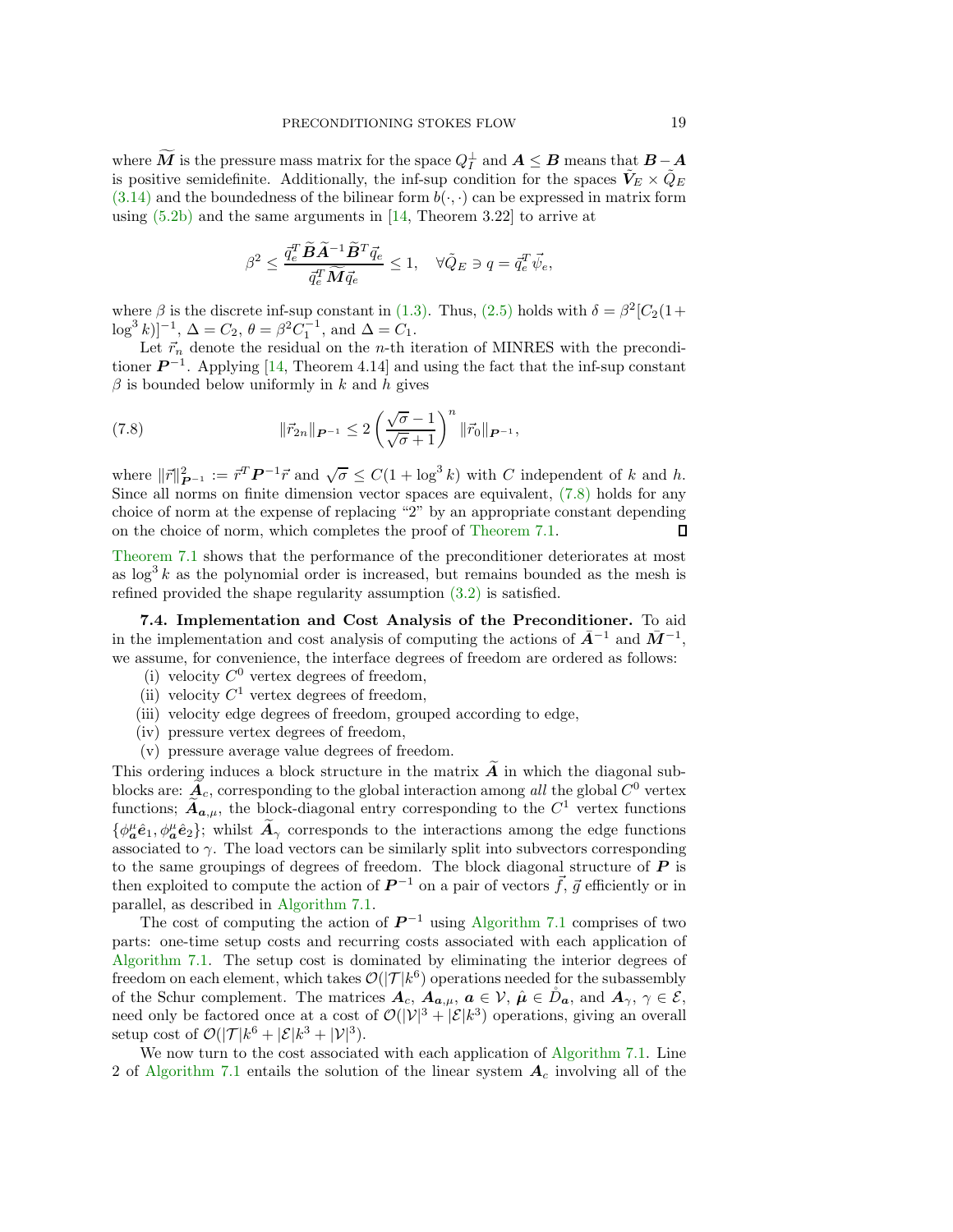<span id="page-19-1"></span>Algorithm 7.1 Action of Preconditioner

Require:  $\widetilde{A},\,\vec{f},\,\vec{g}$ 1: function 2:  $\vec{u}_c = \widetilde{A}_c^{-1} \vec{f}_c$   $\triangleright$  Global velocity  $C^0$  vertex function solve 3: **for**  $a \in V$ ,  $\hat{\mu} \in \mathring{D}_a$ , **do**  $\triangleright$  Block diagonal velocity  $C^1$  vertex function solve 4:  $u_{a,\mu} = \widetilde{A}_{a,\mu}^{-1} \vec{f}_{a,\mu}$ 5: end for 6: **for**  $\gamma \in \mathcal{E}_I$  **do**<br>7:  $\vec{u}_{\gamma} = \tilde{A}_{\gamma}^{-1} \vec{f}_{\gamma}$  > Block diagonal velocity edge solve 7:  $\vec{u}_{\gamma} = \widetilde{A}_{\gamma}^{-1} \vec{f}_{\gamma}$ 8: end for 9: for  $a \in V$ ,  $\omega \in \Omega_a$  do <br>10:  $p_{a,\omega} = |\omega|^{-1} k^4 q_{a,\omega}$  $\triangleright$  Diagonal pressure  $C^0$  vertex function solve 10:  $p_{\boldsymbol{a},\omega} = |\omega|^{-1} k^4 g_{\boldsymbol{a},\omega}$ 11: end for 12: **for**  $K \in \mathcal{T}$  **do**  $p_K = |K|^{-1} q_K$   $\triangleright$  Diagonal pressure average value solve 13:  $p_K = |K|^{-1} g_K$ 14: end for 15: **return**  $\vec{u}_c, (\vec{u}_{\alpha,\mu})_{\alpha,\mu}, (\vec{u}_{\gamma})_{\gamma}, (p_{\alpha,\omega})_{\alpha,\omega}, (p_K)_K \rightarrow$  Return degrees of freedom 16: end function

 $C^0$  vertex functions which, thanks to the prefactorisation of  $A_c$ , costs  $\mathcal{O}(|\mathcal{V}|^2)$  operations per solve. Lines 3-5 require the solution of a  $2x2$  matrix on the velocity  $C<sup>1</sup>$ vertex functions for each vertex  $a \in V$  and derivative degree of freedom  $\hat{\mu} \in \mathring{D}_a$  at a cost of  $\mathcal{O}(|V|)$  operations. Lines 6-8 entail a block diagonal solve over each of the edges which, again thanks to the prefactorisation of  $A_{\gamma}$ ,  $\gamma \in \mathcal{E}$ , can be applied using  $\mathcal{O}(|\mathcal{E}|k^2)$  operations. Lines 9-11 require  $\mathcal{O}(|\mathcal{V}|)$  operations and lines 12-14 require  $\mathcal{O}(|\mathcal{T}|)$  operations by analogous arguments. In summary, the overall cost per applica-tion of [Algorithm 7.1](#page-19-1) is  $\mathcal{O}(|\mathcal{E}|k^2 + |\mathcal{V}|^2 + |\mathcal{T}|)$ , which is comparable to nonoverlapping domain decomposition methods for second order elliptic problems [\[37\]](#page-28-3).

<span id="page-19-0"></span>8. Numerical Examples. We illustrate the performance of the preconditioner described in [section 7](#page-15-0) in two numerical examples.

8.1. Moffatt Eddies. In the first example, we revisit the Moffatt problem [\[27\]](#page-28-16) considered in [\[7\]](#page-27-2), in which the domain  $\Omega$  is the wedge with a prescribed parabolic flow profile on the top part of the boundary and no flow on the remainder of the boundary:

$$
\boldsymbol{u}(x,0)=\begin{bmatrix}1-x^2\\0\end{bmatrix}, -1\leq x\leq 1, \text{ and } \boldsymbol{u}=\boldsymbol{0} \text{ on } \Gamma \setminus (-1,1) \times \{0\}.
$$

The problem is approximated using a pure p-version finite element scheme on the fixed mesh shown in [Figure 4a.](#page-20-0) The results in [\[7\]](#page-27-2) show that the  $k = 13$  solution resolves four to five eddies, equivalent to a  $10^{13}$  range of scales.

Let  $\lambda^{\pm}_{min}$  and  $\lambda^{\pm}_{max}$  denote the extremal eigenvalues of  $P^{-1}S$  so that

<span id="page-19-2"></span>(8.1) 
$$
\sigma(\boldsymbol{P}^{-1}\boldsymbol{S}) \subseteq [-\lambda_{max}^-, -\lambda_{min}^-] \cup \{0\} \cup [\lambda_{min}^+, \lambda_{max}^+].
$$

According to [Theorem 7.1,](#page-17-2)  $\lambda_{max}^{\pm} \leq C$  and  $\lambda_{min}^{\pm} \geq C(1 + \log^3 k)^{-1}$  with constant C independent of k and h. [Figure 4b](#page-20-0) displays the actual values of the extreme eigenvalues. In agreement with theory,  $\lambda_{max}^{\pm}$  is uniformly bounded in k and  $\lambda_{min}^{\pm} \geq C(1 + \log^3 k)^{-1}$ . However,  $\lambda_{min}^{-}$  appears to remain uniformly bounded in k, which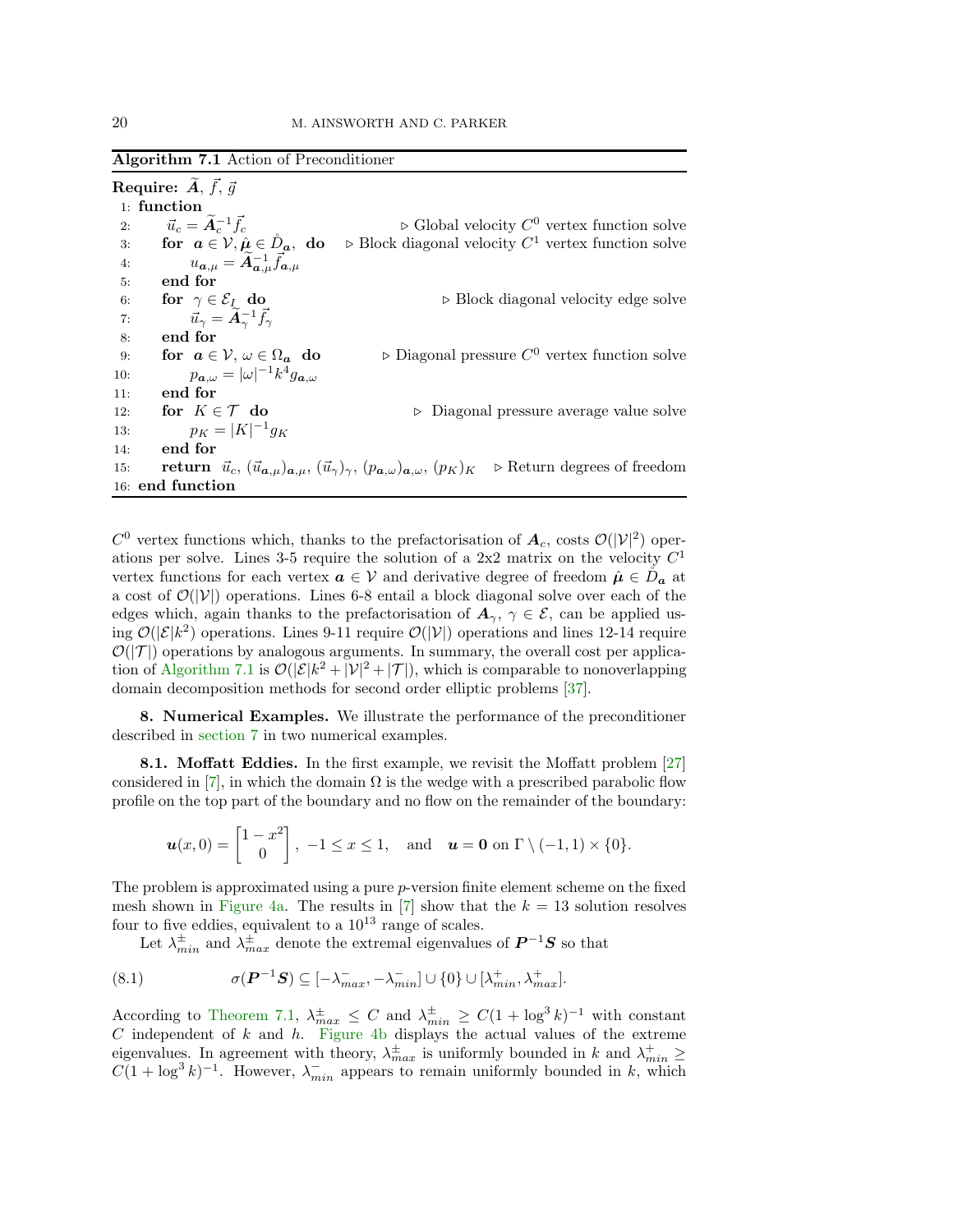would mean that, in practice, the contraction factor in [Theorem 7.1](#page-17-2) is pessimistic. The residual history for  $k \in \{4, 7, 10, 13\}$  for the preconditioned MINRES solver are displayed in [Figure 4c.](#page-20-0) The starting vector is taken to be  $\vec{x} + \vec{\epsilon}$ , where  $\vec{x}$  is the true solution of the Schur complement system [\(2.2\)](#page-2-1) and  $\vec{\epsilon}$  is a random perturbation with entries uniformly distributed in  $(-1, 1)$ . Here, and in the remaining examples, the relative residual is given by  $\sqrt{(\vec{r}^T P^{-1} \vec{r})/(\vec{r}_0^T P^{-1} \vec{r}_0)}$ , where  $\vec{r}_0$  is the initial residual vector, and MINRES is terminated when the relative residual is smaller than 10<sup>-8</sup>. It is observed that, as the polynomial order is raised, the iteration counts grow modestly consistent with the results in [Theorem 7.1.](#page-17-2)

<span id="page-20-0"></span>

Fig. 4: (a) 18 element mesh, (b) extremal eigenvalues of  $P^{-1}S$ , and (c) MINRES convergence history with  $k \in \{4, 7, 10, 13\}$ , stopping tolerance  $10^{-8}$  for a sequence of random initial iterates for Moffatt eddies problem.  $1/\lambda_{min}^{+}$  grows as  $\log^{3} k$  while the other extreme eigenvalues remain bounded as the polynomial degree k is increased.

8.2. T-shaped Domain. In the next example, we consider the T-shaped do-main example [\[2\]](#page-27-10) where  $f \equiv 0$  and boundary conditions are parabolic flow profile on the leftmost and rightmost boundaries of the domain and no flow on the remainder of the boundary:

$$
\boldsymbol{u}\left(\pm\frac{3}{2},y\right) = \begin{bmatrix} y(1-y) \\ 0 \end{bmatrix}, \ 0 \leq y \leq 1, \text{ and } \boldsymbol{u} = \mathbf{0} \text{ on } \Gamma \setminus \left\{\pm\frac{3}{2}\right\} \times (0,1).
$$

The sequence of meshes is shown in [Figure 5,](#page-21-0) in which the elements are geometrically graded and which were proved to give exponential convergence of the finite element solution [\[7,](#page-27-2) §7.2]. The mesh in [Figure 5a](#page-21-0) consists of one layer of elements around the re-entrant corner and the most bottom corners, with a grading factor of  $\sigma = 0.08$ . We then refine the mesh by successively adding layers of elements such that the innermost layer of elements has a diameter proportional to  $\sigma^n$ , where n is the number of refinements. For example, the mesh corresponding to three levels is shown in [Figures 5b](#page-21-0) and [5c.](#page-21-0) Observe that, once a mesh contains two or more layers, the shape regularity constant  $\kappa$  [\(3.2\)](#page-4-3) changes from 0.1695 to 0.0829 due to the presence of "needle" elements near the corners. In particular, several estimates in the analysis depend on  $\kappa$ , and thus we would expect the performance of the preconditioner to be worse for  $n > 2$  than for  $n = 1$ .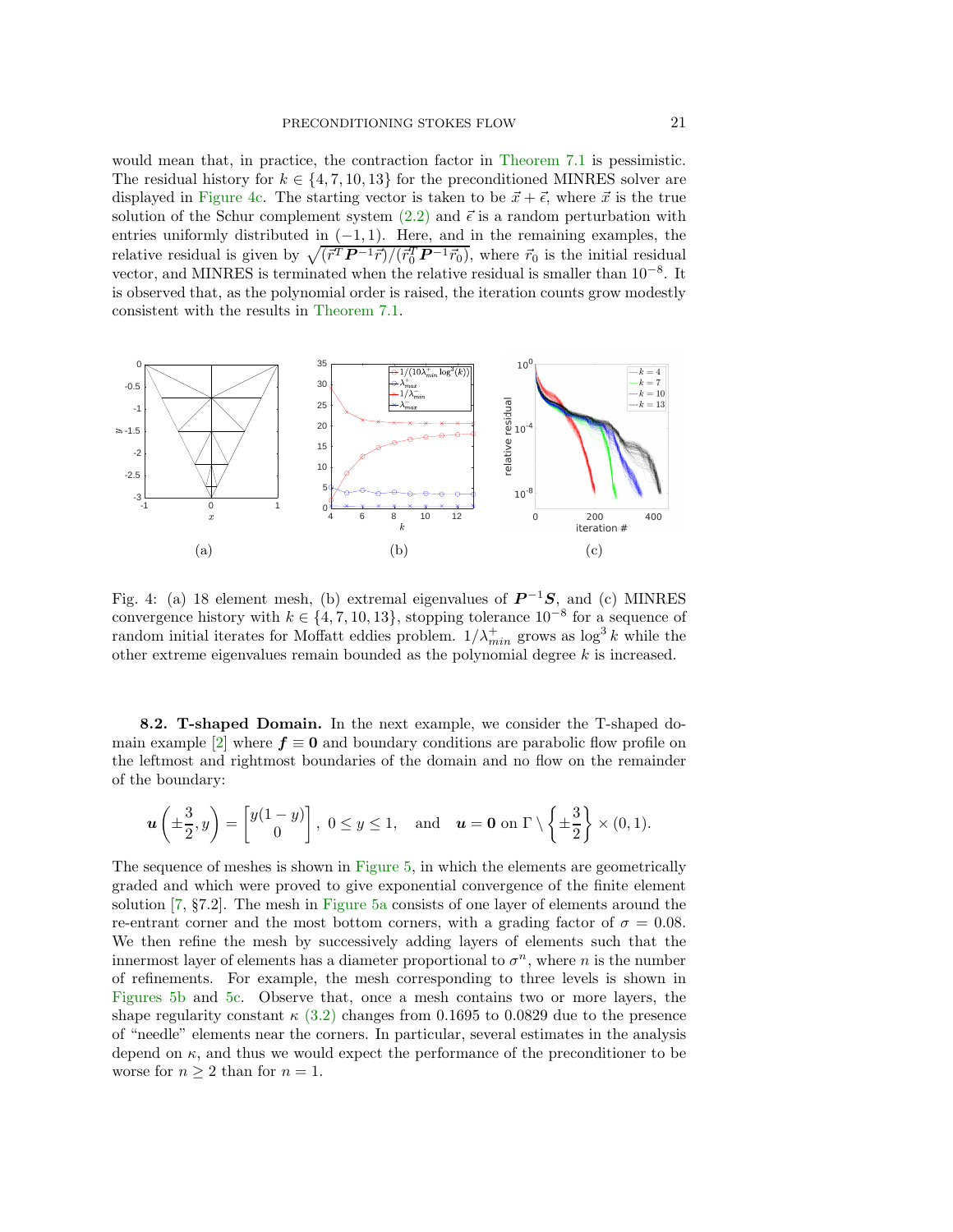# 22 M. AINSWORTH AND C. PARKER

As with the previous example, the extremal eigenvalues [\(8.1\),](#page-19-2) displayed in Fig[ure 6, remain bounded independently of the number of levels of geometric](#page-21-1) refinement, whilst  $1/\lambda_{min}^+$  increases by a factor of roughly 10 after one level of refinement due to the change in shape regularity mentioned above. This value is an order of magnitude greater than the value of  $1/\lambda_{min}^+$  observed for the Moffatt ( $\kappa = 0.1508$ ) example and accounts for the increase of the resulting iteration counts observed in the residual histories for  $k \in \{4, 7, 10, 13\}$  in [Figure 7.](#page-22-2) Thus, as one might expect, the preconditioner  $\mathbf{P}^{-1}$  is less effective on meshes containing high aspect ratio elements owing to the fact that the inf-sup constants and inequalities employed in [Appendix A](#page-22-0) all depend on the shape regularity constant appearing in [\(3.2\).](#page-4-3) Nevertheless, similar to the behavior observed in the previous example, for each fixed  $n$ , the iteration counts grow modestly in k. For each fixed k, the iteration counts are bounded in  $n$ , and remain virtually unchanged for  $n \geq 3$ .

<span id="page-21-0"></span>

Fig. 5: (a) Mesh with  $n = 1$  layer of elements, (b) Mesh with  $n = 3$  layers of elements, and (c) Zoom on re-entrant corner of mesh with  $n = 3$  layers of elements.

<span id="page-21-1"></span>

Fig. 6: Extremal eigenvalues of  $P^{-1}S$  for the T-shape problem with (a)  $n = 1$ , (b)  $n = 2$ , and (c)  $n = 3$  layers of geometrically graded elements at the corners. All of the extreme eigenvalues are uniformly bounded in  $n$  for each fixed  $k$ . In addition, the introduction of small-angle "needle" elements for  $n \geq 2$  greatly increases  $1/\lambda_{min}^+$ .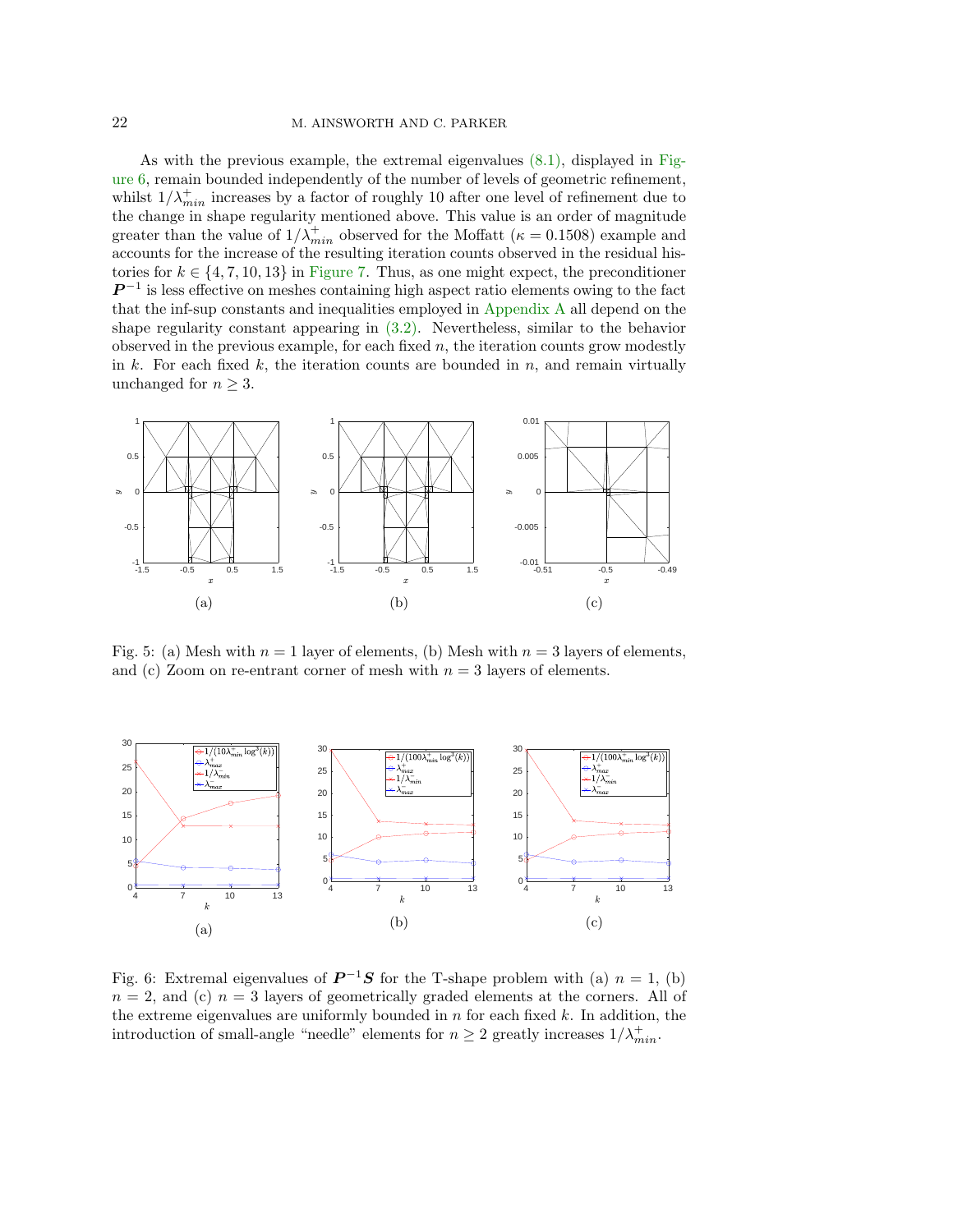<span id="page-22-2"></span>

Fig. 7: MINRES convergence history with  $k \in \{4, 7, 10, 13\}$ , stopping tolerance  $10^{-8}$ for a sequence of random initial iterates for the T-shape problem with (a)  $n = 1$ , (b)  $n = 2$ , and (c)  $n = 3$  layers of geometrically graded elements at the corners.

### <span id="page-22-1"></span><span id="page-22-0"></span>Appendix A. Technical Lemmas.

In this section, we establish a spectral equivalence of the ASM preconditioners given in [section 7](#page-15-0) to the inner products appearing in the Stokes equations. The main result is the following theorem, which is an immediate consequence of [Lemmas A.4](#page-23-0) to [A.6](#page-24-0) and [A.9](#page-27-11) proved later in this section:

THEOREM A.1. *There exists positive constants*  $C_1$  *and*  $C_2$ *, independent of* k *and* h*, such that*

<span id="page-22-4"></span>(A.1) 
$$
C_1^{-1}(p,p) \leq \bar{m}(p,p) \leq C_1(p,p) \quad \forall p \in Q_I^{\perp},
$$

*and*

<span id="page-22-6"></span>(A.2) 
$$
C_2^{-1}a(\boldsymbol{u},\boldsymbol{u}) \leq \bar{a}(\boldsymbol{u},\boldsymbol{u}) \leq C_2\beta^{-2}(1+\log^3 k)a(\boldsymbol{u},\boldsymbol{u}) \quad \forall \boldsymbol{u} \in \tilde{\boldsymbol{V}}_E,
$$

*where*  $\bar{m}(\cdot, \cdot)$  *is defined in* [\(7.2\)](#page-16-2)*,*  $\bar{a}(\cdot, \cdot)$  *is defined in* [\(7.6\)](#page-17-3)*, and*  $\beta$  *is the inf-sup constant defined in* [\(1.3\)](#page-1-1)*.*

A.1. Pressure ASM. We begin with the pressure ASM. The first lemma establishes a key estimate for the norm of the pressure vertex functions:

LEMMA A.2. *The pressure vertex functions functions*  $\tilde{\psi}_{a}^{\omega}$ ,  $a \in V$ ,  $\omega \in \Omega_{a}$ , satisfy

<span id="page-22-3"></span>(A.3) 
$$
\|\tilde{\psi}_{\mathbf{a}}^{\omega}\|_{L^{2}(K)} \leq Ch_{K}k^{-2} \quad \forall K \in \mathcal{T},
$$

*with* C *independent* of  $k$ *,*  $h_K$ *, and*  $a$ *.* 

*Proof.* Let  $\mathbf{a} \in \mathcal{V}$ ,  $\omega \in \Omega_{\mathbf{a}}$ . Define the function  $\chi \in Q$  by the rule  $\chi = \chi_K$ on each element  $K \in \mathcal{T}$  where  $\chi_K$  is chosen as in [\[7,](#page-27-2) Lemma 4.1]. In particular,  $\chi_K \in \mathcal{P}_{k-1}(K) \cap L_0^2(K)$  satisfies (i)  $\chi_K \equiv 0$  if  $K \nsubseteq \omega$ , (ii)  $\chi_K(\mathbf{b}) = \delta_{\mathbf{a}\mathbf{b}}$  for  $\mathbf{b} \in \mathcal{V}_K$ , and (iii)  $\|\chi_K\|_{L^2(K)} \leq Ch_K k^{-2}$  with C independent of  $h_K$ , k, and **a**. By [\(4.2d\),](#page-8-0) [\(4.2e\),](#page-8-1) and [Theorem 4.2,](#page-9-3)  $\tilde{\psi}_{\mathbf{a}} = \tilde{\Pi}\chi$ , and  $\|\tilde{\psi}_{\mathbf{a}}^{\omega}\|_{L^2(K)} \leq \|\chi\|_{L^2(K)} \leq Ch_K k^{-2} \ \forall K \in \mathcal{T}$ .

<span id="page-22-5"></span>We now show that the inner products on the subspaces are coercive: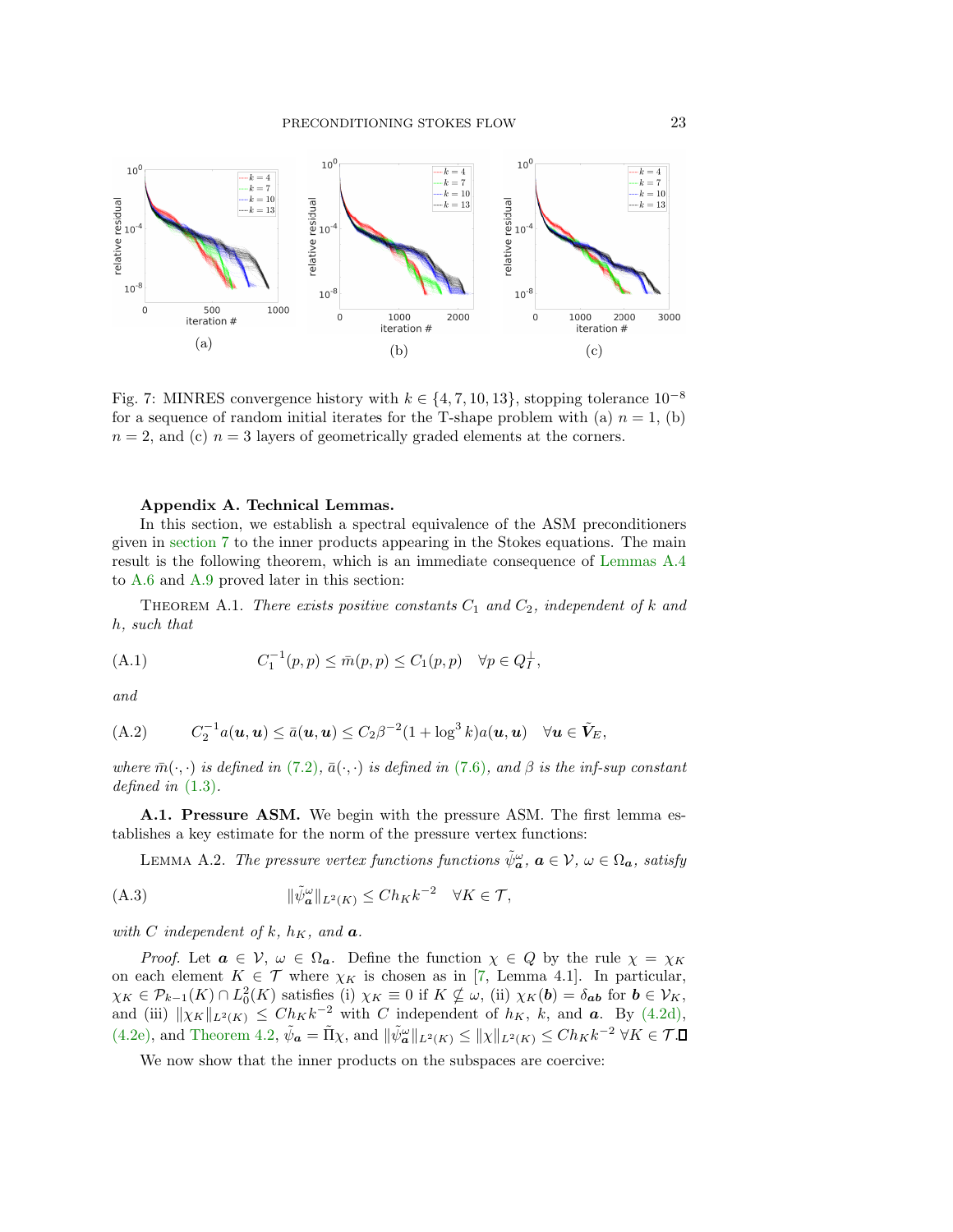Lemma A.3. *There exists a positive constant* C *independent of* k *and* h *such that*

$$
(p, p) \leq C m_{a,\omega}(p, p) \qquad \forall p \in \tilde{Q}_{a,\omega}, \quad a \in V, \quad \omega \in \Omega_a,
$$
  

$$
(p, p) \leq C m_K(p, p) \qquad \forall p \in \tilde{Q}_K, \quad K \in \mathcal{T}.
$$

*Proof.* Let  $p \in \tilde{Q}_{a,\omega}, a \in V, \omega \in \Omega_a$ . Then,  $p = p(a)\tilde{\psi}_a^{\omega}$ , and by  $(A.3)$  and shape regularity [\(3.2\),](#page-4-3) there holds

$$
(p,p)\leq C\sum_{K\in\mathcal{T}:K\subseteq\omega}h_K^2k^{-4}|p(\boldsymbol{a})|^2\leq C|\omega|k^{-4}=m_{\boldsymbol{a},\omega}(p,p).
$$

Now let  $p \in Q_K$ ,  $K \in \mathcal{T}$ . Then,  $p = (|K|^{-1} \int_K p \, dx) \tilde{\psi}_K$  and since  $\tilde{\psi}_a^{\omega} \in L_0^2(K)$ ,

$$
\int_K \tilde{\psi}_K^2 dx = \int_K \left\{ 1 + \left( \sum_{\substack{\boldsymbol{a} \in \mathcal{V}_K \\ \omega \supseteq K}} \tilde{\psi}_{\boldsymbol{a}}^{\omega} \right)^2 \right\} dx \le |K| + Ch_K^2 k^{-4} \le C|K|.
$$

Thus,  $(p, p) \leq C m_K(p, p)$ .

We are now able to establish the left-hand side of the equivalence  $(A.1)$ :

Lemma A.4. *There exists a constant* C *independent of* k *and* h *such that*

<span id="page-23-1"></span>(A.4) 
$$
(p, p) \leq C \bar{m}(p, p) \quad \forall p \in Q_I^{\perp}.
$$

*Proof.* Let  $p \in Q_I^{\perp}$ . By Cauchy-Schwarz, there holds

$$
(p,p)_K \le 4 \left[ \sum_{\substack{\mathbf{a} \in \mathcal{V}_K \\ \omega \supseteq K}} (p_{\mathbf{a},\omega}, p_{\mathbf{a},\omega})_K + (p_K, p_K)_K \right]
$$

where  $(p, q)_K := \int_K pq \, dx$ . [\(A.4\)](#page-23-1) now follows from [Lemma A.3](#page-22-5) and summing over the elements.  $\Box$ 

The right-hand side of the equivalence [\(A.1\)](#page-22-4) is covered by the next result:

Lemma A.5. *There exists a positive constant* C *independent of* k *and* h *such that*

<span id="page-23-2"></span>
$$
(A.5) \t\t \overline{m}(p,p) \le C(p,p) \quad \forall p \in Q_I^{\perp}.
$$

*Proof.* By [\[4,](#page-27-6) Lemma 6.1], there holds

$$
|p|_K(\mathbf{a})|^2 k^{-4} = |(p|_K \circ \mathbf{F}_K)(\hat{\mathbf{a}})|^2 k^{-4} \le C \|p \circ \mathbf{F}_K\|_{L^2(\hat{T})}^2 \le Ch_K^2 \|p\|_{L^2(K)}^2
$$

with  $\hat{\boldsymbol{a}} = \boldsymbol{F}_K^{-1}(\boldsymbol{a})$ , and by shape regularity,

$$
m_{\mathbf{a},\omega}(p_{\mathbf{a},\omega},p_{\mathbf{a},\omega}) = |\omega|k^{-4}|p|_{\omega}(\mathbf{a})|^2 \leq C \sum_{K \in \mathcal{T}:K \subseteq \omega} ||p||^2_{L^2(K)}.
$$

Summing over  $a \in V$ ,  $\omega \in \Omega_a$  and again using shape regularity to bound the overlap  $|\{\omega : \exists a \in \mathcal{V} : K \subseteq \omega \in \Omega_a\}|$  gives

$$
\sum_{\substack{\pmb{a}\in \mathcal{V}\\ \omega\in \Omega_{\pmb{a}}}} m_{\pmb{a},\omega}(p_{\pmb{a},\omega},p_{\pmb{a},\omega})\leq C\sum_{\substack{\pmb{a}\in \mathcal{V}\\ \omega\in \Omega_{\pmb{a}}}}\sum_{K\in\mathcal{T}:K\subseteq \omega}\|p\|_{L^2(K)}^2\leq C\|p\|_{L^2(\Omega)}^2.
$$

<span id="page-23-0"></span> $\Box$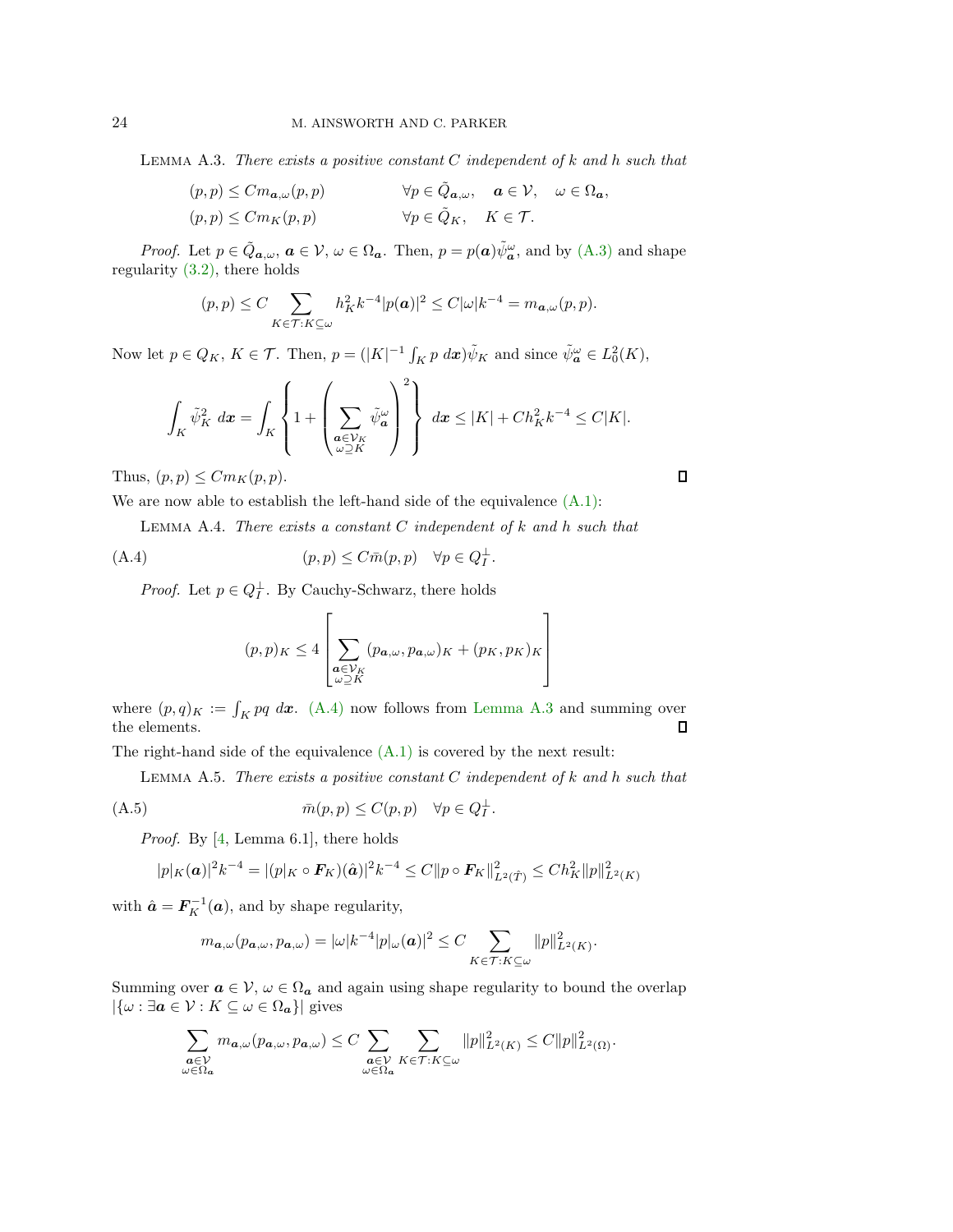To bound the remaining  $m_K(\cdot, \cdot)$  terms, we use Cauchy-Schwarz:

$$
\sum_{K \in \mathcal{T}} m_K(p_K, p_K) = \sum_{K \in \mathcal{T}} \frac{1}{|K|} \left( \int_K p \, dx \right)^2 \le C \sum_{K \in \mathcal{T}} \|p\|_{L^2(K)}^2 \le C \|p\|_{L^2(\Omega)}^2,
$$

which completes the proof of  $(A.5)$ .

A.2. Velocity ASM. We now turn to the velocity space, and start by extending the decomposition [\(7.5\)](#page-17-4) as follows. For  $u \in V_E$ , we define  $u_\gamma \equiv 0$  for  $\gamma \in \mathcal{E} \setminus \mathcal{E}_I$  and  $u_{a,\mu} \equiv 0$  for  $a \in V$ ,  $\hat{\mu} \in D_a \setminus \mathring{D}_a$ . Since the inner product on each of the subspace was taken to be  $a(\cdot, \cdot)$ , we immediately obtain the left-hand side of the equivalence [\(A.2\):](#page-22-6)

<span id="page-24-0"></span>LEMMA A.6. For all  $u \in V_E$ , there holds

<span id="page-24-1"></span>
$$
(A.6) \t a(\mathbf{u},\mathbf{u}) \leq 10\bar{a}(\mathbf{u},\mathbf{u}).
$$

*Proof.* First recall that there are exactly 2 directional derivative degrees of freedom per velocity component per vertex on any given element, i.e. for  $K \in \mathcal{T}$ ,  $|\{\hat{\boldsymbol{\mu}} : K \subseteq \text{supp } \phi_{\boldsymbol{a}}^{\mu}\}| = 2$ . By Cauchy-Schwarz, there holds

$$
|\mathbf{u}|_{\mathbf{H}^1(K)}^2 \leq 10 \left\{ |\mathbf{u}_c|_{\mathbf{H}^1(K)}^2 + \sum_{\substack{\mathbf{a}\in \mathcal{V}_K \\ \hat{\mu}: K \in \text{supp}\, \phi_{\mathbf{a}}^{\mu} }} |\mathbf{u}_{\mathbf{a},\mu}|_{\mathbf{H}^1(K)}^2 + \sum_{\gamma\in \mathcal{E}_K} |\mathbf{u}_\gamma|_{\mathbf{H}^1(K)}^2 \right\}, \quad \forall K \in \mathcal{T}.
$$

[Equation \(A.6\)](#page-24-1) now follows by summing over the elements.

To prove the right-hand side of  $(A.2)$ , we need to establish some properties of the velocity vertex functions:

LEMMA A.7. *The*  $C^0$  velocity vertex functions satisfy the following: For  $K \in \mathcal{T}$ ,

<span id="page-24-2"></span>(A.7) 
$$
\mathbb{R}^2 \ni \mathbf{c} = \sum_{\mathbf{a} \in \mathcal{V}_K} \sum_{i=1}^2 (\mathbf{c} \cdot \hat{\mathbf{e}}_i) \mathbf{\Pi}_V(\phi_{\mathbf{a}} \hat{\mathbf{e}}_i) \quad on \ K
$$

*and*

<span id="page-24-3"></span>(A.8) 
$$
\|\Pi_V(\phi_a \hat{e}_i) \circ F_K\|_{H^1(\hat{T})} \leq C \quad \forall a \in \mathcal{V}, \ i = 1, 2,
$$

*where* C *depends only on the shape regularity parameter.*

*Moreover, the*  $C^1$  *velocity vertex functions satisfy* 

<span id="page-24-4"></span>(A.9) 
$$
\|\Pi_V(\phi^{\mu}_a \hat{e}_i) \circ F_K\|_{H^1(\hat{T})} \leq C \|DF_K\|_{L^{\infty}(\hat{T})} k^{-2} \quad a \in \mathcal{V}, \ \hat{\mu} \in D_a, \ i = 1, 2,
$$

*where* C *depends only on the shape regularity parameter.*

*Proof.* Let  $K \in \mathcal{T}$ . A simple computation reveals that  $1 = (\lambda_1 + \lambda_2 + \lambda_3)^3$  $\sum_{\mathbf{a}\in\mathcal{V}_K} \phi_{\mathbf{a}} + 6\lambda_1\lambda_2\lambda_3$  on K, where  $\{\lambda_i: 1 \leq i \leq 3\}$  are the barycentric coordinates on K, and hence, for any  $c \in \mathbb{R}^2$ ,

$$
c = \sum_{a \in \mathcal{V}} \sum_{i=1}^{2} (c \cdot \hat{e}_i)(\phi_a \hat{e}_i) + \underbrace{6c \sum_{K \in \mathcal{T}} \lambda_1 \lambda_2 \lambda_3}_{\in V_I}.
$$

 $\Box$ 

 $\Box$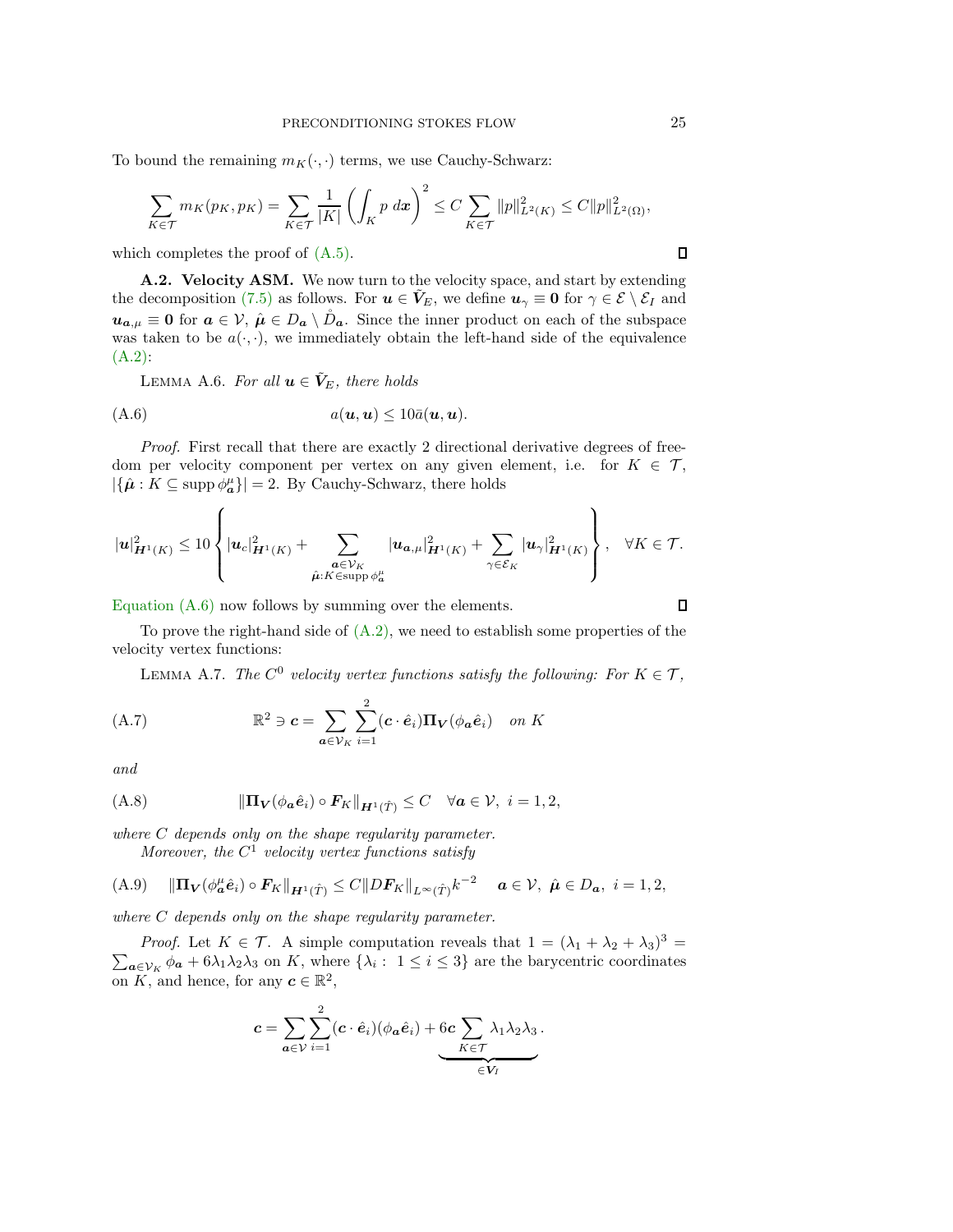Applying  $\Pi_V$  to both sides of this identity and noting that [Theorem 4.1](#page-8-8) gives  $\Pi_V$ :  $V_I \rightarrow \{0\}$ , we obtain

$$
\Pi_V c = \sum_{a \in V} \sum_{i=1}^2 (c \cdot \hat{e}_i) \Pi_V(\phi_a \hat{e}_i).
$$

Finally, [Theorem 4.1](#page-8-8) implies that  $\mathscr{E}(\mathbf{c},0) = (\mathbf{c},0)$  and  $(A.7)$  follows at once.

Now let  $K \in \mathcal{T}$  and  $i \in \{1,2\}$ . Clearly  $(A.8)$  holds if  $\boldsymbol{a} \notin \mathcal{V}_K$  since  $\phi_{\boldsymbol{a}} \hat{\boldsymbol{e}}_i = \boldsymbol{0}$ . Otherwise, if  $a \in V_K$ , we apply a scaling argument in conjunction with [\(4.4\)](#page-8-2) to arrive at

$$
\frac{1}{|K|^2}\|\Pi_{\bm{V}}(\phi_{\bm{a}}\hat{\bm{e}}_i)\|^2_{\bm{L}^2(K)}+\|\Pi_{\bm{V}}(\phi_{\bm{a}}\hat{\bm{e}}_i)\|^2_{\bm{H}^1(K)}\leq C\left\{|\phi_{\bm{a}}|^2_{H^{1/2}(\partial K)}+\frac{1}{|\partial K|}\|\phi_{\bm{a}}\|^2_{L^2(\partial K)}\right\},
$$

where C is a positive constant independent of k and  $h<sub>K</sub>$ . Thus,

$$
\|\mathbf{\Pi}_{\mathbf{V}}(\phi_{\mathbf{a}}\hat{\mathbf{e}}_i)\circ \mathbf{F}_K\|_{\mathbf{H}^1(\hat{T})} \leq C \|\hat{\phi}_j\|_{H^{1/2}(\partial \hat{T})} \leq C \|\hat{\phi}_j\|_{H^1(\hat{T})} \leq C,
$$

where  $\hat{\mathbf{a}}_j = \mathbf{F}_K^{-1}(\mathbf{a})$ . For  $K \subseteq \text{supp } \phi_{\mathbf{a}}^{\mu}$ , we argue similarly and use  $(6.10)$  to obtain

$$
\|\Pi_V(\phi^{\mu}_a \hat{e}_i) \circ F_K\|_{H^1(\hat{T})} \leq C \left\| \begin{bmatrix} \hat{\mu} & \hat{\xi} \end{bmatrix}^{-1} \right\| \|DF_K\|_{L^{\infty}(\hat{T})} \left\| \begin{bmatrix} \hat{\phi}_j^{(1,0)} \\ \hat{\phi}_j^{(0,1)} \end{bmatrix} \right\|_{H^{1/2}(\partial \hat{T})}
$$

,

where  $\hat{\mu} \neq \hat{\xi} \in D_{\mathbf{a}}$  is chosen such that  $\text{supp }\phi_{\mathbf{a}}^{\xi} \supseteq K$ ,  $\hat{\mathbf{a}}_j = F_K^{-1}(\mathbf{a})$ , and  $\|\cdot\|$  is any matrix norm. By the definition of  $D_{\boldsymbol{a}}$  [\(6.9\)](#page-14-1) and shape regularity,  $\|\$  $\left\Vert \hat{\boldsymbol{\mu}}\right\Vert \hat{\boldsymbol{\xi}}\right\Vert ^{-1}\left\Vert \hat{\boldsymbol{\mu}}\right\Vert$ is uniformly bounded by a constant depending only on  $\kappa$  [\(3.2\).](#page-4-3) Since  $\hat{\phi}_i^{(1,0)}$  $j^{(1,0)}(\hat{\bm{a}}) =$  $\hat{\phi}_j^{(0,1)}(\hat{a}) = 0$  for  $\hat{a} \in \mathcal{V}_{\hat{T}}$  by the construction [\(6.3\),](#page-11-3) there holds

$$
\|\Pi_{\bm{V}}(\phi_{\bm{a}}^{\mu}\hat{\bm{e}}_i)\circ \bm{F}_K\|_{\bm{H}^1(\hat{T})}\leq C\|DF_K\|_{L^{\infty}(\hat{T})}\|J\|_{H^{1/2}_{00}(I)}
$$

where  $I = (-1, 1)$ ,  $H_{00}^{1/2}(I)$  is the usual Sobolev space (defined as, e.g. [\[23\]](#page-28-17)), and

$$
J(t) = \frac{1}{P_{k-3}^{(3,3)}(-1)} \left(\frac{1+t}{2}\right) \left(\frac{1-t}{2}\right)^2 P_{k-3}^{(3,3)}(t).
$$

Thanks to [\[5,](#page-27-5) Lemma B.1],  $||J||_{L^2(I)} \leq Ck^{-3}$  with C independent of k. Using interpolation, and the inverse estimate  $||J'||_{L^2(I)} \leq Ck^2 ||J||_{L^2(I)}$  [\[10,](#page-27-12) Lemma 5.4], we obtain  $||J||_{H_{00}^{1/2}(I)} \leq C||J||_{L^2(I)}^{1/2} ||J||_{H^1(I)}^{1/2} \leq Ck^{-2}$ , which completes the proof of [\(A.9\).](#page-24-4)  $\Box$ 

We now use the properties of the vertex functions to prove element-wise stability of the subspace decomposition [\(7.5\):](#page-17-4)

LEMMA A.8. *For*  $u \in V_E$  *and*  $K \in \mathcal{T}$ *, there holds* 

<span id="page-25-0"></span>
$$
(A.10) |u_c|_{\mathbf{H}^1(K)}^2 + \sum_{\substack{\mathbf{a}\in \mathcal{V}_K \\ \hat{\mu}:K\in \text{supp }\phi_{\mathbf{a}}^{\mu} }} |u_{\mathbf{a},\mu}|_{\mathbf{H}^1(K)}^2 + \sum_{\gamma\in \mathcal{E}_K} |u_{\gamma}|_{\mathbf{H}^1(K)}^2 \leq C\beta^{-2} (1 + \log^3 k) |u|_{\mathbf{H}^1(K)}^2,
$$

*where* C *is independent of* k,  $h_K$  *and* **u**.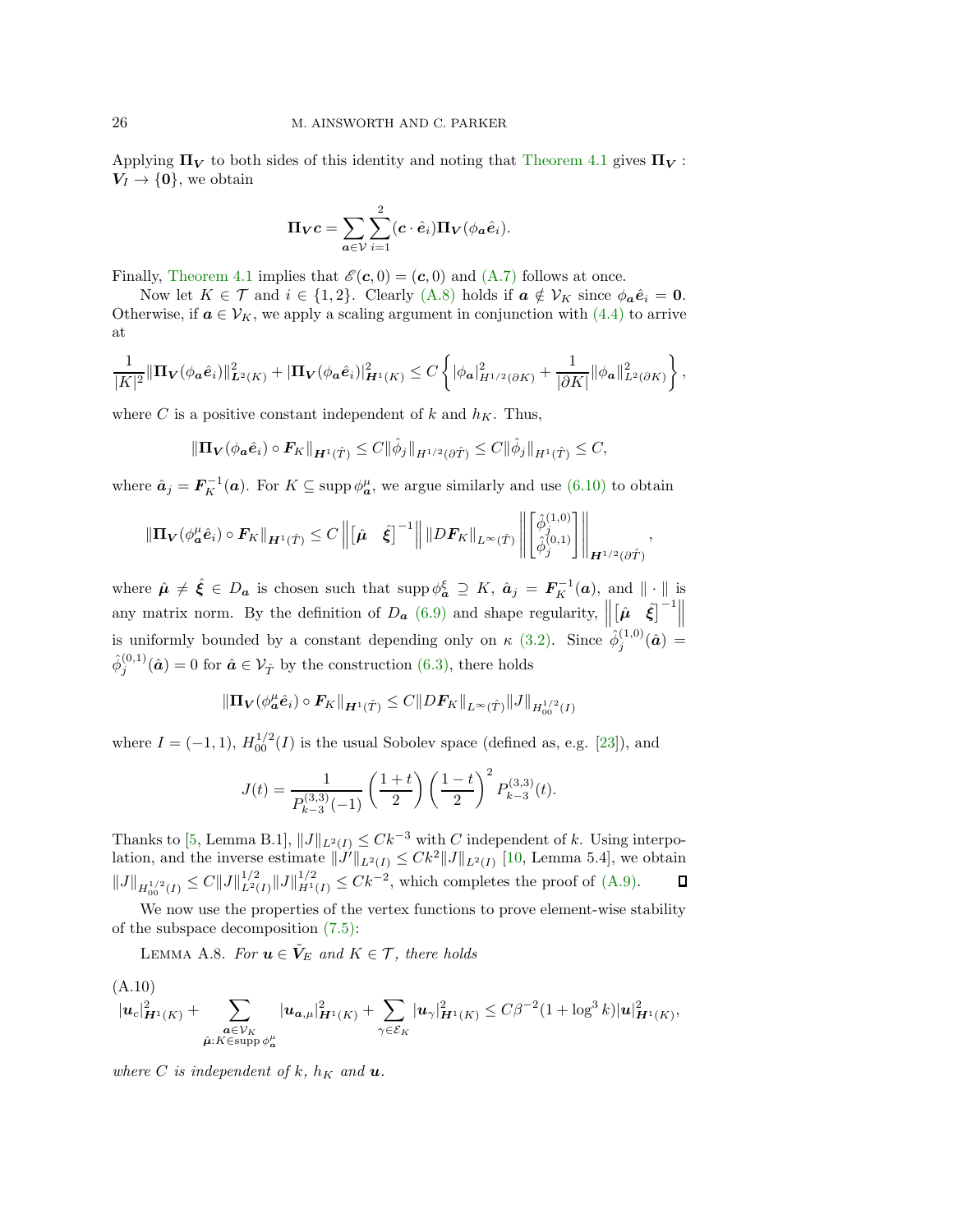*Proof.* Let  $u \in V_E$  and  $K \in \mathcal{T}$ . For any  $c \in \mathbb{R}^2$ , we have the decomposition

$$
\mathbf{u}-\mathbf{c}=\mathbf{u}_c-\sum_{\mathbf{a}\in\mathcal{V}_K}\sum_{i=1}^2(\mathbf{c}\cdot\hat{\mathbf{e}}_i)\mathbf{\Pi}_{\mathbf{V}}(\phi_{\mathbf{a}}\hat{\mathbf{e}}_i)+\sum_{\substack{\mathbf{a}\in\mathcal{V}_K\\\hat{\mu}:K\in\text{supp}\,\phi^{\mu}_{\mathbf{a}}}}\mathbf{u}_{\mathbf{a},\mu}+\sum_{\gamma\in\mathcal{E}_K}\mathbf{u}_\gamma\quad\text{on }K
$$

thanks to [\(A.7\).](#page-24-2) Thus,

$$
\hat{\boldsymbol{u}} - \boldsymbol{c} = \hat{\boldsymbol{u}}_c - \sum_{\boldsymbol{a} \in \mathcal{V}_K} \sum_{i=1}^2 (\boldsymbol{c} \cdot \hat{\boldsymbol{e}}_i) \boldsymbol{\Pi}_\mathbf{V} (\phi_{\boldsymbol{a}} \hat{\boldsymbol{e}}_i) \circ \boldsymbol{F}_K + \sum_{\substack{\boldsymbol{a} \in \mathcal{V}_K \\ \hat{\boldsymbol{\mu}}: K \in \text{supp } \phi_{\boldsymbol{a}}^{\mu}}} \hat{\boldsymbol{u}}_{\boldsymbol{a},\boldsymbol{\mu}} + \sum_{\gamma \in \mathcal{E}_K} \hat{\boldsymbol{u}}_{\gamma} \quad \text{on } \hat{T},
$$

where  $\hat{\boldsymbol{u}} = \boldsymbol{u} \circ \boldsymbol{F}_K$ ,  $\hat{\boldsymbol{u}}_c = \boldsymbol{u}_c \circ \boldsymbol{F}_K$ , etc. We first bound the energy of  $\hat{\boldsymbol{u}}_c$ . Since

$$
\hat{\boldsymbol{u}}_c = \sum_{\boldsymbol{a}\in\mathcal{V}_K} \sum_{i=1}^2 (\boldsymbol{u}(\boldsymbol{a}) \cdot \hat{\boldsymbol{e}}_i) \boldsymbol{\Pi}_\boldsymbol{V}(\phi_{\boldsymbol{a}} \hat{\boldsymbol{e}}_i) \circ \boldsymbol{F}_K \n= \sum_{\hat{\boldsymbol{a}}\in\mathcal{V}_{\hat{T}}} \sum_{i=1}^2 (\hat{\boldsymbol{u}}(\hat{\boldsymbol{a}}) \cdot \hat{\boldsymbol{e}}_i) \boldsymbol{\Pi}_\boldsymbol{V}(\phi_{\boldsymbol{a}} \hat{\boldsymbol{e}}_i) \circ \boldsymbol{F}_K \quad \text{on } \hat{T},
$$

where  $\mathbf{a} = \mathbf{F}_K(\hat{\mathbf{a}})$ , we use [\[9,](#page-27-9) Corollary 6.3] and [\(A.8\)](#page-24-3) to obtain

$$
\|\hat{\mathbf{u}}_c - \mathbf{c}\|_{\mathbf{H}^1(\hat{T})}^2 \le \sum_{\hat{\mathbf{a}} \in \mathcal{V}_{\hat{T}}} |\hat{\mathbf{u}}(\hat{\mathbf{a}}) - \mathbf{c}|^2 \sum_{i=1}^2 \|\Pi_V(\phi_{\mathbf{a}}\hat{e}_i) \circ \mathbf{F}_K\|_{\mathbf{H}^1(\hat{T})}^2
$$
  
(A.11) 
$$
\le C(1 + \log k) \|\hat{\mathbf{u}} - \mathbf{c}\|_{\mathbf{H}^1(\hat{T})}^2.
$$

<span id="page-26-0"></span>We now bound the vertex derivative contribution. For  $a \in V_{K}$ , we note that  $\partial_{\mu}(\boldsymbol{u} \cdot \hat{\boldsymbol{e}}_i)(\boldsymbol{a}) = \hat{\boldsymbol{\mu}}^T \boldsymbol{D} \boldsymbol{F}_K^{-T} \boldsymbol{D}(\boldsymbol{u} \cdot \hat{\boldsymbol{e}}_i \circ \boldsymbol{F}_K)(\hat{\boldsymbol{a}}), i = 1, 2$ , where  $\hat{\boldsymbol{a}} = \boldsymbol{F}_K^{-1}(\boldsymbol{a})$ . Applying [\[4,](#page-27-6) Lemma 6.1] to  $D(\mathbf{u} \circ \mathbf{F}_K)$ , and using [\(A.9\)](#page-24-4) and shape regularity gives

<span id="page-26-1"></span>
$$
(A.12) \|\hat{\mathbf{u}}_{\mathbf{a},\mu}\|_{\mathbf{H}^1(\hat{T})}^2 \leq C \|DF_K^{-T}\|_{L^\infty(K)}^2 \cdot \|DF_K\|_{L^\infty(\hat{T})}^2 \cdot |D\hat{\mathbf{u}}(\hat{\mathbf{a}})|^2 k^{-4} \leq C |\hat{\mathbf{u}}|_{\mathbf{H}^1(\hat{T})}^2.
$$

Now, we define

$$
\mathbf{u}^{\#} := (\mathbf{u} - \mathbf{c}) - (\mathbf{u}_c - \mathbf{c}) - \sum_{\substack{\mathbf{a} \in \mathcal{V}_K \\ \hat{\mu}: K \in \text{supp } \phi^{\mu}_{\mathbf{a}}}} \mathbf{u}_{\mathbf{a}, \mu} \quad \text{on } K.
$$

Then,  $D^{\alpha}u^{\#}(a) = 0$  for  $a \in V_K$ ,  $|\alpha| \leq 1$ , and thanks to [\(A.11\)](#page-26-0) and [\(A.12\),](#page-26-1)  $\hat{u}^{\#} :=$  $u^{\#} \circ F_K$  may be estimated as follows:

<span id="page-26-2"></span>(A.13) 
$$
\|\hat{\bm{u}}^{\#}\|_{\bm{H}^1(\hat{T})}^2 \leq C(1+\log k) \|\hat{\bm{u}} - \bm{c}\|_{\bm{H}^1(\hat{T})}^2
$$

Let  $\gamma \in \mathcal{E}_K$ . [Equation \(4.5\),](#page-8-7) shape regularity [\(3.2\),](#page-4-3) and the trace theorem give

$$
(A.14) \quad |\hat{\mathbf{u}}_{\gamma}|_{\mathbf{H}^1(\hat{T})} \leq C\beta^{-1} |\mathbf{u}_{\gamma}|_{\mathbf{H}^{1/2}(\partial K)} \leq C\beta^{-1} |\hat{\mathbf{u}}_{\gamma}|_{\mathbf{H}^{1/2}(\partial \hat{T})} \leq C\beta^{-1} ||\hat{\mathbf{u}}^{\#}||_{\mathbf{H}_{00}^{1/2}(\hat{\gamma})},
$$

where  $\hat{\gamma} = \mathbf{F}_K^{-1}(\gamma)$ . Thanks to [\[9,](#page-27-9) Theorem 6.5] and the trace theorem, we have the estimate

<span id="page-26-3"></span>
$$
(A.15) \t ||\hat{\mathbf{u}}^{\#}||_{\mathbf{H}_{00}^{1/2}(\hat{\gamma})} \leq C(1+\log k) \|\hat{\mathbf{u}}^{\#}\|_{\mathbf{H}^{1/2}(\hat{\gamma})} \leq C(1+\log k) \|\hat{\mathbf{u}}^{\#}\|_{\mathbf{H}^{1}(\hat{T})}.
$$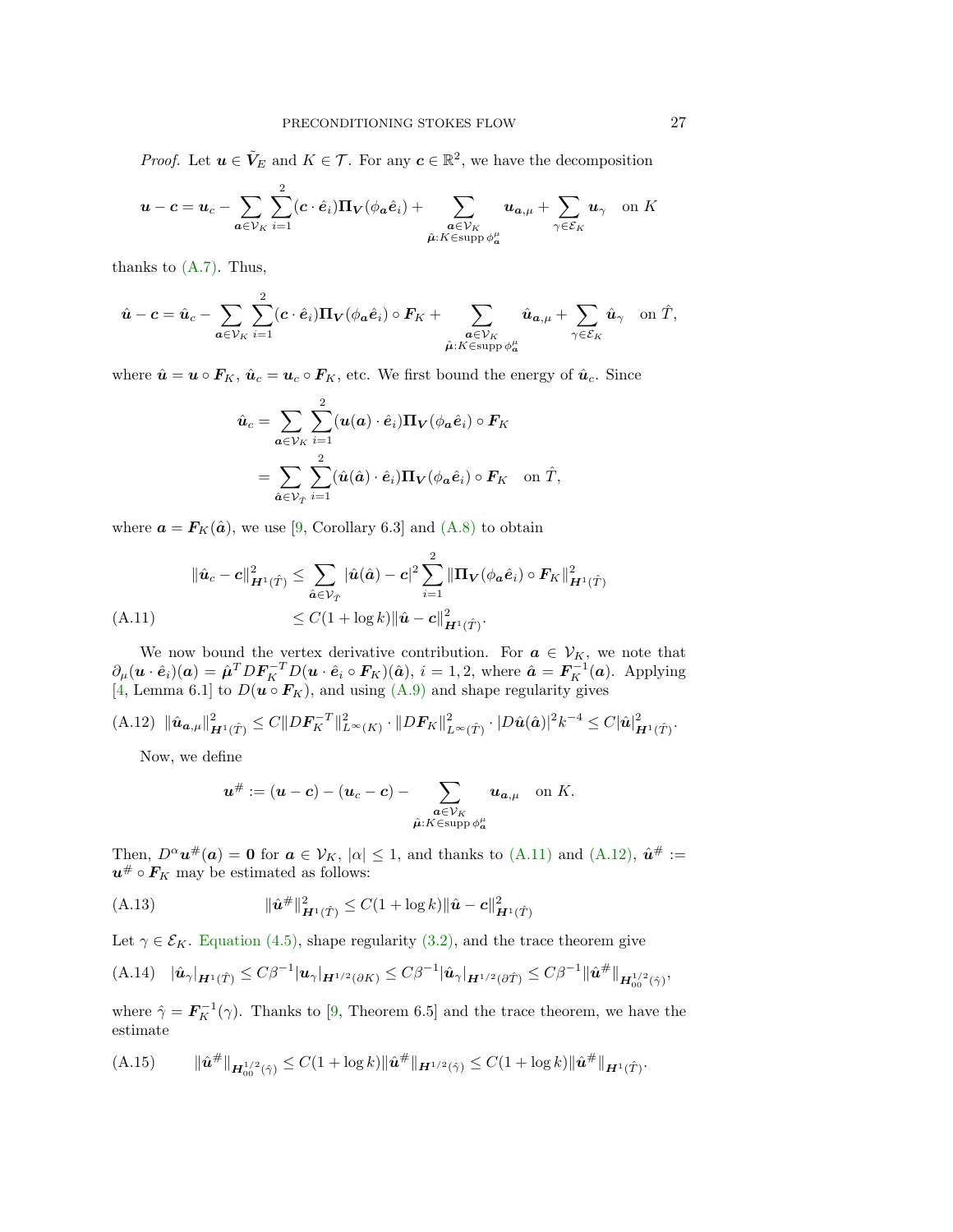Using  $(A.13)$ – $(A.15)$  gives

<span id="page-27-13"></span>
$$
(A.16)\quad |\hat{\mathbf{u}}_{\gamma}|^2_{\mathbf{H}^1(\hat{T})} \leq C\beta^{-2} (1+\log^2 k) ||\hat{\mathbf{u}}^{\#}||^2_{\mathbf{H}^1(\hat{T})} \leq C\beta^{-2} (1+\log^3 k) ||\hat{\mathbf{u}} - \mathbf{c}||^2_{\mathbf{H}^1(\hat{T})},
$$

Combining  $(A.11)$ ,  $(A.12)$ , and  $(A.16)$  leads to

$$
\begin{aligned} |\hat{\boldsymbol{u}}_c|_{\boldsymbol{H}^1(\hat{T})}^2 + \sum_{\substack{\boldsymbol{a}\in\mathcal{V}_K \\ \hat{\boldsymbol{\mu}}:K\in\operatorname{supp}\phi_{\boldsymbol{a}}^{\mu}}} |\hat{\boldsymbol{u}}_{\boldsymbol{a},\boldsymbol{\mu}}|_{\boldsymbol{H}^1(\hat{T})}^2 + \sum_{\gamma\in\mathcal{E}_K} |\hat{\boldsymbol{u}}_\gamma|_{\boldsymbol{H}^1(\hat{T})}^2 \\ &\leq C\beta^{-2} (1 + \log^3 k) \|\hat{\boldsymbol{u}} - \boldsymbol{c}\|_{\boldsymbol{H}^1(\hat{T})}^2, \end{aligned}
$$

where we used that  $|\hat{u}_c|_{\mathbf{H}^1(\hat{T})} = |\hat{u}_c - c|_{\mathbf{H}^1(\hat{T})}$ . Taking the infimum over all  $c \in \mathbb{R}^2$ and applying the quotient norm equivalence [\[28,](#page-28-18) Theorem 7.2] gives

$$
|\hat{\boldsymbol{u}}_c|_{\boldsymbol{H}^1(\hat{T})}^2 + \sum_{\substack{\boldsymbol{a}\in\mathcal{V}_K \\ \hat{\boldsymbol{\mu}}:K\in\operatorname{supp}\phi_{\boldsymbol{a}}^{\mu} }} |\hat{\boldsymbol{u}}_{\boldsymbol{a},\mu}|_{\boldsymbol{H}^1(\hat{T})}^2 + \sum_{\gamma\in\mathcal{E}_K} |\hat{\boldsymbol{u}}_\gamma|_{\boldsymbol{H}^1(\hat{T})}^2 \leq C\beta^{-2} (1+\log^3 k) |\hat{\boldsymbol{u}}|_{\boldsymbol{H}^1(\hat{T})}^2.
$$

[Equation \(A.10\)](#page-25-0) now follows from shape regularity [\(3.2\).](#page-4-3)

Summing [\(A.10\)](#page-25-0) over the elements leads to the following:

Lemma A.9. *There exists a constant* C *independent of* k *and* h *such that*

(A.17) 
$$
\bar{a}(\mathbf{u},\mathbf{u}) \leq C\beta^{-2}(1+\log^3 k)a(\mathbf{u},\mathbf{u}) \quad \forall \mathbf{u} \in \tilde{\mathbf{V}}_E.
$$

#### REFERENCES

- <span id="page-27-10"></span><span id="page-27-0"></span>[1] R. A. Adams and J. J. Fournier, Sobolev Spaces, 2nd ed., Academic Press, Amsterdam, 2003. [2] M. Ainsworth and P. Coggins, A uniformly stable family of mixed hp-finite elements with
- <span id="page-27-7"></span>continuous pressures for incompressible flow, IMA J. Numer. Anal., 22 (2002), pp. 307–327. [3] M. AINSWORTH AND J. COYLE, Conditioning of hierarchic p-version Nédélec elements on meshes of curvilinear quadrilaterals and hexahedra, SIAM J. Numer. Anal., 41 (2003),
- <span id="page-27-6"></span>pp. 731–750. [4] M. AINSWORTH AND S. JIANG, Preconditioning the mass matrix for high order finite element approximation on triangles, SIAM J. Numer. Anal., 57 (2019), pp. 355–377.
- <span id="page-27-5"></span>[5] M. AINSWORTH AND C. PARKER, Preconditioning high order  $H^2$  conforming finite elements on triangles, Numer. Math., 148 (2021), pp. 223-254.
- <span id="page-27-1"></span>[6] M. Ainsworth and C. Parker, Mass conserving mixed hp-FEM approximations to Stokes flow. Part I: Uniform stability, Siam J. Numer. Anal., 59 (2021), pp. 1218–1244.
- <span id="page-27-2"></span>[7] M. Ainsworth and C. Parker, Mass conserving mixed hp-FEM approximations to Stokes flow. Part II: Optimal convergence, SIAM J. Numer. Anal., 59 (2021), pp. 1245–1272.
- <span id="page-27-4"></span>[8] M. AINSWORTH AND S. SHERWIN, *Domain decomposition preconditioners for p and hp finite* element approximations of Stokes equations, Comput. Methods Appl. Mech. Engrg., 175 (1999), pp. 243–266.
- <span id="page-27-9"></span>[9] I. BABUŠKA, A. CRAIG, J. MANDEL, AND J. PITKÄRANTA, Efficient preconditioning for the p-version finite element method in two dimensions, SIAM J. Numer. Anal., 28 (1991), pp. 624–661.
- <span id="page-27-12"></span>[10] C. BERNARDI AND Y. MAYDAY, Properties of some weighted Sobolev spaces and application to spectral approximations, SIAM J. Numer. Anal., 26 (1989), pp. 769–829.
- [11] H. BRAMBLE AND J. E. PASCIAK, A preconditioning technique for indefinite systems resulting from mixed approximations of elliptic problems, Math. Comp., 50 (1999), pp. 1–17.
- <span id="page-27-3"></span>[12] H. Bramble and J. E. Pasciak, A domain decomposition technique for Stokes problems, Appl. Numer. Math., 6 (1990), pp. 251–261.
- [13] T. F. Chan and T. P. Mathew, Domain decomposition algorithms, Acta Numer., 3 (1994), pp. 61–143.
- <span id="page-27-8"></span>[14] H. C. Elman, D. J. Silvester and A. J. Wathen, Finite Elements and Fast Iterative Solvers with Applications to Incompressible Fluid Dynamics, 2nd ed., Oxford University Press, Oxford, 2014.

<span id="page-27-11"></span> $\Box$